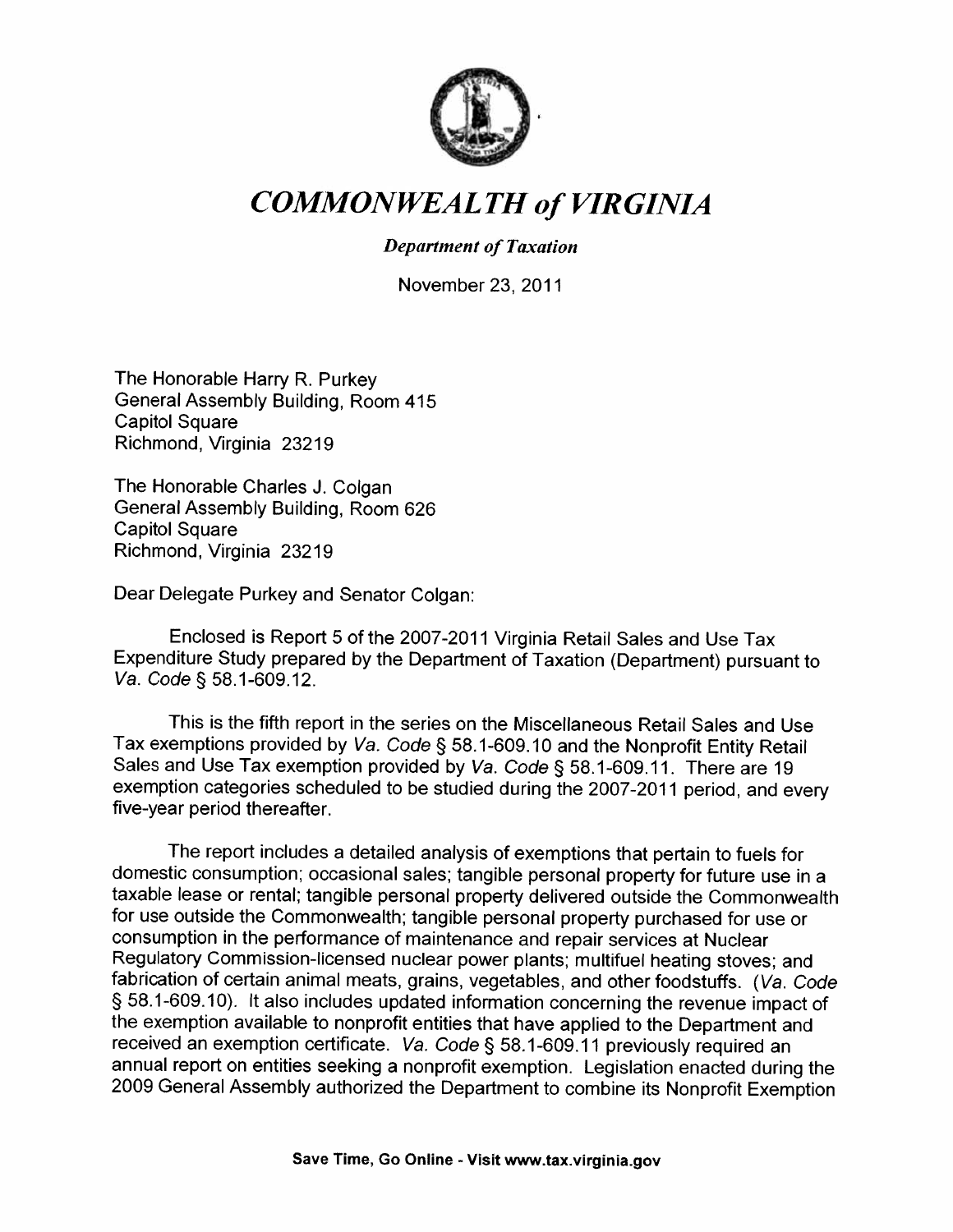The Honorable Harry R. Purkey The Honorable Charles J. Colgan November 23, 2011 Page 2

Report with its yearly Retail Sales and Use Tax Expenditure Study. This is the third year the two reports have been combined.

As you will see, the revenues foregone as the result of these exemptions are significant. However, our analysis of the exemptions is not limited solely to foregone revenues, but also includes detailed information on the po each exemption. This includes a thorough analysis of the sales and use tax structures of other states, with particular emphasis on the tax structures of our neighboring states.

This report is also being submitted to the Division of Legislative Automated Systems.

Sincerely,

Crăig M. Burns Tax Commissioner

CMB/kp Enclosures

C: The Honorable Richard D. Brown, Secretary of Finance Division of Legislative Automated Systems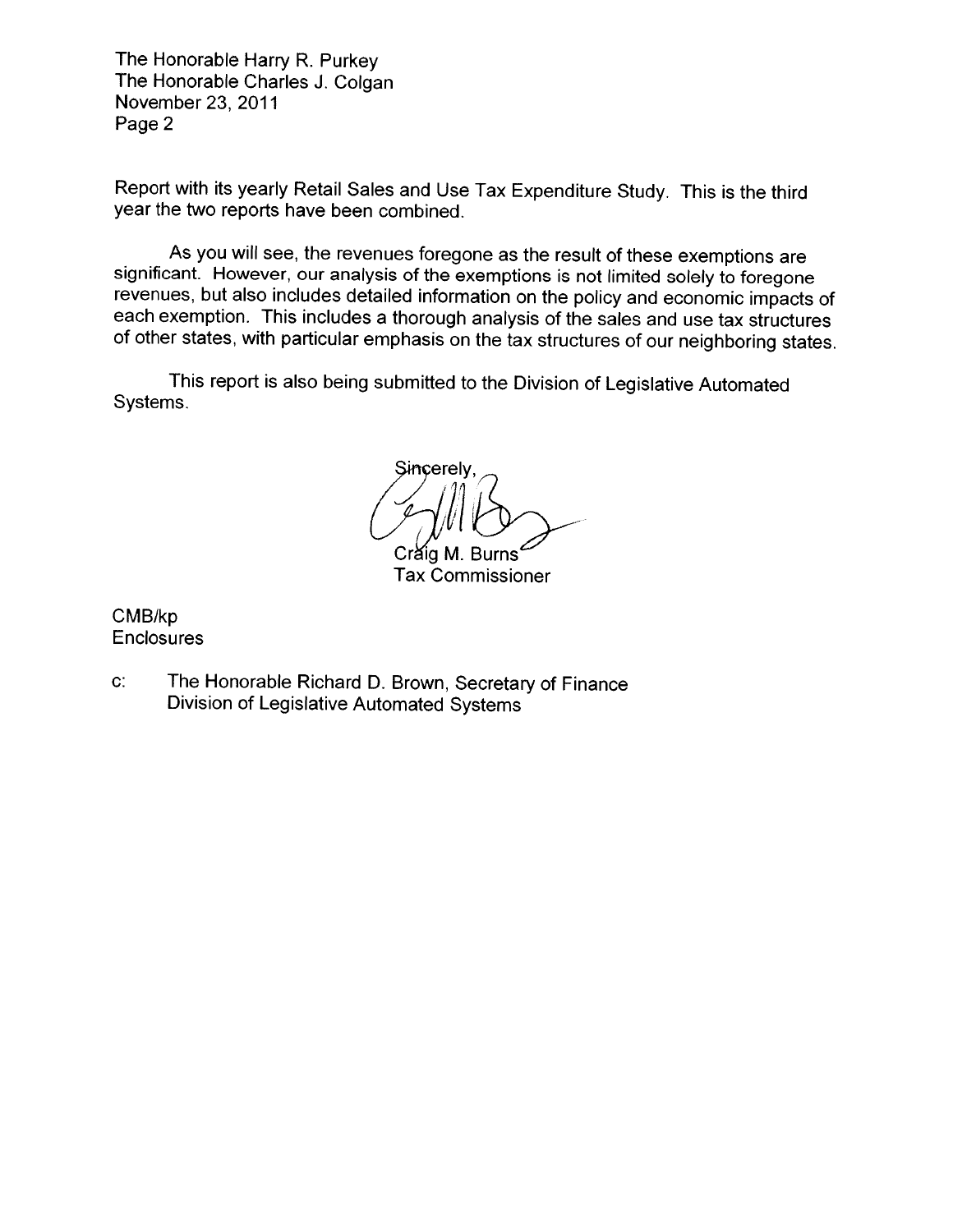# 2007-2011 Virginia Retail Sales and Use Tax Expenditure Study

Volume 1, Number 5

Issued Pursuant to Va. Code § 58.1 -609.12

Exemptions Studied:

- $\bullet~$  Home Heating Fuels (*Va. Code §* 58.1-609.10(1))
- $\bullet$   $\,$  Occasional Sales (*Va. Code* § 58.1-609.10(2))
- $\bullet~$  Purchases for Taxable Lease *(Va. Code* § 58.1-609.10 (3))
- Property Delivered Outside Virginia (*Va. Code* § 58.1-609.10(4))
- Property Purchased for Maintenance of Nuclear Power Plants Outside Virginia (Va. Code § 58.1-609.10(6))
- Multifuel Heating Stoves for Residential Use (Va. Code § 58.1- 609.10(18))
- Fabrication of Animal Meats, Grains, Vegetables or Other Foodstuffs (Va. Code § 58.1-609.10(19))
- $\bullet$   $\,$  Nonprofit Entities (*Va. Code* § 58.1-609.11))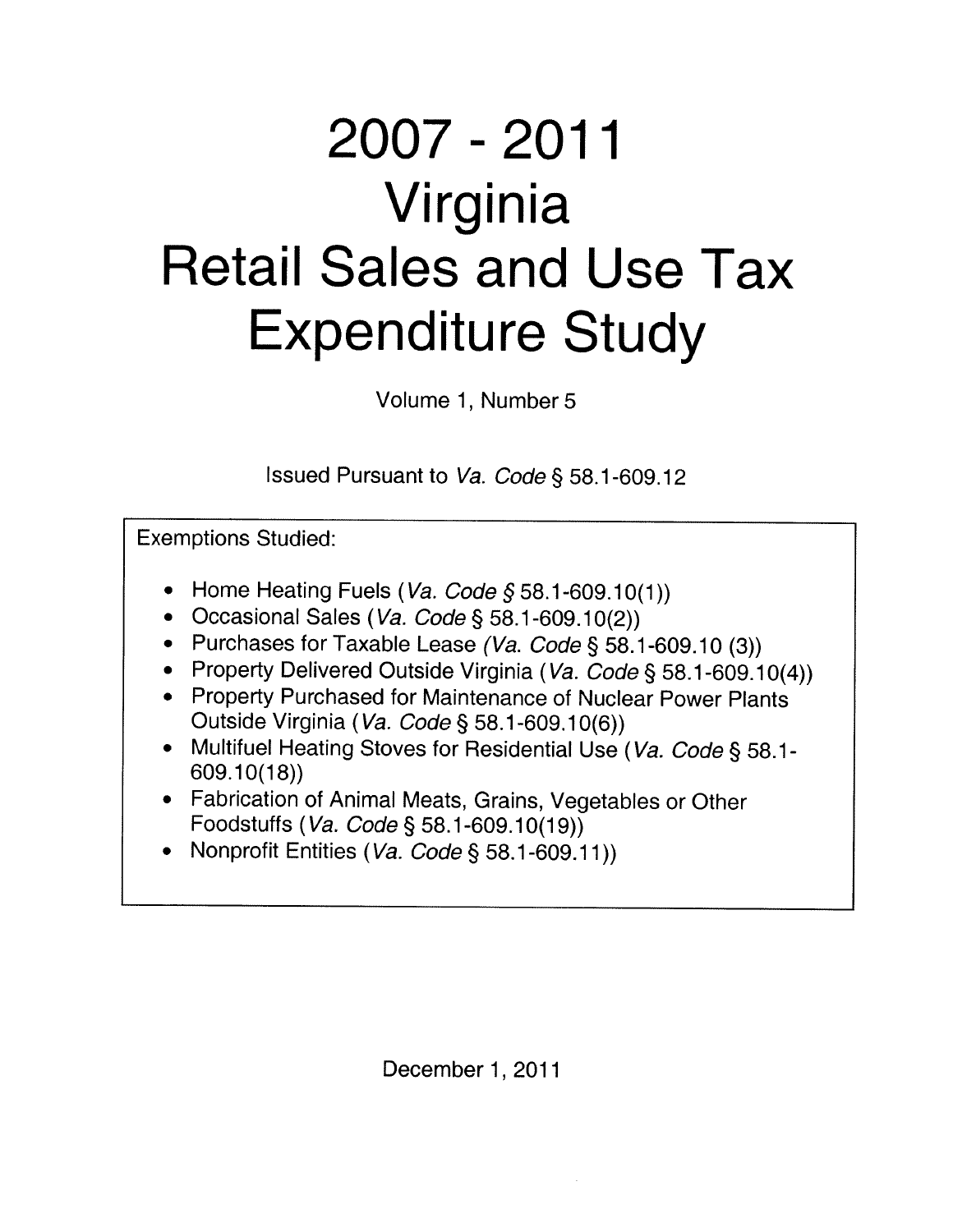## VIRGINIA RETAIL SALES AND USE TAX EXPENDITURE STUDY

Volume 1, Number 5

Richard D. Brown Secretary of Finance

Craig M. Burns Tax Commissioner

December 2011

This report provides a detailed analysis of the following Retail Sales and Use Tax exemptions: •Home Heating Fuels (Va. Code § 58.1-609.10(1))  $\bullet$   $\,$  Occasional Sales (*Va. Code* § 58.1-609.10(2)) • Purchases for Taxable Lease *(Va. Code* § 58.1-609.10 (3))  $\bullet$  Property Delivered Outside Virginia(*Va. Code* § 58.1-609.10(4)) • Property Purchased for Maintenance of Nuclear Power Plants Outside Virginia (Va. Code § 58.1-609.10(6)) • Multifuel Heating Stoves for Residential Use (*Va. Code* § 58.1-<br>——609.10(18)) • Fabrication of Animal Meats, Grains, Vegetables or Other Foodstuffs (Va. Code § 58.1-609.10(19))  $\bullet$   $\,$  Nonprofit Entities (*Va. Code* § 58.1-609.11)) Future reports will cover other subgroups of the Retail Sales and Use Tax exemptions provided by Va. Code §§ 58.1-609.10 and 58.1-609.11.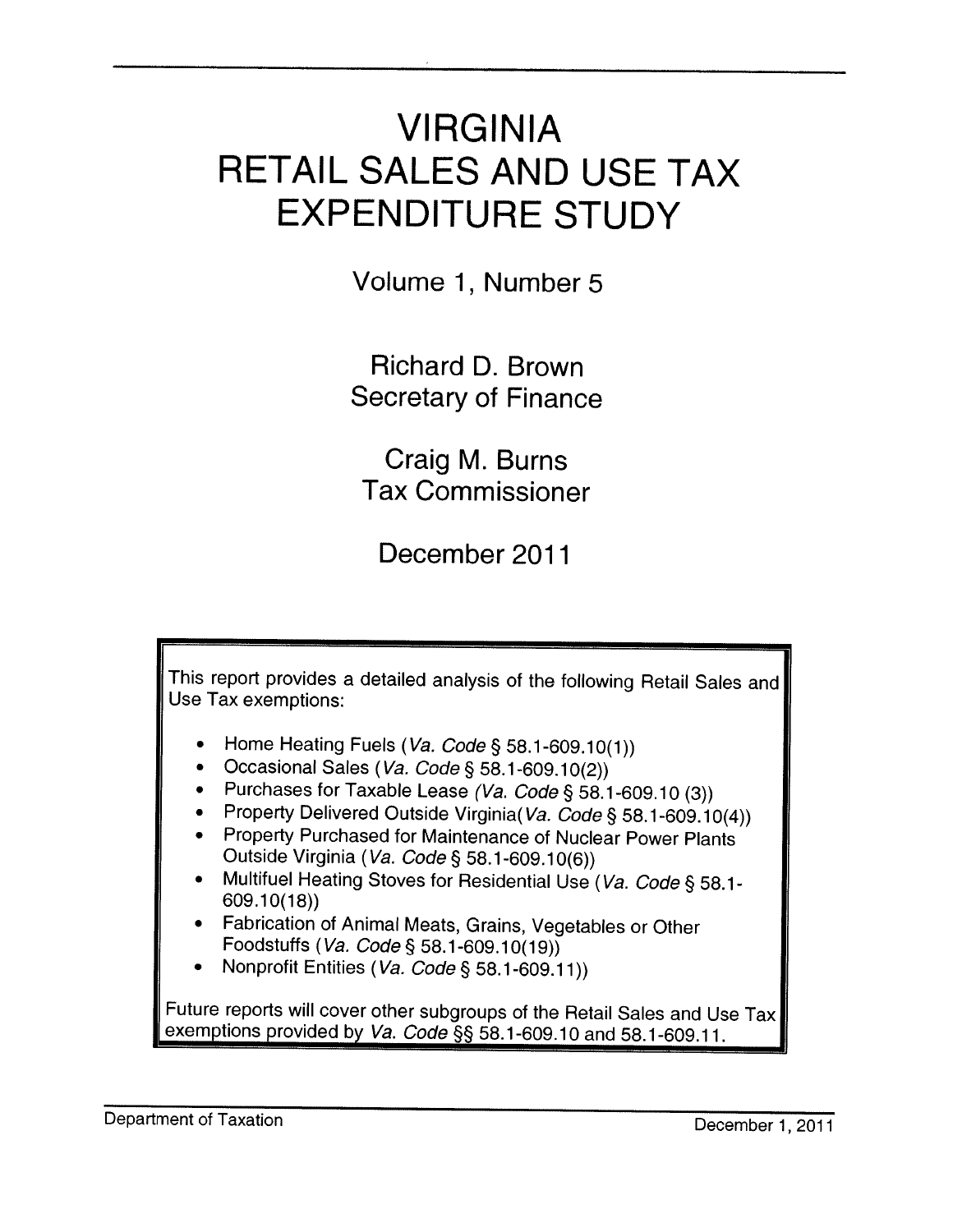## OFFICE OF TAX POLICY, POLICY DEVELOPMENT DIVISION

William J. White Assistant Tax Commissioner

Mark C. Haskins Stuart S. Carter Director of Policy Development Chief Economist

Joseph E. Mayer Judith C. Waidron Lead Tax Policy Analyst Senior Economist

Andrea M. Muse Neysa Hill Senior Tax Policy Analyst Economist<br>
Senior Tax Policy Analyst

Kristen D. Peterson Senior Tax Policy Analyst

We appreciate the assistance provided by the numerous individuals who made it possible for us to complete this report. However, the study staff is responsible for devising the methodology used in calculating the revenue impacts and performing the analysis of the various exemptions. Thus, those who assisted us or provided information are not accountable for any of the results or anal

We express <sup>a</sup> special thank you to the Weldon Cooper Center for Public Service and the individual localities that provided data regarding the exemptions addressed in this report.

We hope that the study will be a valuable tool to policymakers in formulating the Retail Sales and Use Tax policies of the Commonwealth of Virginia, as well as to policymakers in other states.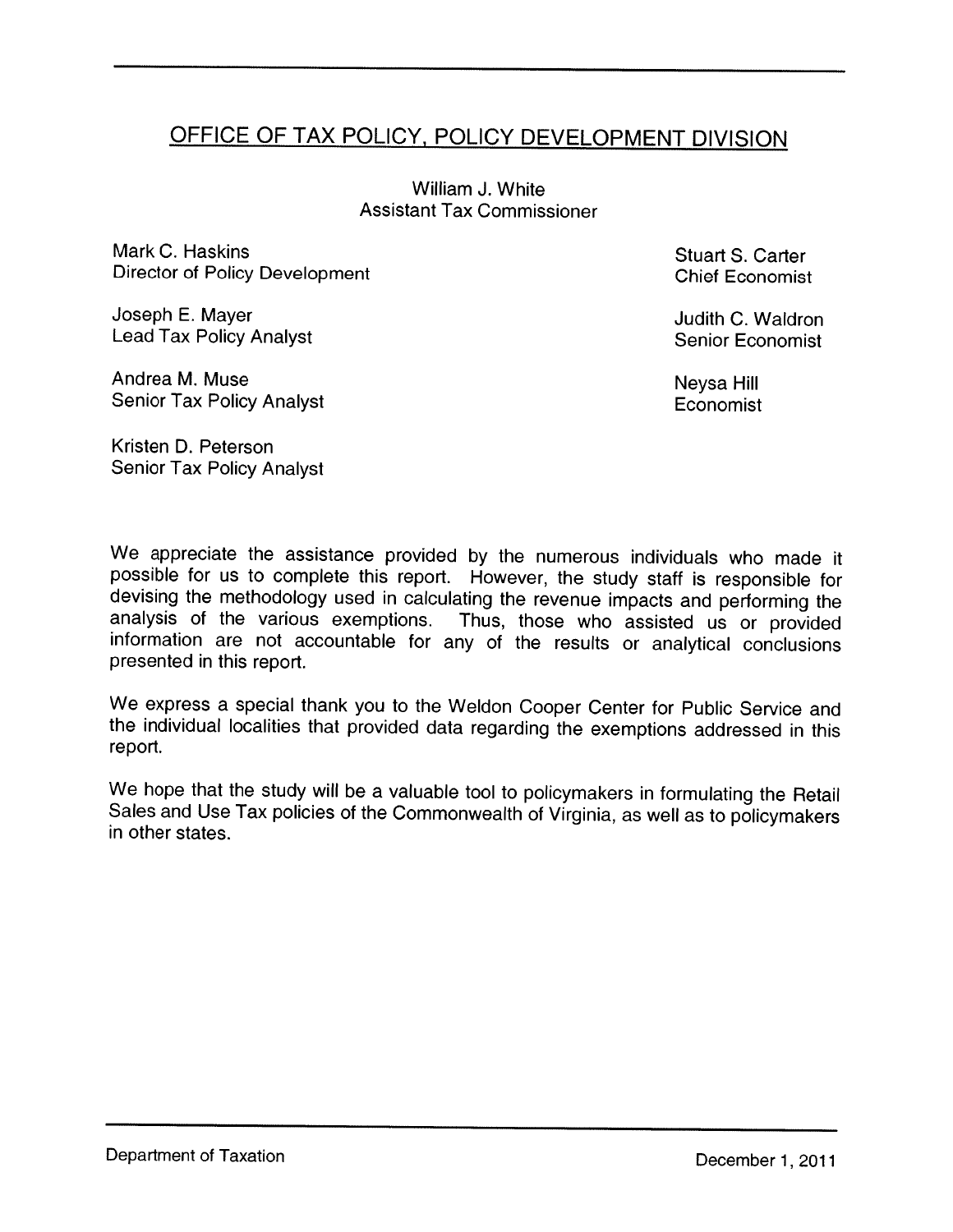## TABLE OF CONTENTS

|                                               | Page |
|-----------------------------------------------|------|
| <b>EXECUTIVE SUMMARY</b>                      | İ    |
| <b>INTRODUCTION</b>                           | 1    |
| MISCELLANEOUS EXEMPTIONS                      |      |
| <b>Heating Fuels for Domestic Consumption</b> | 8    |
| <b>Occasional Sales</b>                       | 13   |
| <b>Purchases for Taxable Lease</b>            | 19   |
| Delivery of Property outside Virginia         | 23   |
| <b>Nuclear Power Plants</b>                   | 28   |
| <b>Multifuel Heating Stoves</b>               | 31   |
| <b>Fabrication of Foodstuffs</b>              | 33   |
| <b>NONPROFIT ENTITIES</b>                     | 36   |
| <b>APPENDIX:</b>                              |      |
| Appendix 1: Miscellaneous Exemptions by State | 41   |
| ATTACHMENT:                                   |      |
| Va. Code § 58.1-609.10                        | 44   |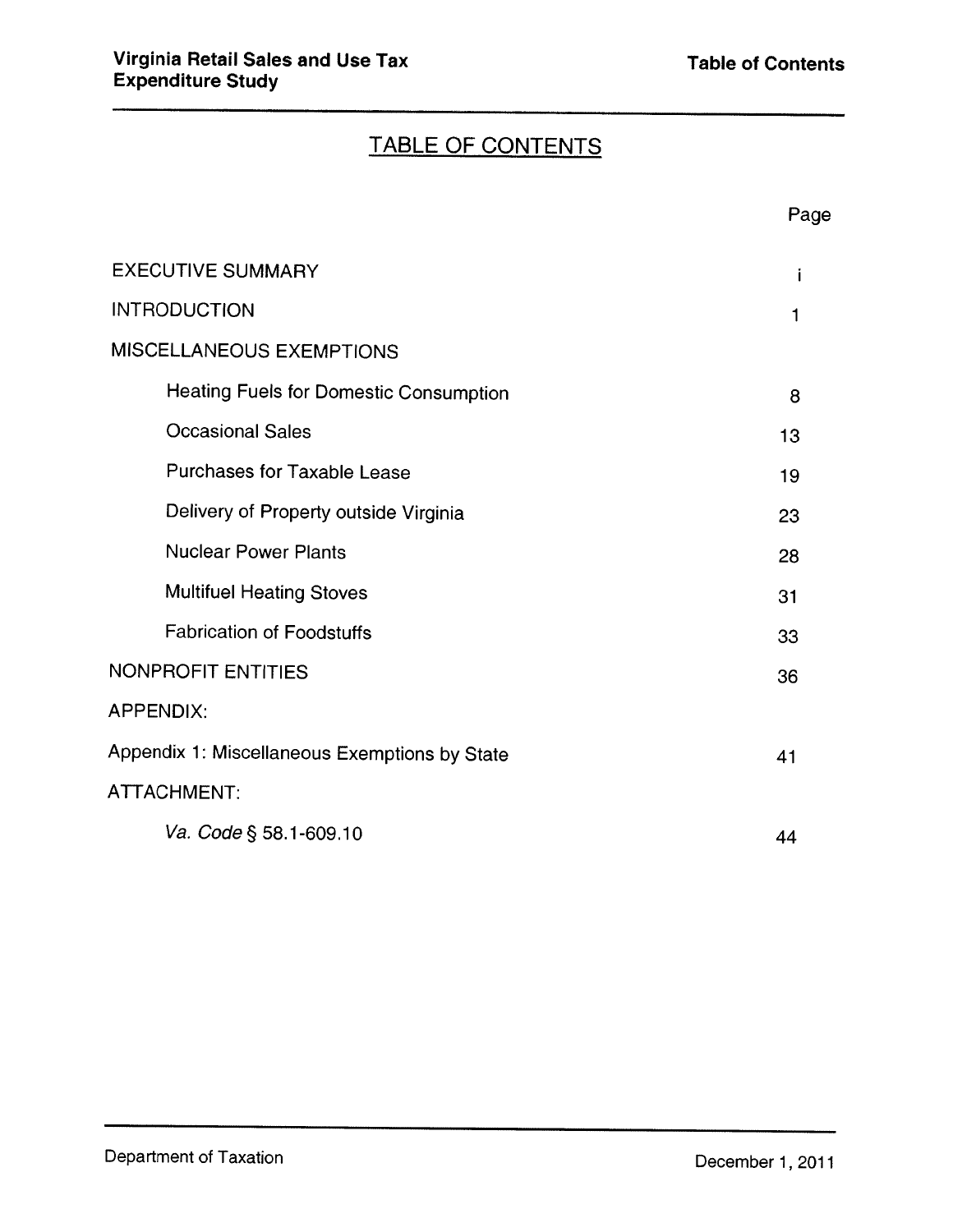## EXECUTIVE SUMMARY

#### Authorization for Study

Pursuant to Va. Code § 58.1-609.12, the Department of Taxation (Department) is charged with the responsibility of determining the fiscal, economic and policy impact of each of the Retail Sales and Use Tax exemptions provided for by Va. Code §§ 58.1-609.10 and 58.1-609.11 and reporting such findings to the chairmen of the House and Senate Finance Committees no later than December <sup>1</sup> of each year.

Subgroups of these exemptions are to be reviewed in periodic cycles and reports issued on <sup>a</sup> rotating basis in accordance with <sup>a</sup> schedule determined by the Tax Commissioner. When the reports have been completed for all of the subgroups, the Department is required to repeat the process beginning with the subgroup of exemptions for which <sup>a</sup> report was made in 2007. With the exception of the nonprofit exemption granted pursuant to Va. Code § 58.1-609.11, no exemption shall be analyzed more frequently than once every five years. Legislation enacted in 2009 (Acts of Assembly 2009, Chapter 24) authorized the Department to combine its yearly Sales and Use Tax Expenditure Study ("SUTES Study") with its yearly report on the fiscal impact of the Sales and Use Tax exemption for nonprofit entities ("the Nonprofit Exemption Report"), previously required under Va. Code § 58.1-609.11. Thus, the fiscal impact of the nonprofit exemption is included in each SUTES Study going forward.

In addition to the yearly update on the nonprofit exemption, there are nineteen exemption categories scheduled to be studied during the 2007-2011 period, and every five-year period thereafter. This is the fifth report of the 2007-2011 series and includes <sup>a</sup> detailed analysis of exemptions that pertain to:

- •• Va. Code § 58.1-609.10(1) – Artificial or propane gas, firewood, coal or home heating oil used for domestic consumption. "Domestic consumption" means the use of artificial or propane gas, firewood, coal or home heating oil by an individual purchaser for other than business, commercial or industrial purposes. The Tax Commissioner shall establish by regulation <sup>a</sup> system for use by dealers in classifying individual purchases for domestic or nondomestic use based on the principal usage of such gas, wood, coal or oil. Any person making <sup>a</sup> nondomestic purchase and paying the tax pursuant to this chapter who uses any portion of such purchase for domestic use may, between the first day of the first month and the fifteenth day of the fourth month following the year of purchase, apply for a refund of the tax paid on the domestic use portion.
- •• *Va. Code* § 58.1-609.10(2) – An occasional sale, as defined in § 58.1-602. A nonprofit organization that is eligible to be granted an exemption on its purchases pursuant to § 58.1-609.11, and that is otherwise eligible for the exemption pursuant to this subdivision, shall be exempt pursuant to this subdivision on its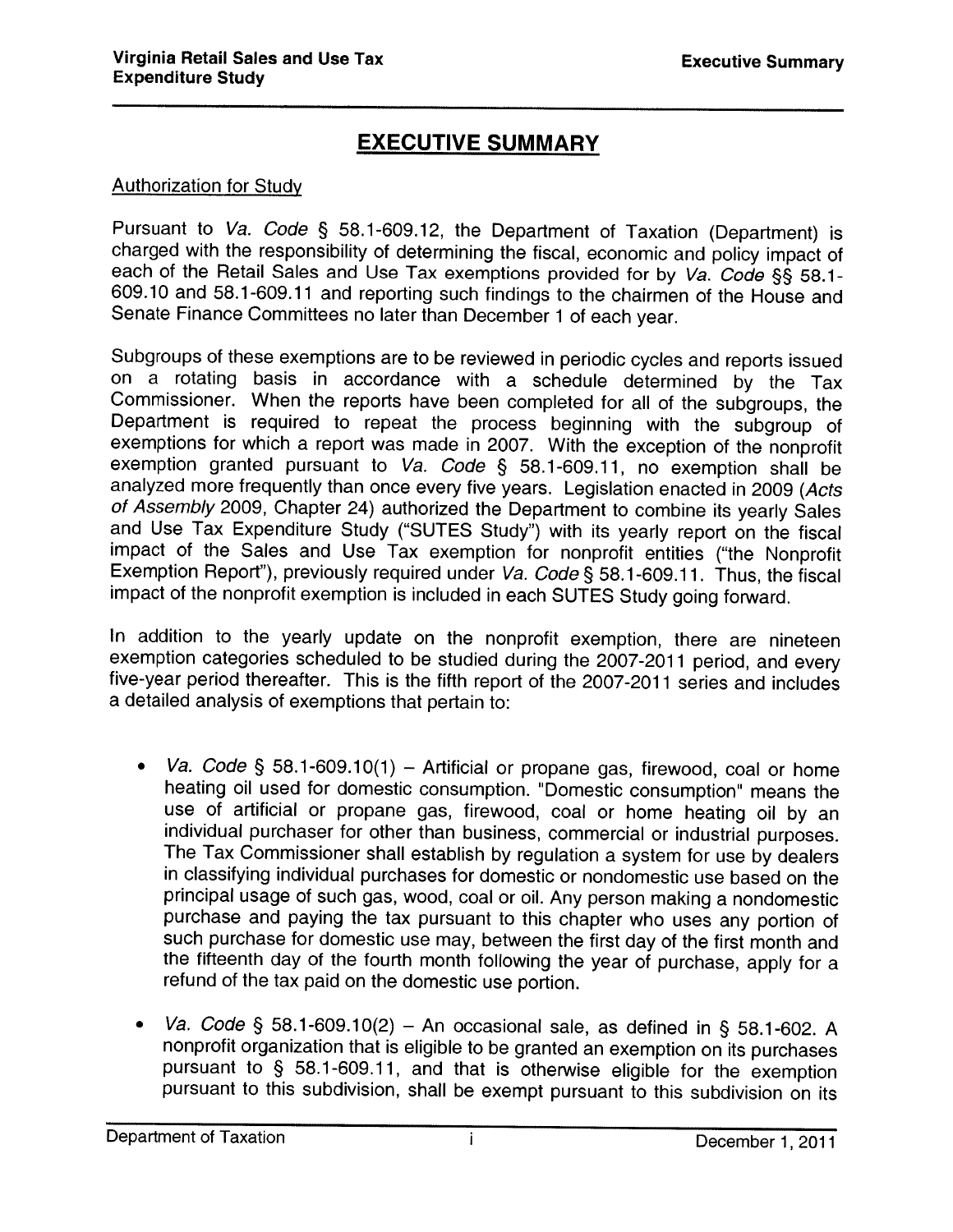sales of (i) food, prepared food and meals and (ii) tickets to events that include the provision of food, prepared food and meals, so long as such sales take <sup>p</sup>lace on fewer than <sup>24</sup> occasions in <sup>a</sup> calendar year.

- •Va. Code § 58.1-609.10(3) – Tangible personal property for future use by a person for taxable lease or rental as an established business or part of an established business, or incidental or germane to such business, including <sup>a</sup> simultaneous purchase and taxable leaseback.
- Va. Code § 58.1-609.10(4) Delivery of tangible personal property outside the Commonwealth for use or consumption outside of the Commonwealth. Delivery of goods destined for foreign export to a factor or export agent shall be deemed to be delivery of goods for use or consumption outside of the Commonwealth.
- • Va. Code § 58.1-609.10(6) — Tangible personal property purchased for use or consumption in the performance of maintenance and repair services at Nuclear Regulatory Commission-licensed nuclear power <sup>p</sup>lants located outside the Commonwealth.
- • Va. Code § 58.1-609.10(18) — Beginning July 1, 2007, and ending July 1, 2012, multifuel heating stoves used for heating an individual purchaser's residence.<br>"Multifuel heating stoves" are stoves that are capable of burning a wide variety of alternative fuels, including, but not limited to, shelled corn, wood pellets, cherry pits, and olive pits.
- • Va. Code § 58.1-609.10(19) — Fabrication of animal meat, grains, vegetables, or other foodstuffs when the purchaser (i) supplies the foodstuffs and they are consumed by the purchaser or his family, (ii) is an organization exempt from taxation under § 501(c)(3) or (c)(4) of the Internal Revenue Code, or (iii) donates the foodstuffs to an organization exempt from taxation under § 501 $(c)(3)$  or  $(c)(4)$  of the Internal Revenue Code.

The Department will not review the data center exemption enacted by Senate Bill 944 (2009 Acts of Assembly, Chapter 833) as the exemption was repealed by House Bill 302 and Senate Bill 130 (2010 Acts of Assembly, Chapters 826 and 784). A similar exemption was authorized in Va. Code § 58.1-609.3.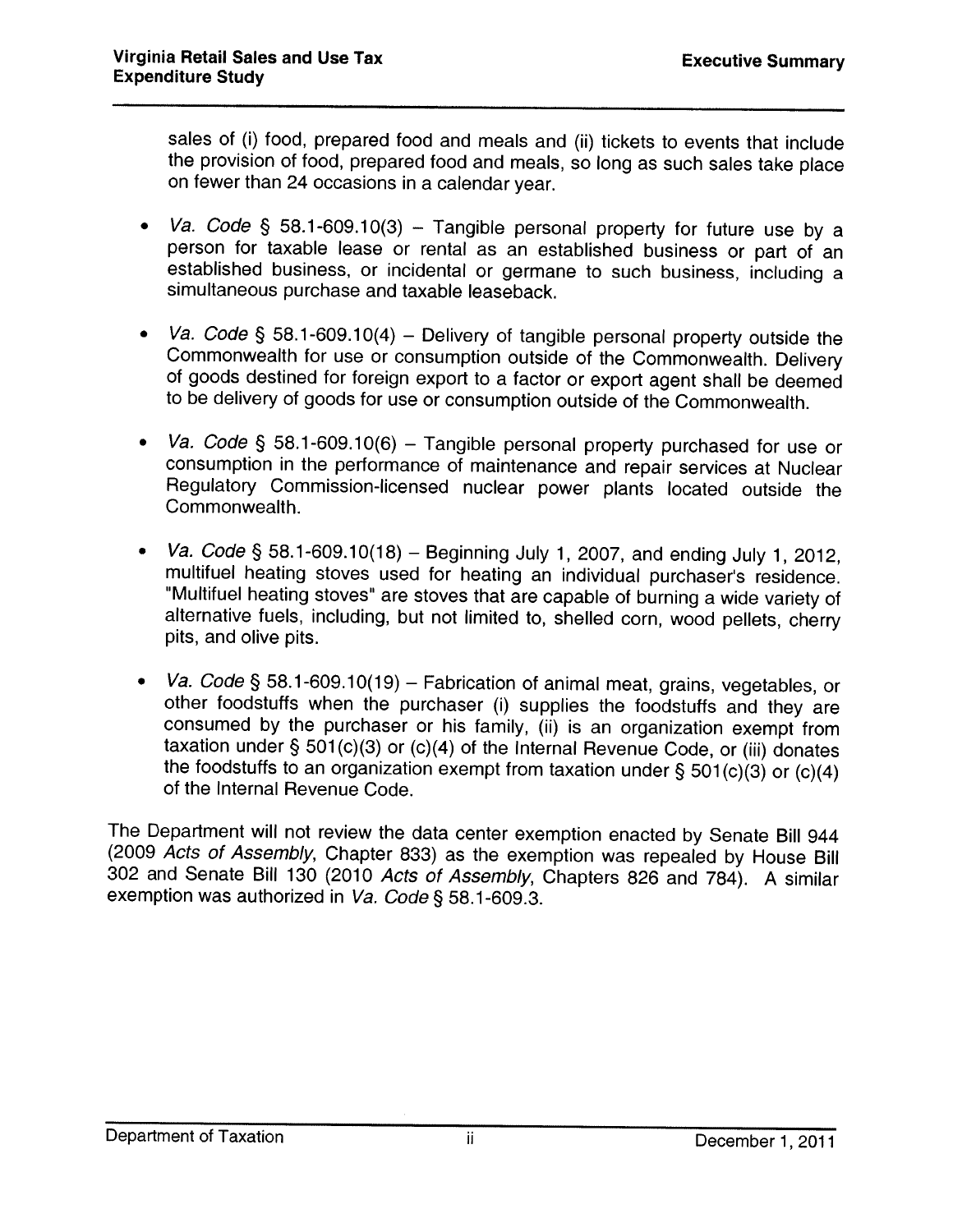#### INTRODUCTION

#### Study Mandate

Pursuant to Va. Code § 58.1-609.12, enacted by House Bill 2852 (Acts of Assembly 2005, Chapter 853) and amended by House Bill 1370 (Acts of Assembly 2006, Chapter 559), the Department of Taxation (Department) is charged wi reporting such findings to the chairmen of the House and Senate Finance Committees no later than December <sup>1</sup> of each year.

Subgroups of these exemptions are to be reviewed in periodic cycles and reports issued<br>on a rotating basis in accordance with a schedule determined by the Tax Commissioner. When the reports have been completed for each subgroup, the Department is required to repeat the process beginning with the subgroup of exemptions for which a report was made in 2007. With the exception of t

In addition to the exemption for nonprofit entities, there were nineteen exemption categories scheduled to be studied during the 2007-2011 period, and every five-year period thereafter.

| <b>Citation</b>               | <b>Volume</b>  | Year | <b>Exemption</b>                   |
|-------------------------------|----------------|------|------------------------------------|
| Code of Va. § 58.1-609.11     |                | 2007 | <b>Nonprofit Entities</b>          |
| Code of Va. § 58.1-609.10(15) |                | 2007 | Donations Withdrawn from Inventory |
| Code of Va. § 58.1-609.10(16) |                | 2007 | Nonprofit churches                 |
| Code of Va. § 58.1-609.10(5)  | $\overline{2}$ | 2008 | Food Stamp and WIC Purchases       |
| Code of Va. § 58.1-609.10(8)  | 2              | 2008 | School Lunches and Textbooks       |
| Code of Va. § 58.1-609.10(9)  | 3              | 2009 | Medicines and Drugs                |
| Code of Va. § 58.1-609.10(11) | 3              | 2009 | <b>Dialysis Drugs and Supplies</b> |

TAX conducted <sup>a</sup> study of each of these according to the schedule set forth below: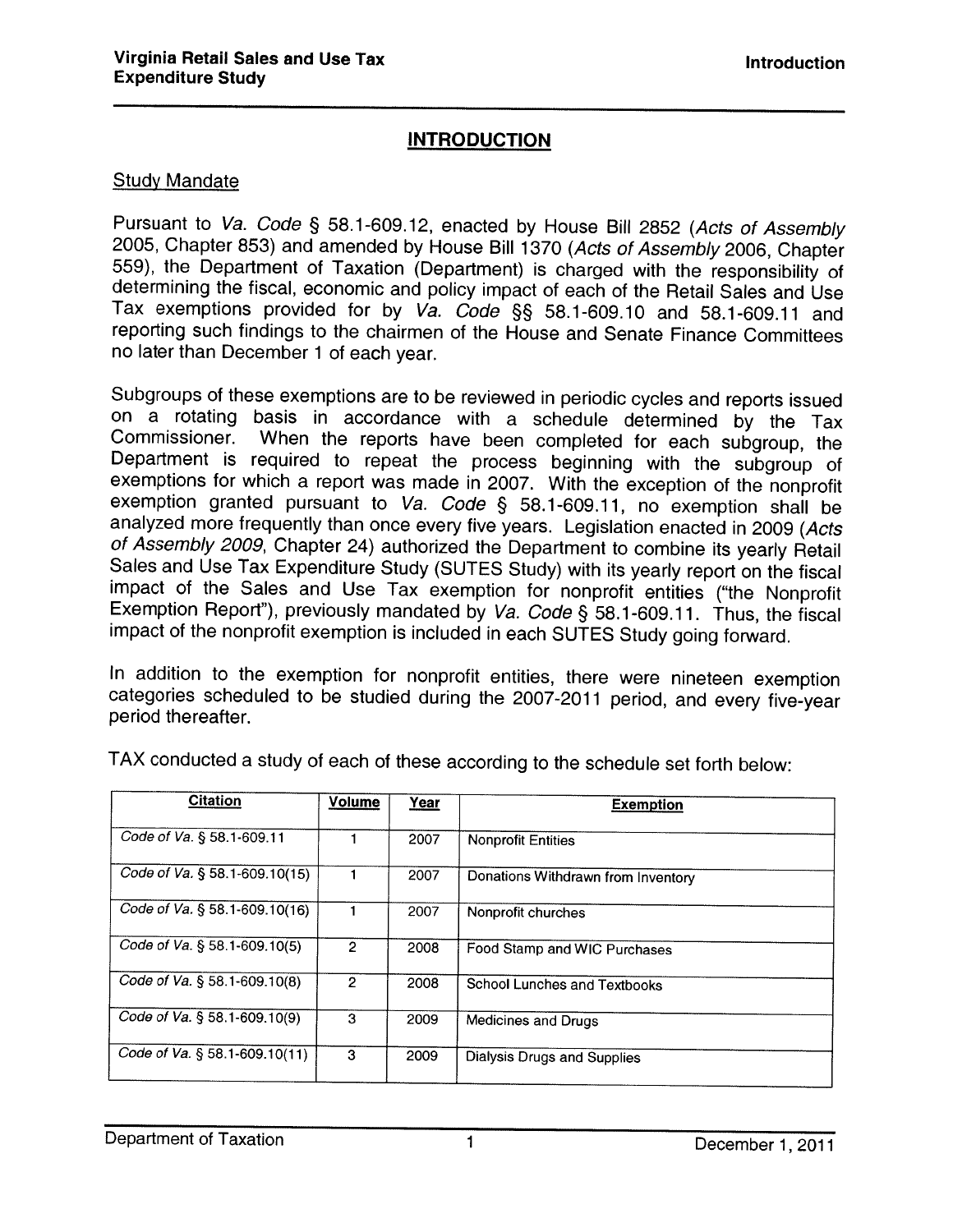| Code of Va. § 58.1-609.10(14)    | 3                       | 2009 | Nonprescription Drugs and Nonprescription Drug                               |
|----------------------------------|-------------------------|------|------------------------------------------------------------------------------|
|                                  |                         |      | Samples                                                                      |
| Code of Va. § 58.1-609.10(17)    | 4                       | 2010 | Medical Products and Supplies Purchased by Medicaid                          |
|                                  |                         |      | Recipients                                                                   |
| Code of Va. § 58.1-609.10(10)    | $\overline{\mathbf{4}}$ | 2010 | <b>Durable Medical Equipment</b>                                             |
| Code of Va. § 58.1-609.10(12)    | 4                       | 2010 | Motor Vehicle Equipment for Handicapped Persons                              |
| Code of Va. § 58.1-609.10(13)    | $\overline{\mathbf{4}}$ | 2010 | Communication Equipment for Handicapped Persons                              |
| Code of Va. § 58.1-609.10(17)    | $\overline{\mathbf{4}}$ | 2010 | Medical supplies Purchased by Medicaid Recipients<br>through DMAS Agreements |
| Code of Va. $\S$ 58.1-609.10(1)  | 5                       | 2011 | Domestic Consumption of Heating Fuels                                        |
| Code of Va. § 58.1-609.10(2)     | 5                       | 2011 | <b>Occasional Sales</b>                                                      |
| Code of Va. § 58.1-609.10(3)     | 5                       | 2011 | Purchases for Taxable Lease                                                  |
| Code of Va. § 58.1-609.10(4)     | 5                       | 2011 | Delivery of Property outside VA                                              |
| Code of Va. § 58.1-609.10(6)     | 5                       | 2011 | Property Purchased for Maintenance of Nuclear Power<br>Plants outside VA     |
| Code of Va. $\S$ 58.1-609.10(18) | 5                       | 2011 | Multifuel Heating Stoves for Residential Use                                 |
| Code of Va. $\S$ 58.1-609.10(19) | 5                       | 2011 | Fabrication of Animal Meats, Grains, Vegetables, or other<br>Foodstuffs      |

This is the fifth and final report of the 2007-2011 Retail Sales and Use Tax Expenditure Study and includes <sup>a</sup> detailed analysis of exemptions that pertain to:

- •Va. Code § 58.1-609.10(1) – Heating fuels for domestic consumption.
- •Va. Code  $\S$  58.1-609.10(2) – Occasional sales.
- •Va. Code § 58.1-609.10(3) — Purchases for taxable lease.
- • Va. Code § 58.1-609.10(4) — Property delivered outside Virginia for use outside Virginia.
- • Va. Code § 58.1-609.10(6) — Property purchased to perform maintenance and repair services at licensed nuclear power <sup>p</sup>lants outside Virginia.
- •Va. Code § 58.1-609.10(18) – Multifuel heating stoves.
- $\bullet$  Va. Code § 58.1-609.10(19) — Fabrication of animal meats, grains, and other foodstuffs.

This report includes detailed information on the policy and fiscal impacts of these seven exemptions, as well as the apparent rationale for the exemptions and their legislative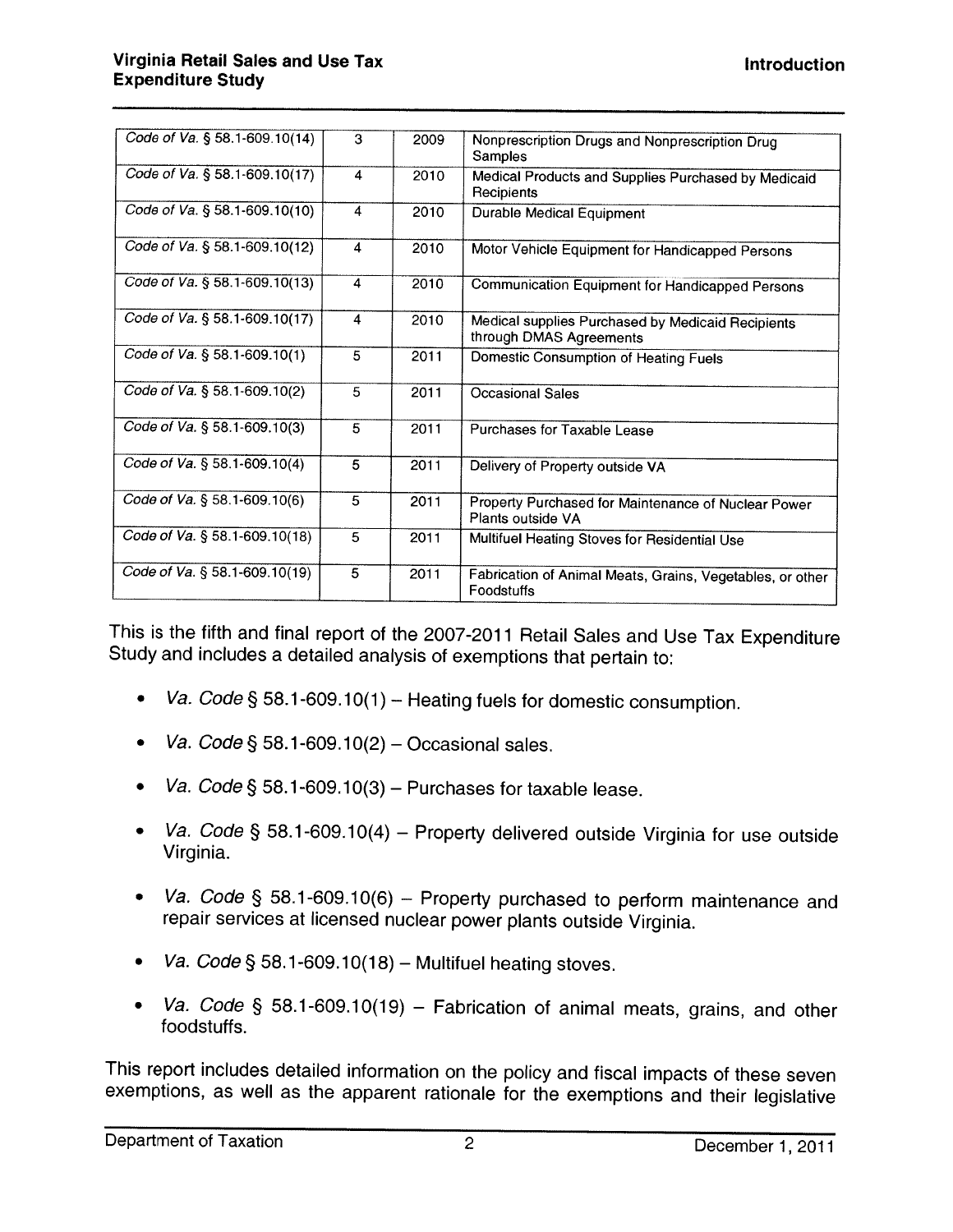history. This report also includes <sup>a</sup> comparison of the Virginia exemptions with the sales tax structures of other states, with particular emphasis <sup>p</sup>laced on <sup>a</sup> comparison with the exemptions provided in contiguous states.

The goa<sup>l</sup> of the SUTES Study is to provide <sup>a</sup> more complete <sup>p</sup>icture of the revenue impact and policy issues surrounding each of the exemptions contained in the Retail Sales and Use Tax Act. Great care has been taken to provide the most accurate and comprehensive analysis possible. It is our hope that legislators, government officials, and other decision makers will find this report a useful tool in the formulation of public policy decisions on the goals to be furthered by the use of the Commonwealth's revenue resources.

#### Nonprofit Entities

Under the authority requiring this study, the Department is restricted from studying any exemption provided by Va. Code § 58.1-609.10 more frequently than once every five years. However, Va. Code § 58.1-609.11 previously entities seeking a nonprofit exemption. Legislation enacted during the 2009 General Assembly authorized the Department to combine its Nonprofit Exemption Report with its yearly Retail Sales and Use Tax Expenditure Study. G exemption for nonprofit entities provided by Va. Code § 58.1-609.11, the Department will include in each volume of the Retail Sales and Use Tax Expenditure Study an estimate of the foregone revenue attributable to the non

#### Tax Expenditures Defined

Tax expenditures are provisions in the Tax Code, such as exclusions, exemptions, economic incentive for a certain activity or provide financial assistance in the form of tax relief to taxpayers in certain situations. The tax expenditure concept recognizes that the fiscal impact of a tax provision is similar to the outlay of a direct expenditure. One of the major differences between a tax expenditure and a direct expenditure is that the "cost" is measured by reduced tax collections,

Tax expenditure studies are used more and more frequently as a method of ensuring<br>that tax expenditures are subject to periodic review in a manner similar to direct budget<br>expenditures. Because tax expenditures may escape accomplishing <sup>a</sup> worthwhile public purpose in <sup>a</sup> cost-effective manner. However, since tax expenditures are designed to accomplish certain public goals that otherwise might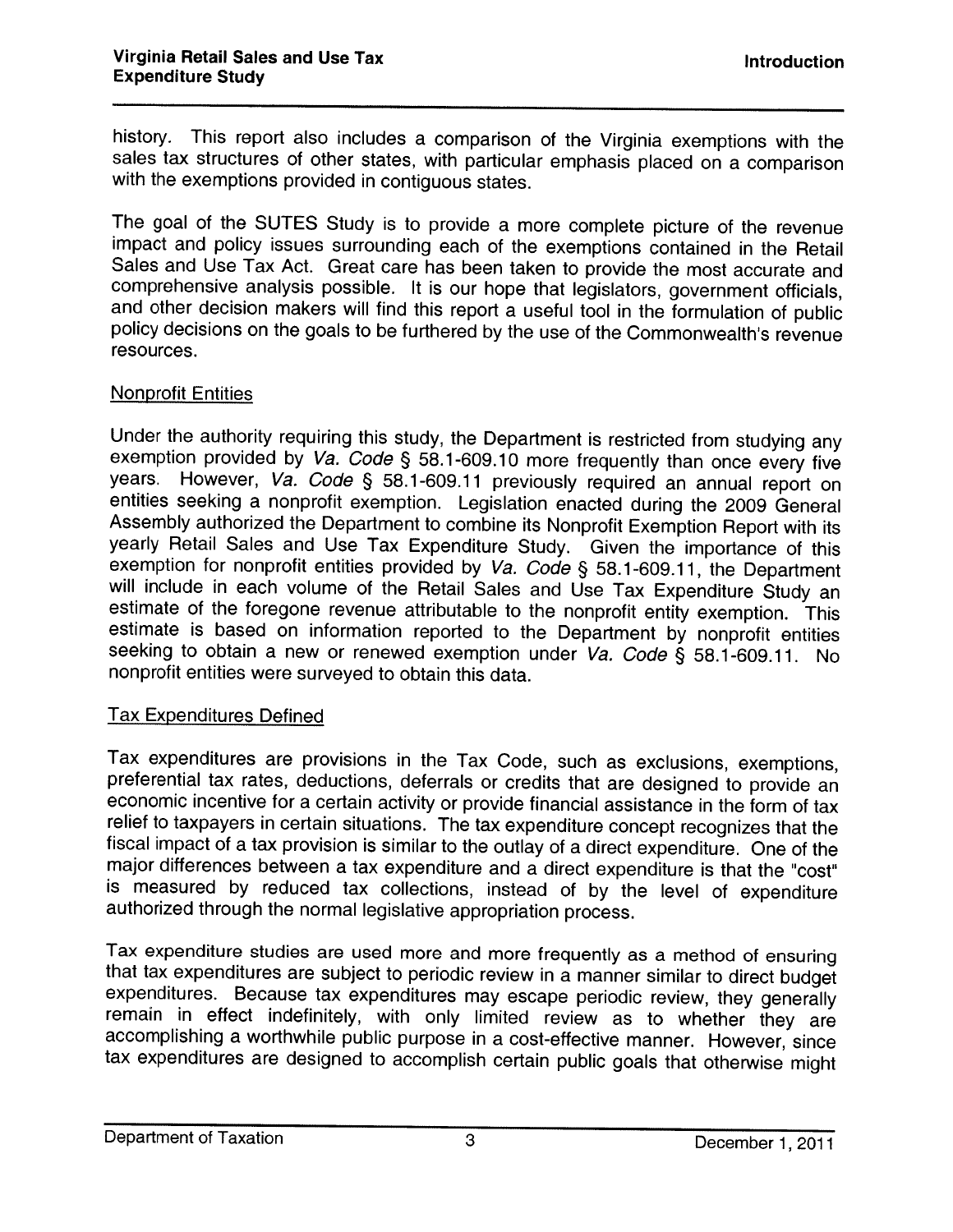be met through direct expenditures, it is only reasonable to apply to tax expenditures <sup>a</sup> review and analysis similar to that provided for direct expenditures.

The Virginia Retail Sales and Use Tax incorporates numerous tax expenditures, which, taken together, substantially reduce the revenues that could potentially be generated by the tax. This study focuses on one type of tax expenditure, the Miscellaneous Retail Sales and Use Tax exemptions. The periodic review of such exemptions that will be undertaken in the Retail Sales and Use Tax Expenditure Study provides a comprehensive tool for evaluating the revenue, economic and policy impact of each<br>exemption. This type of review is particularly relevant considering the number of This type of review is particularly relevant considering the number of entities that have obtained sales and use tax exemptions since the enactment of the tax in 1966.

#### Exemption Analysis Criteria

As mandated by Va. Code § 58.1-609.12, eight criteria are used to analyze the fiscal, economic and policy impact of each exemption:

- • Revenue Impact — Estimate the state and local retail sales and use tax foregone as <sup>a</sup> direct result of the exemption.
- • Beneficiaries of the Exemption — Identify taxpayers or industries that actually benefit from the exemption. This includes identifying those persons who benefit directly from an exemption. It will also entail identifying the extent to which the benefit is passed on to others, such as customers or suppliers, who are considered to benefit indirectly from the exemption.
- •Direct or Indirect Government Assistance – Identify the direct or indirect state budgetary assistance received by taxpayers or industries. Where possible, the federal budgetary assistance received by these groups will also be identified.
- • Other States — Compare Virginia exemptions to the tax systems of other states and the District of Columbia which impose a sales, use or receipts tax. This will include determining whether the other taxing jurisdictions have exemptions or other tax expenditures analogous to the Virginia exemption. Particular attention will be <sup>g</sup>iven to the tax preferences in the states bordering Virginia, which include the District of Columbia, Kentucky, Maryland, North Carolina, Tennessee, and West Virginia.
- • External Mandates — Identify whether the exemption is required as the result of constitutional, judicial, or statutory mandates, either federal or state.
- Other State and Local Tax Burdens Ascertain whether the taxpayer, industry, property, or service, is subject to other Virginia state taxes.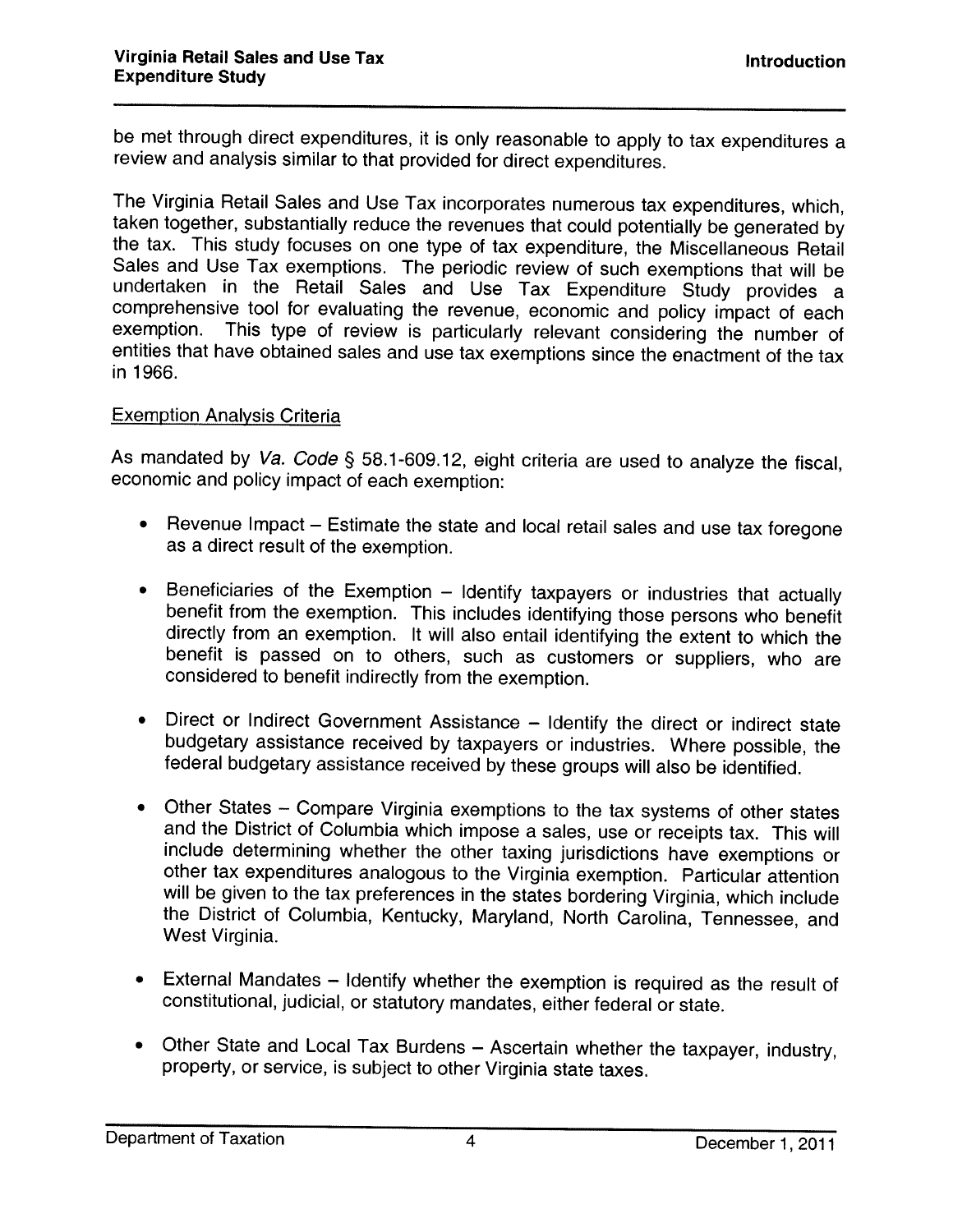- Similar Taxpayers Identify taxpayers or industries that do not enjoy the exemption, even though they are similar in nature to taxpayers or industries that do enjoy the exemption.
- Other Criteria Focuses on other relevant issues that are unrelated to the first seven criteria. Such issues might include the impact of state regulation, state or local license fees, or local taxes upon exempt taxpayers and industries, and the special impact that an exemption or the lack thereof may have upon <sup>a</sup> particular locality or region of the state.

#### Revenue Analysis Methodology

Since tax expenditures are not funded by direct appropriations, but rather by uncollected revenues, their costs are difficult to determine and often not directly recorded. The goal of the revenue estimating process is to q local revenues. What follows is <sup>a</sup> general outline of the methodology used to determine the estimates and the inherent limitations <sup>p</sup>laced upon those estimates.

In each case, the most accurate and complete sources of data were utilized. Forecasts and changes in taxpayer behavior were taken into account when appropriate and feasible. The revenue analysis in this study considers only the immediate and direct impact that elimination of an exemption would have on sales and use tax revenue. Not location decisions and employment in the affected industry due to imposition of the tax. An analysis of such secondary effects is beyond the scope of this study.

The information for this study was received from <sup>a</sup> number of sources.

#### Study Limitations

For several reasons, the reader should exercise caution in interpreting the estimates of fiscal impacts found in this report. Some of the major limitations of the estimating methodologies are discussed below.

The goa<sup>l</sup> of the revenue estimating process is to quantify the costs of each sales tax exemption in terms of foregone state and local revenues. Because tax expenditures are funded not by direct appropriations, but rather by uncollected revenues, their costs normally are not directly recorded. Thus, it is important to understand the methodology used to determine the estimates and the inherent limitations placed upon those estimates.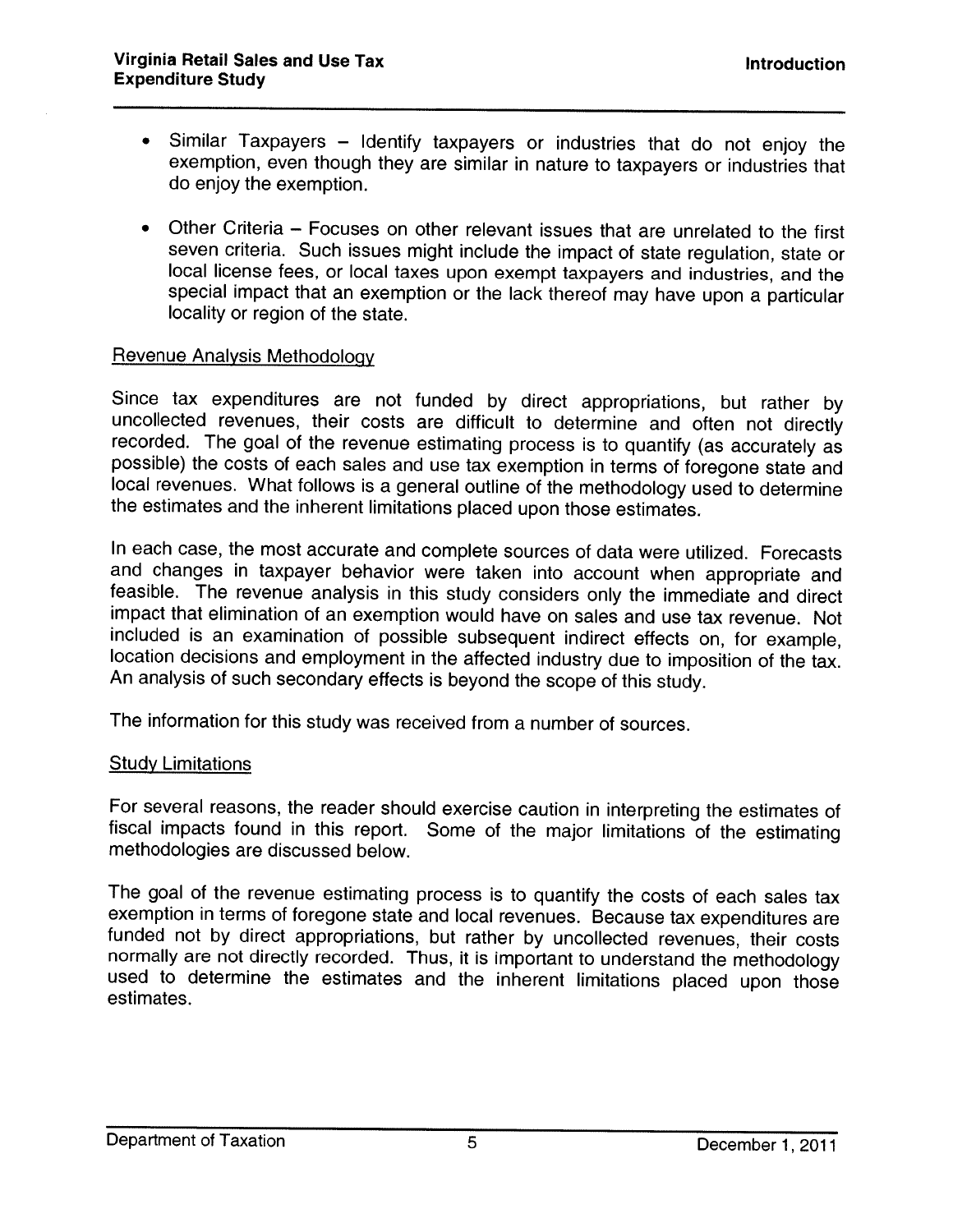#### Report Organization

This report contains <sup>a</sup> detailed analysis of the miscellaneous exemptions, as set forth below:

- • Va. Code § 58.1-609.10(1) — Artificial or propane gas, firewood, coal or home heating oil used for domestic consumption.
- Va. Code § 58.1-609.10(2) An occasional sale, as defined in § 58.1-602. A nonprofit organization that is eligible to be granted an exemption on its purchases pursuant to § 58.1-609.11, and that is otherwise eligible for the exemption pursuant to this subdivision, shall be exempt pursuant to this subdivision on its sales of 1) food, prepared food and meals and 2) tickets to events that include the provision of food, prepared food and meals, so long as such sales take <sup>p</sup>lace on less than <sup>24</sup> occasions in <sup>a</sup> calendar year.
- •Va. Code § 58.1-609.10(3) – Tangible personal property for future use by a person for taxable lease or rental as an established business or part of an established business, or incidental or germane to such business, including <sup>a</sup> simultaneous purchase and taxable leaseback.
- Va. Code § 58.1-609.10(4) Delivery of tangible personal property outside the Commonwealth for use or consumption outside of the Commonwealth. Delivery of goods destined for foreign export to <sup>a</sup> factor or export agent shall be deemed to be delivery of goods for use or consumption outside of the Commonwealth.
- • Va. Code § 58.1-609.10(6) — Tangible personal property purchased for use or consumption in the performance of maintenance and repair services at Nuclear Regulatory Commission-licensed nuclear power <sup>p</sup>lants located outside the Commonwealth.
- $\bullet$ Va. Code § 58.1-609.10(18) - Beginning July 1, 2007, and ending July 1, 2012, multifuel heating stoves used for heating an individual purchaser's residence. "Multifuel heating stoves" are stoves that are capable of burning <sup>a</sup> wide variety of alternative fuels, including, but not limited to, shelled corn, wood pellets, cherry pits, and olive pits.
- • Va. Code § 58.1-609.10(19) — Fabrication of animal meat, grains, vegetables, or other foodstuffs when the purchaser (i) supplies the foodstuffs and they are consumed by the purchaser or his family, (ii) is an organization exempt from taxation under § 501(c)(3) or (c)(4) of the Internal Revenue Code, or (iii) donates the foodstuffs to an organization exempt from taxation under  $\S 501(c)(3)$  or  $(c)(4)$  of the Internal Revenue Code.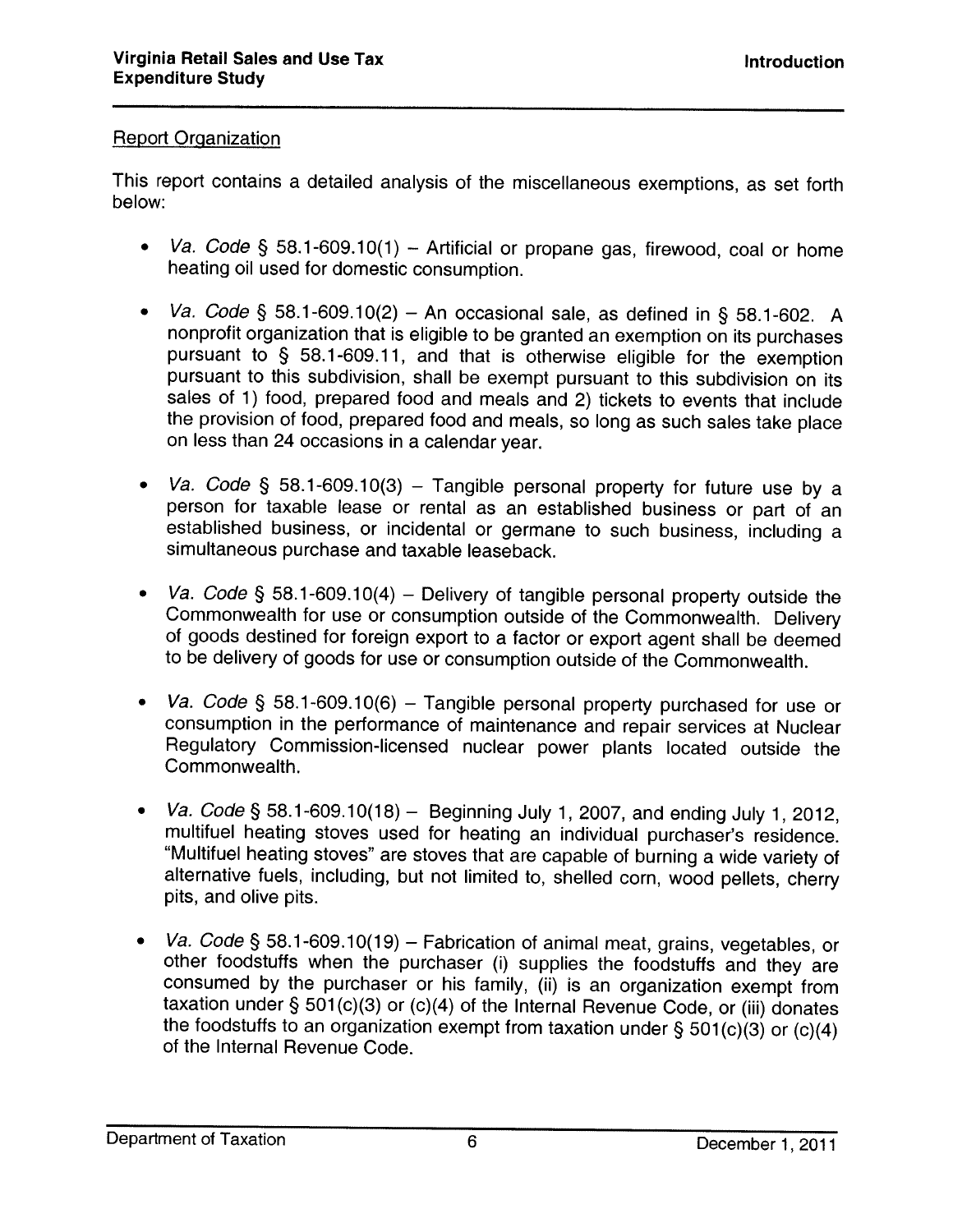<sup>A</sup> summary of each exemption is provided. For each exemption, the following information is provided:

- Authorization: The legal authorization for the exemptions, including the text of the statute.
- Exemption Summary: <sup>A</sup> description of the exemption.
- Rationale: The background of the enactment of the exemptions, including the legislative history and information on any revisions, in addition to the rationale for the exemption.
- Methodology: <sup>A</sup> description of how the Department studied the exemptions, including sampling methods and survey techniques.
- Revenue Analysis: <sup>A</sup> summary of the estimated foregone state and local revenues as <sup>a</sup> result of the exemptions.
- Beneficiaries: <sup>A</sup> description of taxpayers and entities that benefit from the exemptions.
- Direct or Indirect Government Assistance: Explanation of any direct or indirect government assistance that inures to the beneficiaries of the exemptions.
- State Comparisons: <sup>A</sup> comparison of the Virginia exemptions with those in other states, particularly contiguous states.
- External Mandates: <sup>A</sup> description of any statutory, constitutional, or judicial mandates that are related to, or impacted by, the exemptions.
- Other State and Local Tax Burdens: Identification of any other state and local tax burdens on the beneficiaries of these exemptions.
- Similar Taxpayers: <sup>A</sup> discussion of those taxpayers and entities which are similar, but do not benefit from the exemptions.
- Other Criteria: If available, any other issues relevant to the exemptions. This category may be excluded if there is no added information.

The second portion of this study provides an estimate of the foregone revenue attributable to the nonprofit entity exemption. The study provides <sup>a</sup> summary of the nonprofit entity exemption, describes the background of the exemption, and sets forth the new process under which nonprofit organizations are eligible for exemption from the Retail Sales and Use Tax.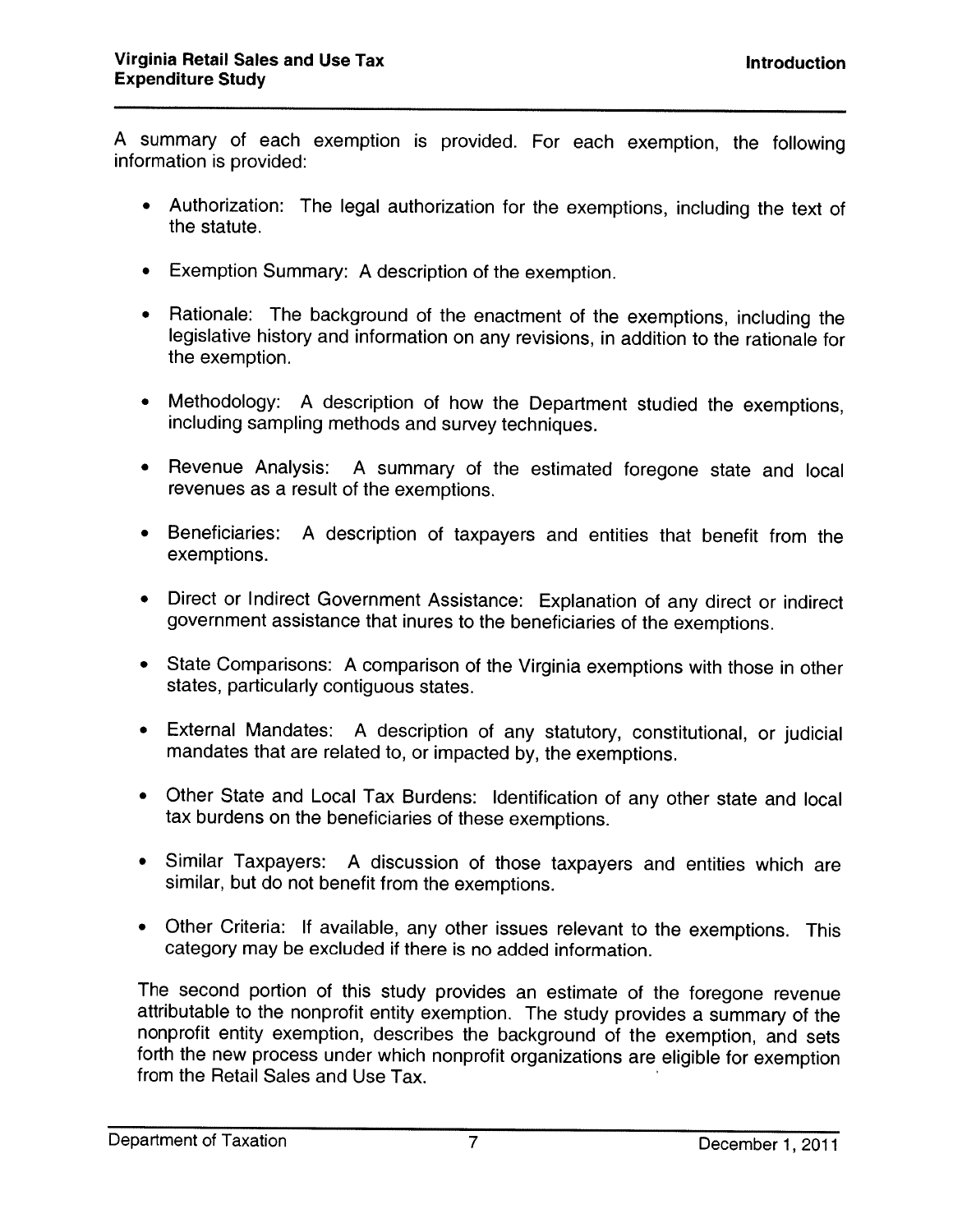# MISCELLANEOUS EXEMPTIONS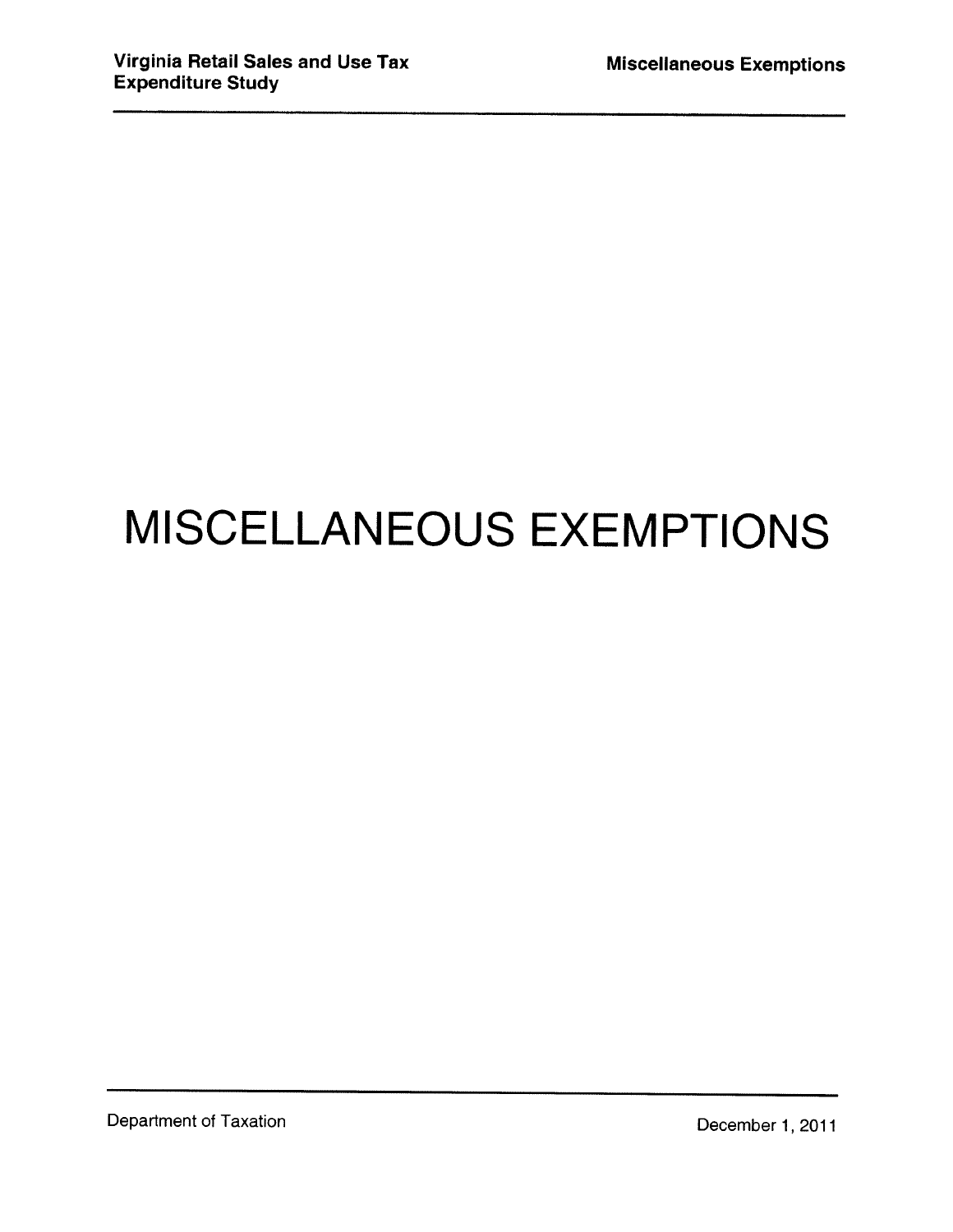## HEATING FUELS FOR DOMESTIC CONSUMPTION

#### AUTHORIZATION

Va. Code § 58.1-609.10(1) - Artificial or propane gas, firewood, coal or home heating oil used for domestic consumption. "Domestic consumption" means the<br>use of artificial or propane gas, firewood, coal or home heating oil by an individual purchaser for other than business, commercial or industrial purposes.<br>The Tax Commissioner shall establish by regulation a system for use by dealers<br>in classifying individual purchases for domestic or nondomesti principal usage of such gas, wood, coal or oil. Any person making a<br>nondomestic purchase and paying the tax pursuant to this chapter who uses any<br>portion of such purchase for domestic use may, between the first day of the apply for <sup>a</sup> refund of the tax paid on the domestic use portion. (Enacted 1982).

#### EXEMPTION SUMMARY

This provision exempts from the state portion of the sales and use tax artificial or propane gas, firewood, coal, or home heating oil used by an individual purchaser for domestic consumption. The exemption is restricted to fuels used by individuals; organizations or businesses that purchase these fuels for use in their own facilities are subject to the tax; however, these entities may purchase fuels exempt if purchased on behalf of an individual for consumption by that individual.

The exemption applies to the 4% state portion of the tax only. The local 1% sales tax continues to apply to all purchases for domestic consumption of heating fuels unless the locality adopts an ordinance specifically exemp

In addition, the statute provides for the establishment of an administrative process by which dealers may account for the collection of the tax and the process by which taxpayers may apply for refund of tax paid on individual purchases of heating fuels when <sup>a</sup> portion of the purchase is used for domestic purposes.

## RATIONALE AND BACKGROUND

## RATIONALE

Heating fuels and utility services are often seen as "consumer necessities." Prior to their purchases of such fuel for residential consumption. However, consumers of electricity or natural gas for home heating were not subject to the same tax burden due to an existing exemption for electricity, gas, and water delivered through mains and pipelines.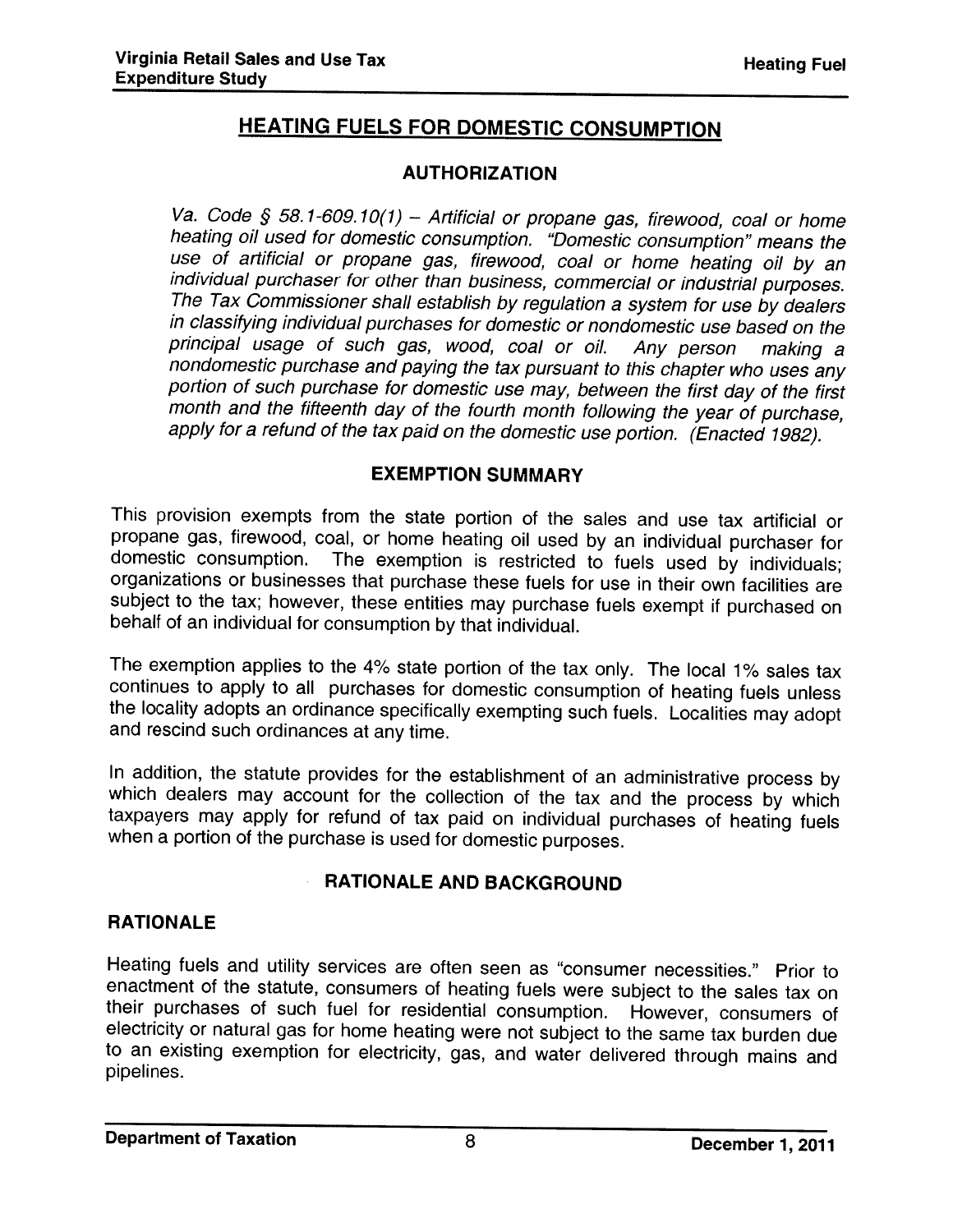#### LEGISLATIVE HISTORY

The 1979 General Assembly established <sup>a</sup> joint subcommittee to study energy taxes paid by residential consumers and the tax inequities between the retail sales tax on fuel oil consumption and the applicable taxes on electricity and gas consumption.

Legislation was introduced in 1979 which proposed a sales tax exemption for fuel oil. However, the provision of a full exemption from the sales tax for fuel oil purchased for residential heating purposes would discriminate in favor of persons heating their homes<br>with fuel oil as opposed to electricity or natural gas. Such action would not alleviate the<br>inequity in energy taxation at either the passed in 1980 to exempt purchases of artificial or propane gas, wood, coal or home heating oil used for domestic consumption from the state portion of the retail sales tax. Although passed by the <sup>1980</sup> General Assembly, the statute did not become effective until July 1, <sup>1982</sup> to minimize the impact on sales tax revenues.

**Domestic Consumption**. The statute specifies that the exemption applies to purchases for domestic consumption. "Domestic consumption" includes purchases by owners or residents of single-family dwellings and purchases by individual residents of apartments, townhouses, trailer courts, condominiums or other multi-family dwellings. The exemption also applies to condominium or similar owner cooperative associations if the association is comprised solely of the owners of the dwelling and more than 50% of the fuel purchased is for use in owner-occupied units. "Domestic consumption" does not include purchases by:

- Nonprofit and charitable organizations to heat their facilities;
- Owners of apartments, townhouses, trailer courts, condominiums or other multi family dwellings, unless fuel is used to heat such dwellings;
- Businesses operated by nonprofit organizations;
- For profit hospitals or nursing homes;
- For profit schools or institutions of learning;
- •Hotels, motels, inns, cabins, or lodges; and
- •Any business, industrial or commercial operation.

**Local Sales Tax**. The 1% local sales tax continues to apply to purchases of heating<br>fuels for domestic consumption. The law authorizes localities to exempt such<br>purchases by ordinance. When a locality does not sales tax is allocated to the locality in which the taxable sale takes <sup>p</sup>lace. In 2010, the Weldon Cooper Center for Public Policy conducted a survey to determine which Virginia localities levy the 1% local tax on fuels for domestic consumption. 134 localities were surveyed. Of the <sup>126</sup> localities that responded, <sup>107</sup> reported levying the 1% tax, while <sup>19</sup> indicated that fuels for domestic consumption are exempt from the <sup>1</sup> % local tax.

Pursuant to Va. Code § 58.1-609.13, however, the 1% local sales tax does not apply to fuel for domestic consumption purchased by nonprofit churches to be donated to an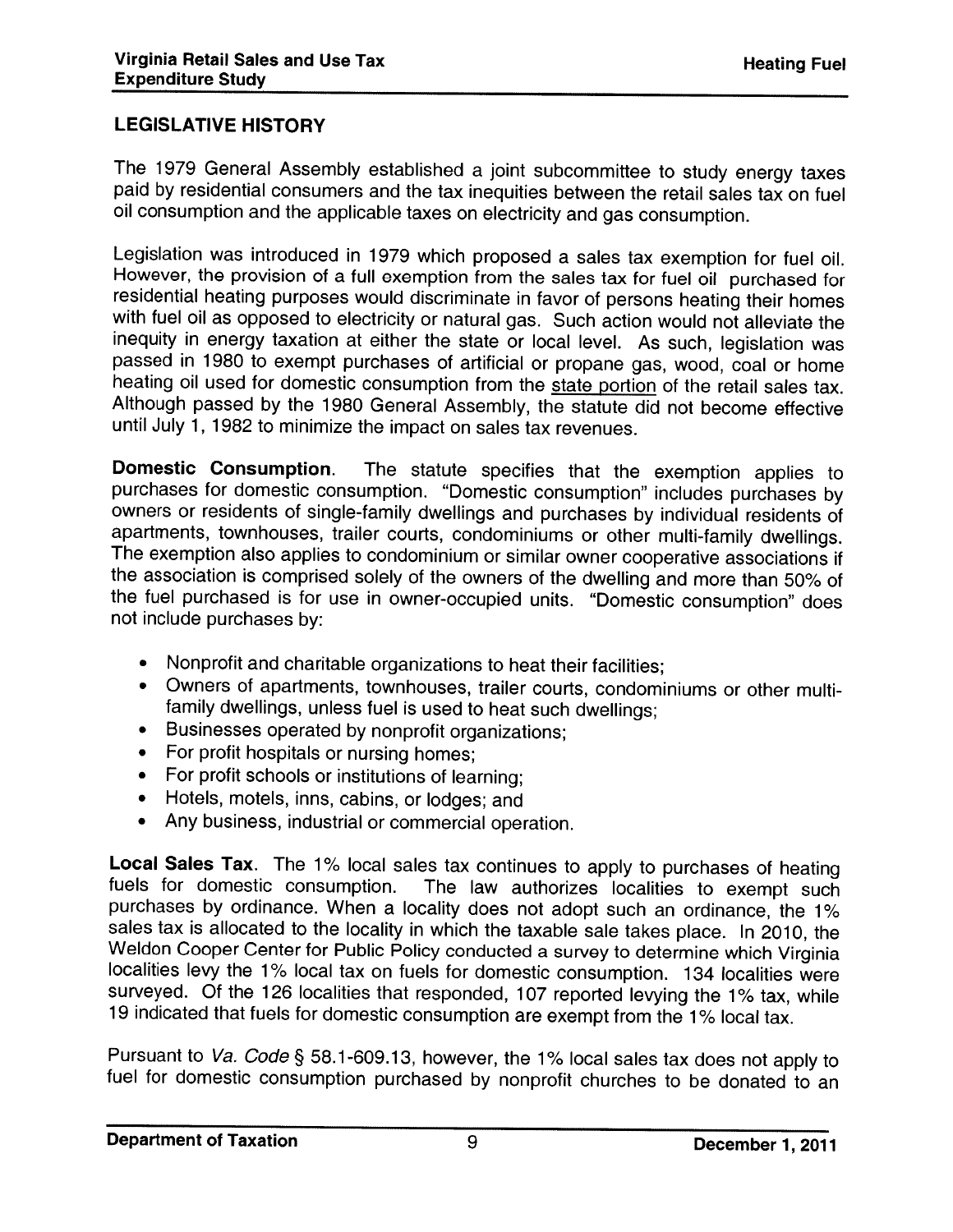individual for use in his residence, regardless of whether the locality from which the fuel has been purchased has elected to exempt such fuels. This exemption from the 1% tax applies only for those churches that are either exempt from federal income taxation under Internal Revenue Code  $\S$  501(c)(3) or that have real property that is exempt from local taxation by classification.

Although the fuels may be delivered to and consumed in <sup>a</sup> different locality, the tax is distributed to the locality where the purchaser <sup>p</sup>laces the initial order.

#### RELATED OR SIMILAR EXEMPTIONS

State, local, and federal governments, nonprofit organizations that meet certain requirements and follow the procedures for obtaining <sup>a</sup> nonprofit exemption certificate, and churches may purchase heating fuels for their own use or consumption under the following exemptions. Additionally, any organization which qualifies for exemption from the sales tax on its purchases of tangible personal property may also purchase home heating fuels exempt of the tax, even if such purchases are for nondomestic use.

Governments. Va. Code § 58.1-609.1(4) exempts federal, state, and local governments from the state and local sales tax on their purchases.

Churches. Va. Code § 58.1-609.10(16) exempts certain purchases, including purchases of fuel, made by churches and used to carry out the work of the church and its related ministries.

Nonprofit organizations. Va. Code § 58.1-609.11 exempts purchases of tangible personal property for use or consumption by any nonprofit entity that meets the requirements set forth by statute and obtains <sup>a</sup> nonprofit exemption certificate from the Department of Taxation.

Multifuel Heating Stoves. *Va. Code* § 58.1-609.10(18) exempts multifuel heating stoves, which are capable of burning <sup>a</sup> wide variety of alternative fuels, and used to heat an individual's purchaser's residence.

#### VIRGINIA COURT CASES

The Virginia Supreme Court held in Commonwealth v. Blanks Oil Co., Inc., 255 Va. 242 (1998), that the corporation's <sup>p</sup>lace of business was the situs for assessment of the local sales tax on home heating fuel and determines whether the purchase of home heating fuel is exempt or taxable. The court found that  $Va$ . Code § 58.1-605 displays clear legislative intent to make the city or county of the dealer's place of business the situs for assessment of the local sales tax.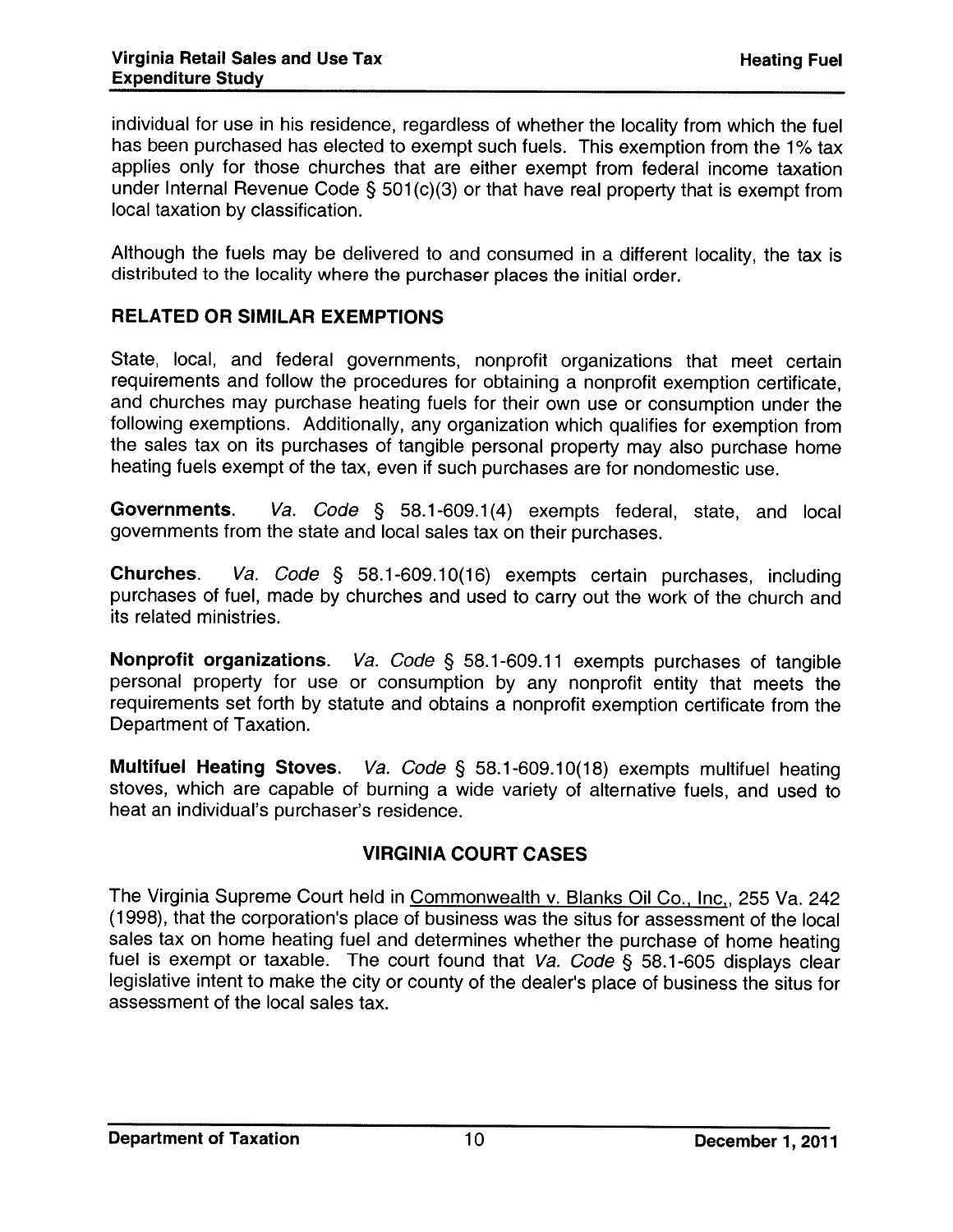## **METHODOLOGY**

In order to develop an estimate for the repea<sup>l</sup> of the heating fuels exemption, the Department consulted the <sup>2009</sup> Residential Sector Energy Expenditure Estimates report conducted by the U.S. Energy Information Administration (EIA). The report contains state expenditure estimates for coal, distillate fuel oil, kerosene, liquefied petroleum gas, and wood.

The Department also consulted <sup>a</sup> survey conducted by Weldon Cooper in 2010, which sought to determine the number of Virginia localities that elect to exempt heating fuels from the 1% local sales and use tax. Of the <sup>134</sup> localities surveyed, <sup>126</sup> localities responded, 107 of which reported levying the tax, while 19 reported exempting heating fuels from the tax.

#### REVENUE ANALYSIS

Using these figures and taking into account the number of localities that have elected to continue imposing the local 1% sales tax, it is estimated that the repeal of the home heating fuel exemption would increase sales and use tax revenues by \$32.94 million in Fiscal Year 2013.

#### **BENEFICIARIES**

Beneficiaries of this exemption include consumers of heating fuels for residential use.

#### DIRECT OR INDIRECT GOVERNMENT ASSISTANCE

Individual consumers who are elderly, disabled or low income may qualify for financial assistance from their localities to relieve part or all of their cost for home heating fuel.

#### STATE COMPARISONS

Of the 46 sales tax jurisdictions:

- <sup>22</sup> generally exempt heating fuels purchased for domestic consumption;
- • <sup>4</sup> exempt heating fuels purchased for domestic consumption from the state tax and allow localities the option of exempting such fuels (Virginia, Colorado, Missouri, and Texas);
- <sup>3</sup> tax heating fuels purchased for domestic consumption at <sup>a</sup> reduced rate (Michigan, North Dakota, and Utah); and
- <sup>17</sup> generally tax heating fuels purchased for domestic consumption.

See Appendix <sup>1</sup> for <sup>a</sup> state-by-state comparison with other taxing jurisdictions.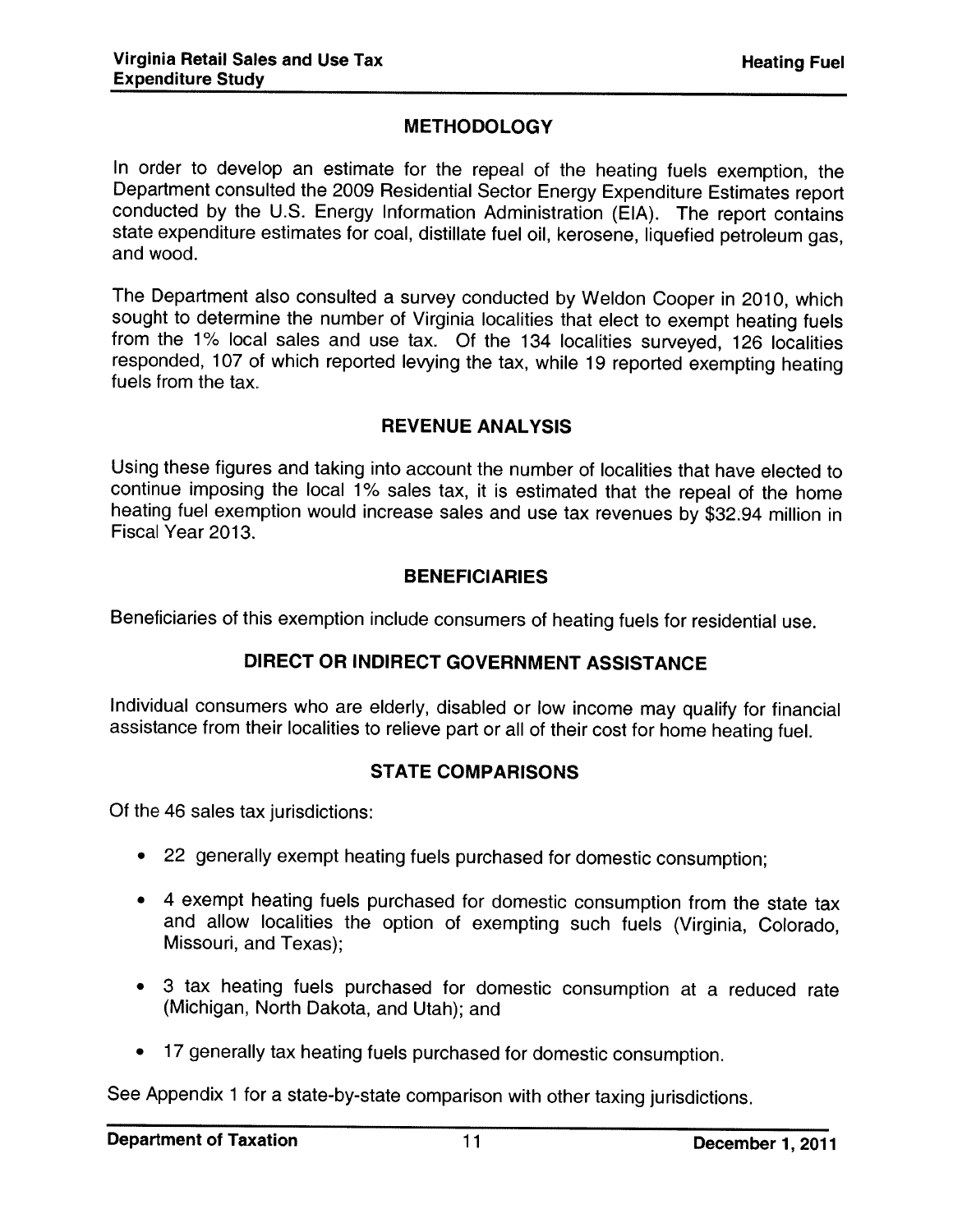Of the states that border Virginia, North Carolina and West Virginia generally tax heating fuels purchased for domestic consumption. The District of Columbia, Kentucky, Maryland, and Tennessee generally exempt heating fuels purchased for domestic consumption.

#### EXTERNAL MANDATES

There are no apparent state or federal constitutional or statutory mandates having an impact on this exemption.

#### OTHER STATE AND LOCAL TAX BURDENS

Residential consumers of heating fuels are subject to the one percent local tax in localities that have not specifically exempted fuels from the local sales tax in their ordinances. Additionally, the combined sales tax rate applies to purchases of heating fuels for consumption by businesses and for other nonresidential use.

#### SIMILAR TAXPAYERS

Under this exemption, sales tax relief is granted to residential consumers. Purchases made for use by businesses enjoy no such benefit. However, businesses may purchase heating fuels exempt of the tax when such purchases are on behalf of individuals.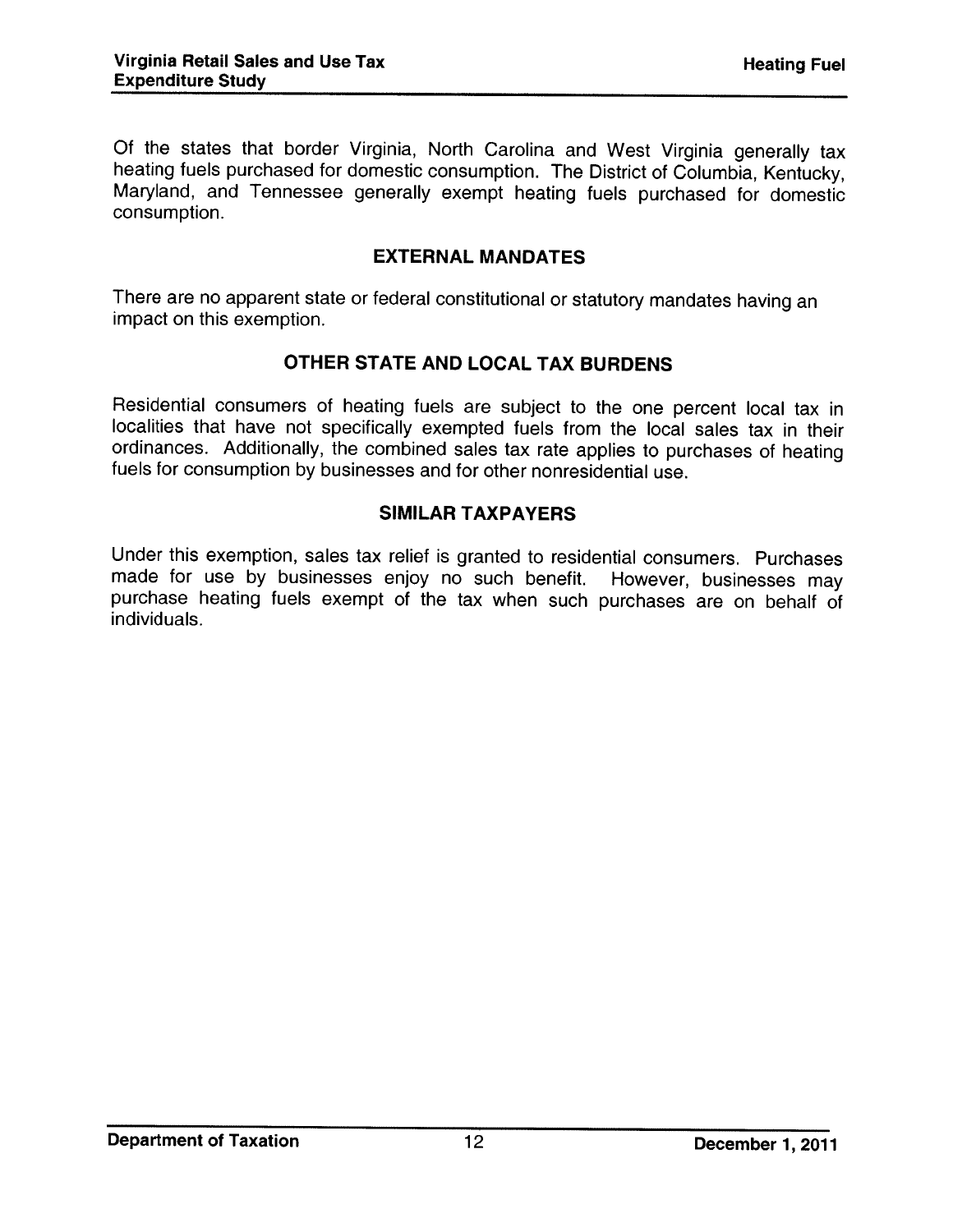## OCCASIONAL SALES

#### AUTHORIZATION

Va, Code § 58.1-609.10(2) — An occasional sale, as defined in § 58.1-602. <sup>A</sup> nonprofit organization that is eligible to be granted an exemption on its purchases pursuant to  $§$  58.1-609.11, and that is otherwise eligible for the exemption pursuant to this subdivision, shall be exempt pursuant to this subdivision on its sales of (i) food, prepared food and meals and (ii) tickets to events that include the provision of food, prepared food and meals, so long as such sales take place on fewer than <sup>24</sup> occasions in <sup>a</sup> calendar year. (Enacted 1966; Amended 2009).

#### EXEMPTION SUMMARY

As defined in *Virginia Code* § 58.1-602, an "occasional sale" means a sale of tangible personal property not held or used by a seller in the course of an activity for which he is required to hold a certificate of registra substantially all the assets of any business and the reorganization or liquidation of any business, provided such sale or exchange is not one of a series of sales and exchanges sufficient in number, scope and character to

Occasional sales encompass five general types of transactions as follows:

- The sale by <sup>a</sup> person, business or organization which engages in sales on three or fewer separate occasions within one calendar year; or
- The sale by an eligible nonprofit organization of food, prepared food and meals, and tickets to events that include the provision of food and meals, provided such<br>sales take place on fewer than 24 occasions in a calendar year;<br>The sale of tangible personal property not held or used by a seller in the c
- $\bullet$ of an activity for which he is required to hold a certificate of registration; or
- The sale of all or substantially all the assets of <sup>a</sup> business; or
- •The liquidation or reorganization of any business.

The occasional sale exemption is founded primarily on the premise that persons not regularly engaged in the retail sale of tangible personal property should not be required to register and collect the tax on casual or isolated sales. Registering a multitude of sellers who only make a few sales of their private property and locating such persons would prove administratively difficult and rende

## LEGISLATIVE HISTORY

The occasional sale exemption was enacted in <sup>1966</sup> as one of the original exemptions from the retail sales and use tax. The definition of "occasional sale" was set out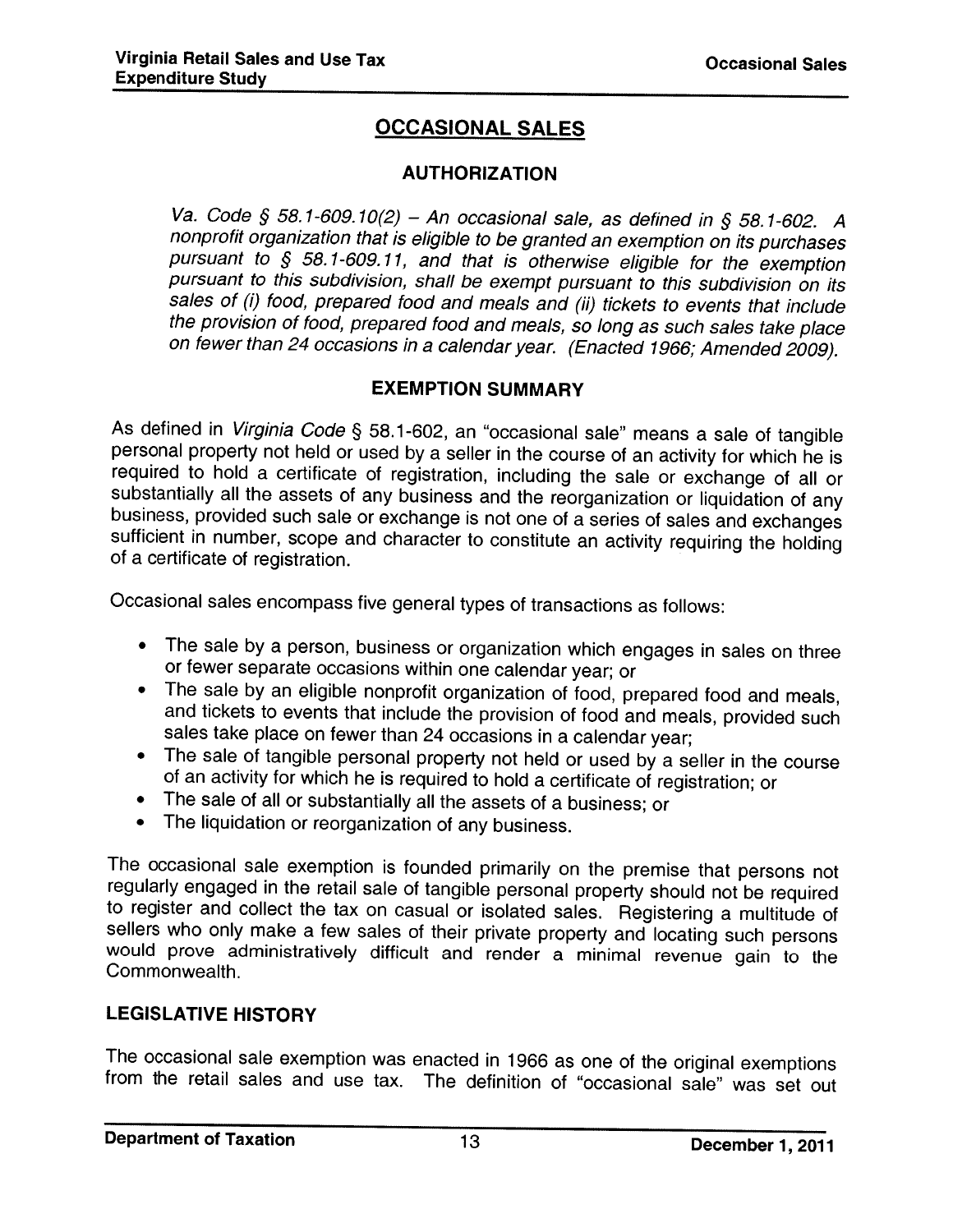separately in § <sup>602</sup> with other terms when Title <sup>58</sup> was recodified in 1984.

Since its inception, the exemption has been extended only once during the <sup>2009</sup> legislative session, to include food, prepared food and meals; and tickets to events that include the provision of food, prepared food, and meals sold by eligible nonprofit organizations. This nonprofit food sales exemption is currently limited to sales occurring on fewer than <sup>24</sup> occasions in <sup>a</sup> calendar year.

#### EXEMPTION ANALYSIS

The interpretation of the occasional sale exemption has primarily been shaped by regulation, opinions of the Attorney general and administrative rulings.

As noted above, the exemption applies to five general types of sales transactions. These transactions are discussed in greater detail as follows:

Sales on three or fewer separate occasions. The underlying nature of an occasional sale is that it is isolated and occurs infrequently and irregularly. While the number, scope, and character must be taken into account in determining whether the exemption is applicable, the general administrative rule is that the exemption applies to a person<br>who is engaged in three or fewer sales within a calendar year. Such transactions include yard sales or garage sales of household goods, fund-raising sales by nonprofit organizations, church dinners, etc.

Provided such sales do not exceed the number, scope and character limitations, persons engaging in exempt occasional sales are not required to register and collect the<br>tax. However, if the sale is of a large scope (i.e., range of operations, extended duration), or is one of a series of several sales, the exemption will not apply. For example, the sale of tote bags and posters sold over a period of two days would qualify<br>as occasional. Contrarily, an organization's sale of audio cassette tapes and educational video tapes, available for purchase all during the year, as well as at each conference the organization holds, would not qualify. Furthermore, while <sup>a</sup> seller can normally purchase property exempt of the tax for resale, and collect the tax from the consumer, because the sale of the property sold is not taxed, the seller is required to pay the tax to vendors on its purchases.

Conversely, <sup>a</sup> sale of Christmas trees lasting <sup>30</sup> days or more and other seasonal sales, the holding of a certificate of registration. Under these examples the sellers are in direct competition for an extended period of time with businesses which are required under law to charge and collect the tax on their retail sales of similar products.

Food, Meals and Tickets to Events Sold by Nonprofits. Nonprofit organizations that are eligible to apply for a nonprofit entity exemption from taxation on their purchases of tangible personal property are deemed to be making exempt "occasional sales" of food, prepared food, and meals; and tickets to events that include the provision of food,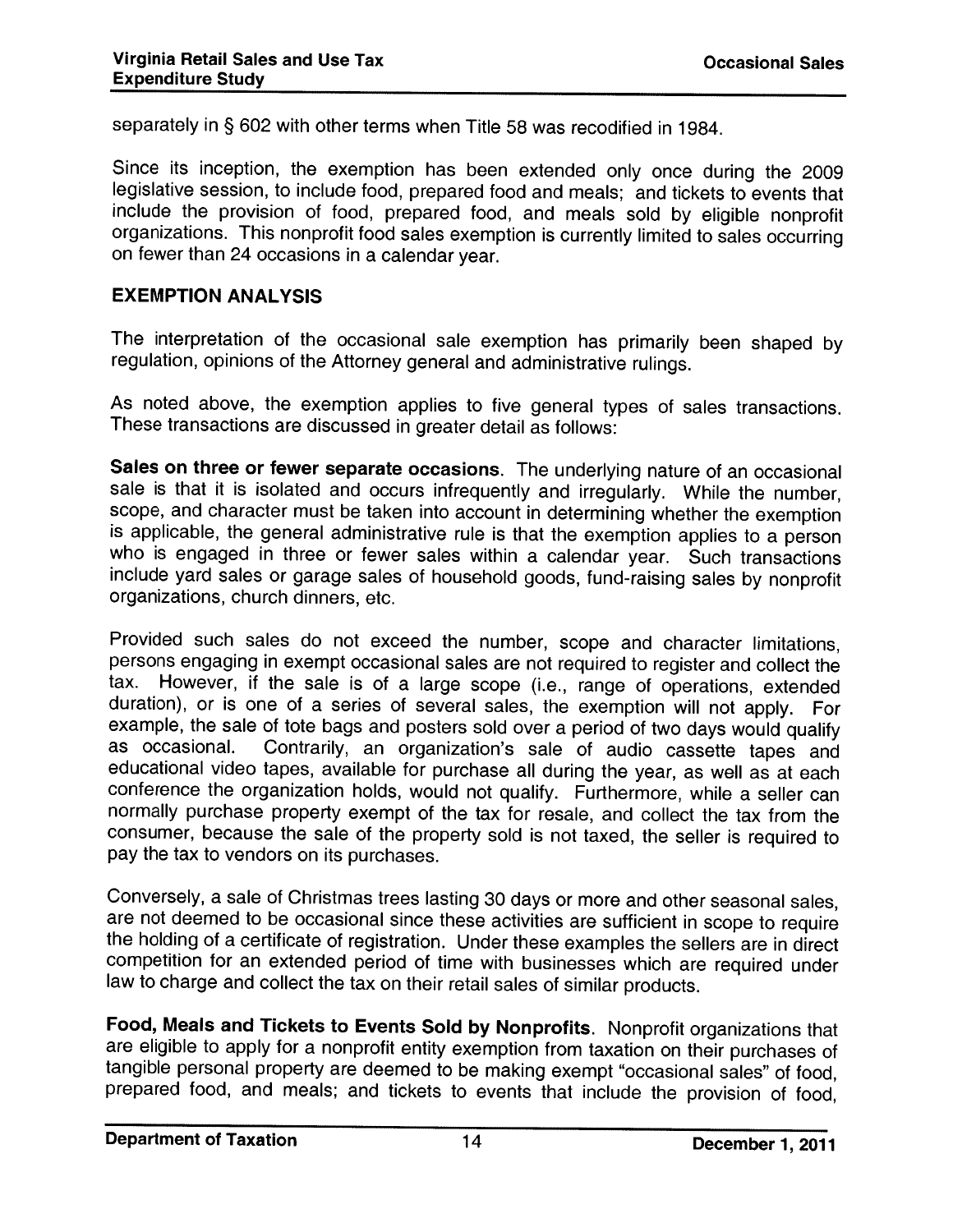prepared food, and meals, provided such sales take place on fewer than 24 occasions<br>in a calendar year. For purposes of determining what constitutes an occasion, the Department deems fundraising, social, or similar activities as one occasion, provided the event does not extend beyond a seven-day consecutive period. Every seven-day consecutive period thereafter constitutes an additional the event does not extend beyond a seven-day consecutive period. Every seven-day

The nonprofit organization is not required to apply for or be granted <sup>a</sup> certificate of exemption in order to qualify for exemption on its sales of food and tickets to events that include the provision of food. While the statutory exemption extends only to IRC  $\S 501(c)(3)$  and  $\S 501(c)(4)$  organizations, the Department authorizes all other  $\S 501(c)$ organizations to qualify for exemption on their sales of food, prepared food, and meals, and tickets to events that include the provision of these items, provided such organizations: 1) are not required to register as a dealer in Virginia based on their other activities; 2) pay sales tax to their vendors on the purchase price paid by the organization for the food in the absence of a valid nonprofit exemption certified issued by the Department, 3) limit such events to 12, rather than 23 occasions per year; 4) use any profits from the sale of food or event tickets solely to support the organization or to donate to another IRC § 501(c) organization; and 5) maintain records for three years after each event to verify these requirements.

Property not held or used by <sup>a</sup> seller. Property not held or used by a seller. A sale of tangible personal property not held or<br>used by the seller in the course of an activity for which he is required to hold a certificate of registration is also deemed to be an occasional sale provided such sales are limited<br>in number, scope, and character. For example, a bank which holds a certificate of registration for retail sales of checkbooks and checkbook covers may make exempt occasional sales of office furniture, provided such sales of office furniture are not sufficient in number, scope, and character to constitute an activity requiring the holding of a certificate of registration.

Notwithstanding the above, the occasional sales exemption does not apply merely<br>because a registered dealer makes an infrequent sale of tangible personal property not because a registered dealer makes an infrequent sale of tangible personal property not<br>normally sold by that dealer in the ordinary course of business. For example, a motel cannot make an exempt occasional sale of beds or mattresses since those articles are used by the motel in the activity which requires it to hold <sup>a</sup> certificate of registration.

Sale of all or substantially all the assets of any business. Such sales may also qualify as exempt occasional sales, as these transactions occur infrequently, without regularity and are outside the normal course of business. For example, the sale of all or substantially all the assets of any business, whether to one buyer or multiple buyers, is an occasional sale provided that such sale is of short duration. If those same assets are sold <sup>p</sup>iece-meal over an extended period of time, the exemption will not apply. For example, the sale of a company's assets to many purchasers over an eleven-month period would exceed the scope of the exemption.

Furthermore, the term "any business" does not necessarily mean a separate business location regardless that each location is required to hold its own certificate of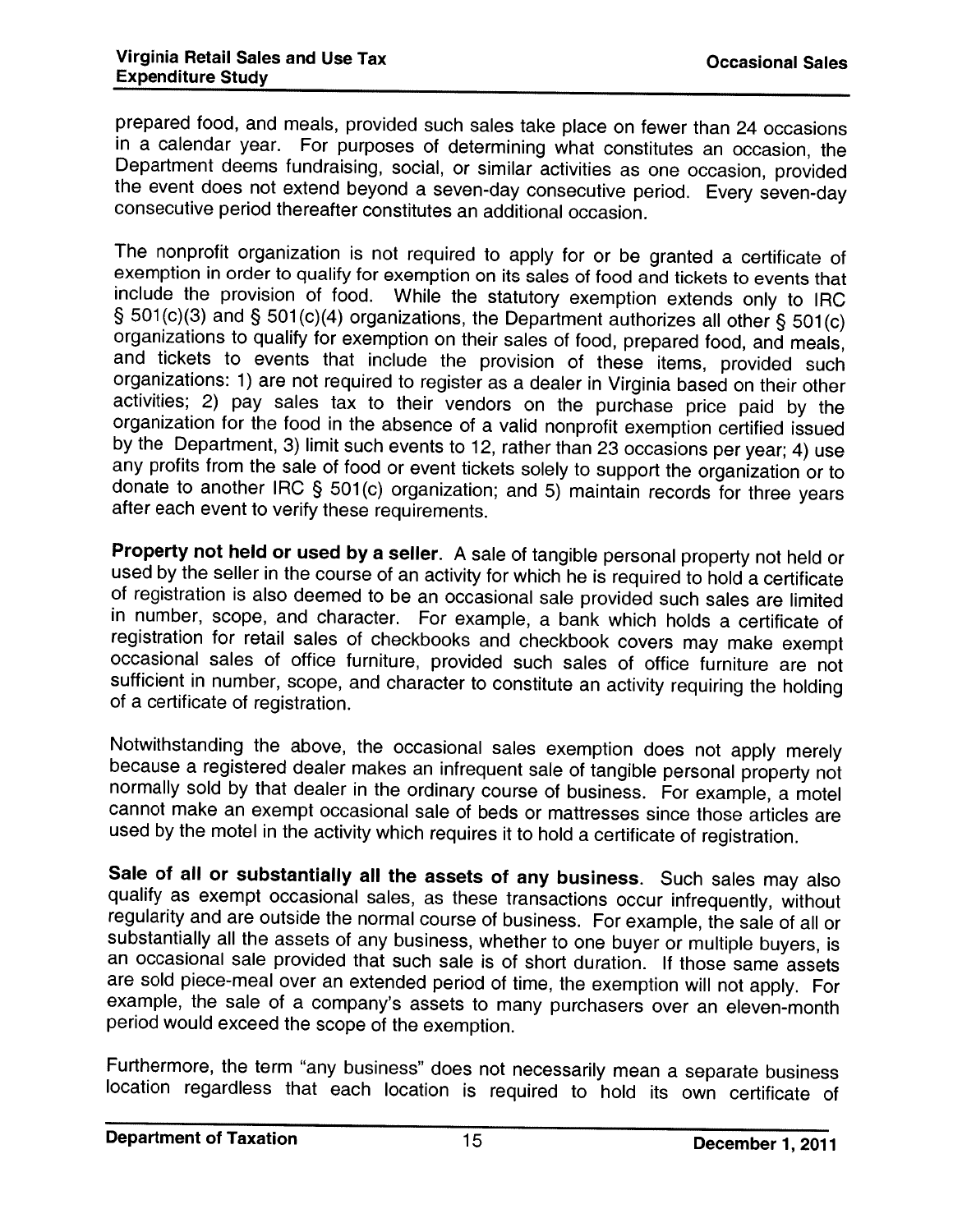registration. For example, if the owner of <sup>a</sup> chain of five restaurants sells three restaurants, but remains in business with the fourth and fifth, no occasional sale has occurred since not all or substantially all the assets were sold.

However, the term "any business" may apply to <sup>a</sup> separate division of <sup>a</sup> business. Therefore, the sale of all or substantially all the assets of <sup>a</sup> division may qualify as an occasional sale. Under this scenario, the division must be engage<sup>d</sup> in totally separate and distinct activities based on such considerations as separate books which are separately maintained, separate bank accounts, separation of fixed assets, separation of employees, and the flow of economic advantage from one division of the organization to another.

Liquidations and reorganizations. The occasional sale exemption applies to mergers or consolidations of two businesses, the acquisition of one corporation by another through the exchange of stock, or the acquisition of all the assets of one corporation by another corporation in exchange for stock. <sup>A</sup> merger or consolidation represents an exemp<sup>t</sup> business reorganization, while stock-for-stock and stock-for-asset acquisitions of an entire business represen<sup>t</sup> exemp<sup>t</sup> sales or exchanges of all the assets of <sup>a</sup> business.

The exemption also applies to the complete liquidation of any business, provided that such sale is not sufficient in number, scope, and character to require the holding of <sup>a</sup> certificate of registration. For example, <sup>a</sup> liquidation which involves many transactions with several different purchasers over an extended period of time does not represen<sup>t</sup> an occasional sale.

In addition to the five categories of exemptions set forth above, the Department has clarified the occasional sale exemption as it applies to other categories of sales.

Sales by auctioneers. Because auctioneers, factors and agents are in the business of making sporadic and occasional sales of tangible persona<sup>l</sup> property, they cannot make an exemp<sup>t</sup> occasional sale. Therefore, estate sales and other sales of short duration are subject to the tax, and the auctioneer must collect the tax on such sales. This holds true despite the fact that the owner of the auctioned property or the persona<sup>l</sup> representative of the estate would enjoy the occasional sale exemption if the property were sold by that owner or persona<sup>l</sup> representative and not through an auctioneer, agen<sup>t</sup> or factor.

The one exception to the genera<sup>l</sup> rule of taxing sales by auctioneers is that auctioneers, factors, and agents can engage in an occasional sale when selling all or substantially all the assets of <sup>a</sup> liquidating or reorganizing business provided the sale occurs in three days or less.

Sales made at fairs, circuses, etc. Sales made by peddlers and street vendors at fairs, circuses, flea markets and carnivals are not occasional sales. Despite the fact that Such vendors may make infrequent sales, such sales are the very nature of the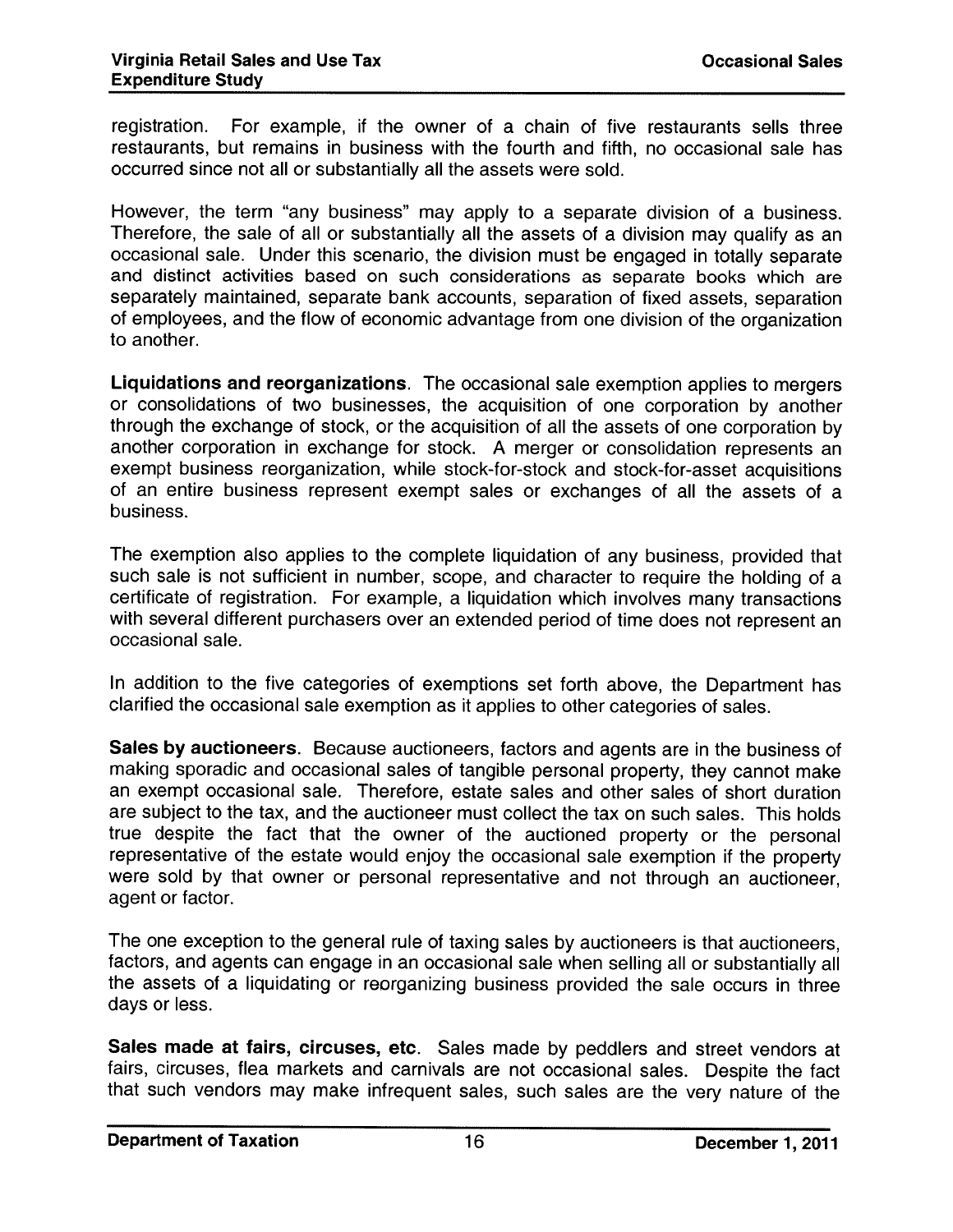vendors' sales activity, and occur with regularity. These vendors are therefore required<br>to collect the tax on such sales. The rationale behind this requirement is to prevent dealers at these events from being placed at a competitive advantage over other registered dealers in the community.

Leases. The lease of tangible personal property is never deemed to be an exempt occasional transaction, and lessors are required to register and collect the tax on the periodic lease payments they receive. This rule applie could have been sold exempt of the tax as an occasional sale. For example, an attorney, who is not required to hold <sup>a</sup> certificate of registration for the sale of his professional services and who makes three or fewer sales of property within a calendar<br>year, disposes of some excess office equipment. If the attorney sells the equipment outright, the transaction would be an occasional sale. However, if the attorney leases the equipment to a lessee, the attorney is deemed to be engaged in a business activity which requires the holding of a certificate of r applies if the lessor is liquidating <sup>a</sup> business or disposing of all or substantially all of the business assets.

Purchases. Any person who purchases tangible personal property in an occasional sale transaction is likewise not liable for any use tax on such purchases.

#### VIRGINIA COURT CASES

In Steuart Petroleum Co. v. Virginia Dept. of Taxation, 44 Va. Cir. 392 (1998), the plaintiff was a corporation that sold off all the assets of a division in five separate transactions during a nine month period. The City of Richmond Circuit Court found that the company sold the assets pursuant to an orderly <sup>p</sup>lan of liquidation and that there was no <sup>p</sup>iecemeal disposition. Consequently, the court held that the occasional sale exemption applied to the transactions, and the taxpayer was not liable for the Retail Sales and Use Tax on its sale of assets.

#### REVENUE ANALYSIS

The revenue impact of this exemption is unknown. As the occasional sale exemption applies to incalculable private transactions that do not require any reporting with the Department, and is available to any individual making sales on three or fewer occasions annually, there is no way to estimate the cost of the exemption. While the impact of this exemption is unknown, it is likely substantial. In addition to transactions made at yard sales, garage sales, and nonprofit events, the exemption applies to corporate reorganization, liquidation, and business asset sales,

#### BENEFICIARIES

The exemption benefits persons, organizations and businesses as they can make such sales without the administrative burden associated with registering, collecting, and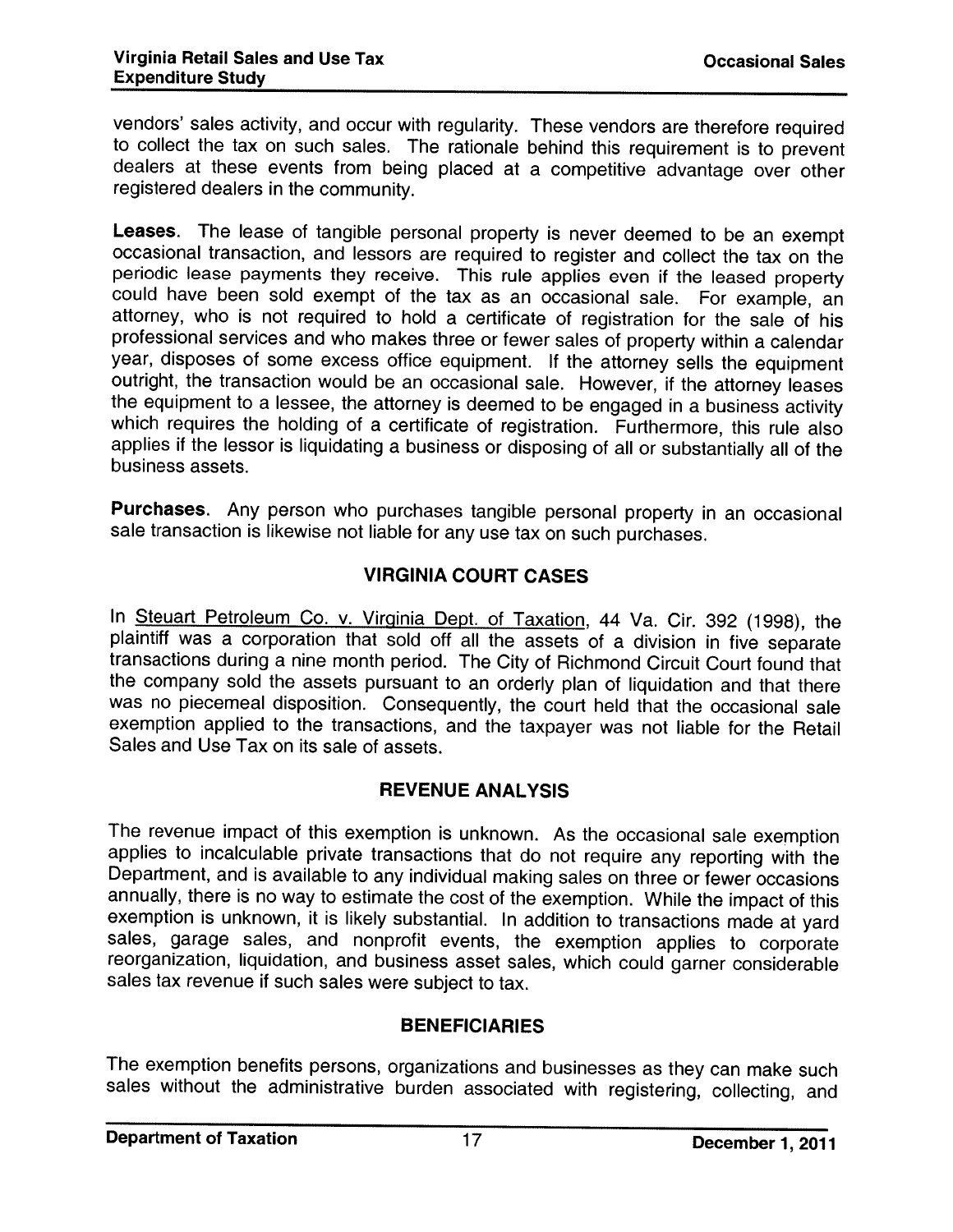remitting the Retail Sales and Use Tax. Also, purchasers of tangible personal property purchased in an occasional sale transaction benefit because such purchases are not subject to the consumer use tax.

#### DIRECT OR INDIRECT GOVERNMENT ASSISTANCE

There is no apparent direct government assistance or subsidy that accrues to individuals and businesses that perform occasional sales. Because the exemption is available to such a wide range of recipients, some of its recipients may indirectly benefit<br>from government assistance. For example, certain nonprofit organizations receive state and local government funding. Other taxpayers, such as industrial manufacturers and agricultural producers may receive assistance by virtue of <sup>a</sup> sales tax exemption on purchases of tangible personal property.

#### STATE COMPARISONS

Of the <sup>46</sup> sales tax jurisdictions, 42, including Virginia generally exempt tangible personal property purchased in an occasional sale, though the wording and amount of sales that qualify for the exemption vary. While the other four (Colorado, New York, Oklahoma, and<br>Wyoming) generally tax tangible personal property purchased in an occasional sale, Colorado, New York, and Wyoming provide exemptions for some type of isolated sales. See Appendix <sup>1</sup> for <sup>a</sup> state-by-state comparison with other taxing jurisdictions.

Of the states that border Virginia, all provide an exemption for tangible personal property purchased in an occasional sale, with variances in the wording and amount of sales that qualify for the exemption.

#### EXTERNAL MANDATES

There are no apparent state or federal constitutional or statutory mandates that have an impact on this exemption.

#### STATE AND LOCAL TAX BURDEN

Individuals and businesses which qualify for the occasional sale exemption are liable for income tax on the proceeds derived from such sales.

Generally, property sold in an occasional sale (such as household goods purchased by individuals) was subject to the tax when the property was initially purchased. In some instances, however, businesses may make an exempt agency of the Commonwealth may make an exempt purchase of tangible personal property, pursuant to its government exemption set forth in  $Va.$  Code § 58.1-609.1(4), and may subsequently sell such tangible personal property in a bankruptcy liquidation<br>sale that qualifies as an exempt occasional sale.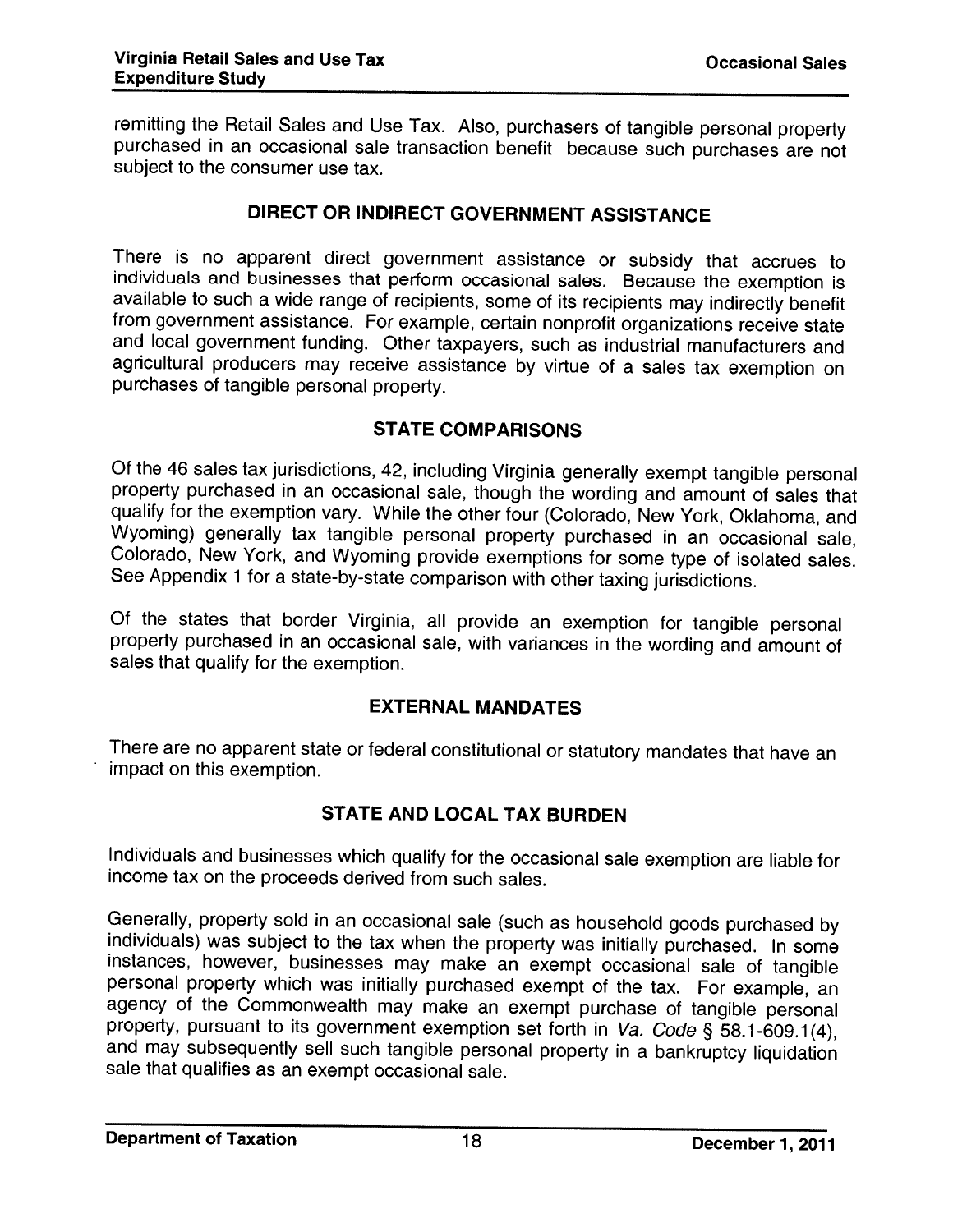#### SIMILAR TAXPAYERS

With respect to the occasional sale exemption available for sales of food, prepared food, and tickets to events including the provision of food, nonprofit organizations that are not classified under I.R.C. §  $501(c)(3)$  or §  $501(c)(4)$  may only qualify for exemption on their sales if such sales occur on <sup>12</sup> or fewer occasions per year.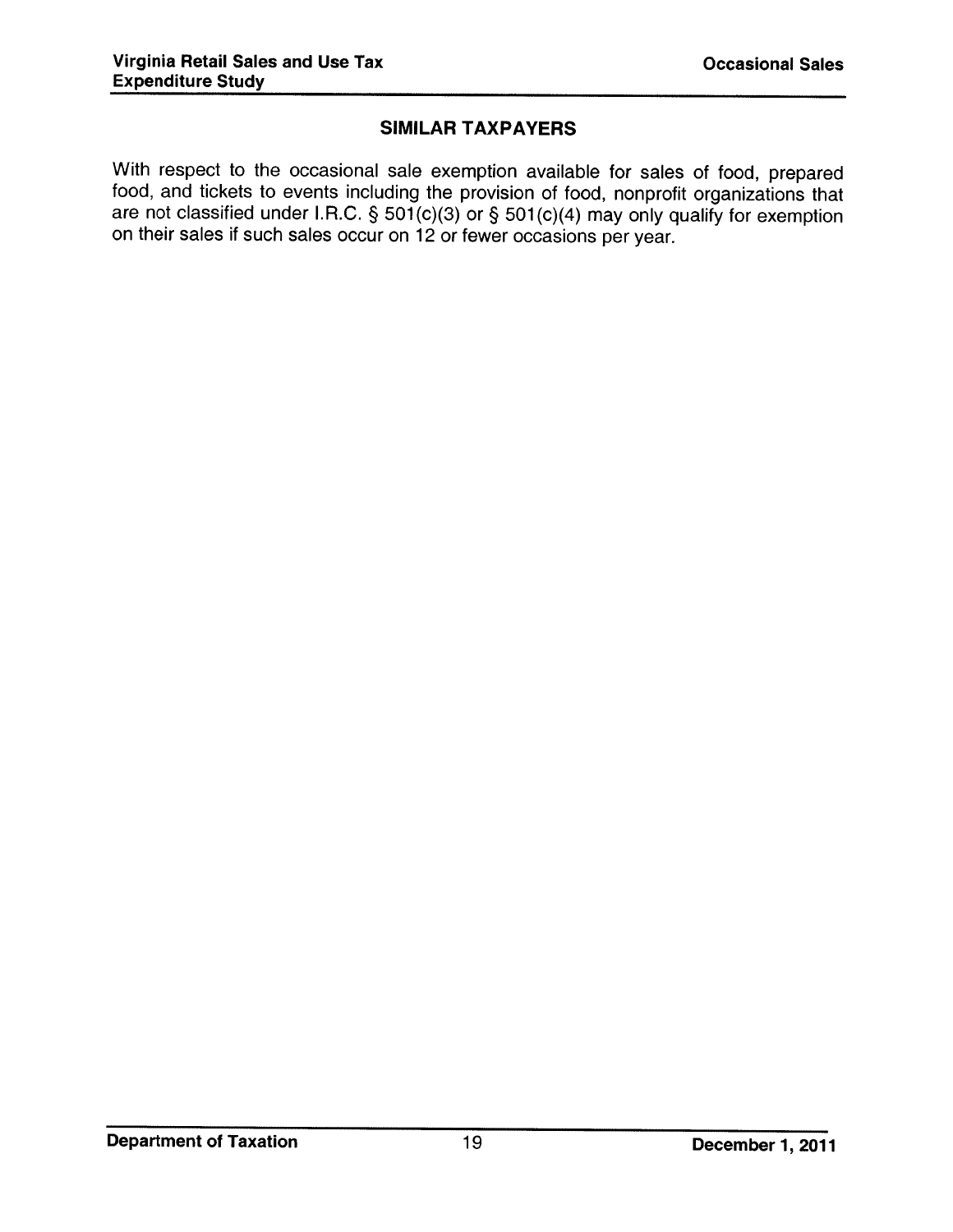## LEASEBACKS

#### AUTHORIZATION

Va. Code § 58.1-609.10(3) – Tangible personal property for future use by a person for taxable lease or rental as an established business or part of an established business, or incidental or germane to such business, including <sup>a</sup> simultaneous purchase and taxable lease. (Enacted 1966).

#### EXEMPTION SUMMARY

This provision exempts from the sales and use tax purchases of tangible personal property for future taxable lease or rental by persons engaged in leasing as an established business. It also exempts purchases of property where the intent of the initial purchaser is to lease or rent the property in <sup>a</sup> simultaneous purchase-leaseback transaction. The initial purchase is made under the resale exemption and the leaseback transaction is subject to the sales tax, therefore avoiding double taxation.

#### RATIONALE AND BACKGROUND

#### **RATIONALE**

Generally, Va. Code § 58.1-603(2) imposes the sales tax on "the gross proceeds derived from the lease or rental of tangible personal property." For purposes of the sales and use tax, leases are considered as <sup>a</sup> transfer of possession of tangible personal property without transfer of ownership.

As one of the original exemptions from the Retail Sales and Use Tax enacted in 1966, this exemption grants to persons engaged in providing tangible personal property for taxable lease or rental like tax treatment as persons engaged in purchasing tangible<br>personal property for resale. Specifically, the exemption allows persons leasing Specifically, the exemption allows persons leasing tangible personal property for future taxable lease the authority to purchase the property under the resale exemption.

Notwithstanding, certain financing transactions involving the lease of tangible personal property frequently arise which allow for the taxing of the same property twice. To prevent double taxation, the leaseback exemption also applies to leasing transactions in which a purchaser acquires tangible personal property with the intention of reselling the property may property may be purchased exempt of the tax only when the purchaser notifies the vendor of its intent to involve <sup>a</sup> third party purchaser and such notification must be made prior to the passage of title. Moreover, any use of the property by the purchaser prior to the passage of title to the third party invalidates the use of the resale exemption.

For example, if <sup>a</sup> taxpayer purchases and pays tax on convenience store equipment, then sells the equipment to <sup>a</sup> leasing company in order to obtain financing, and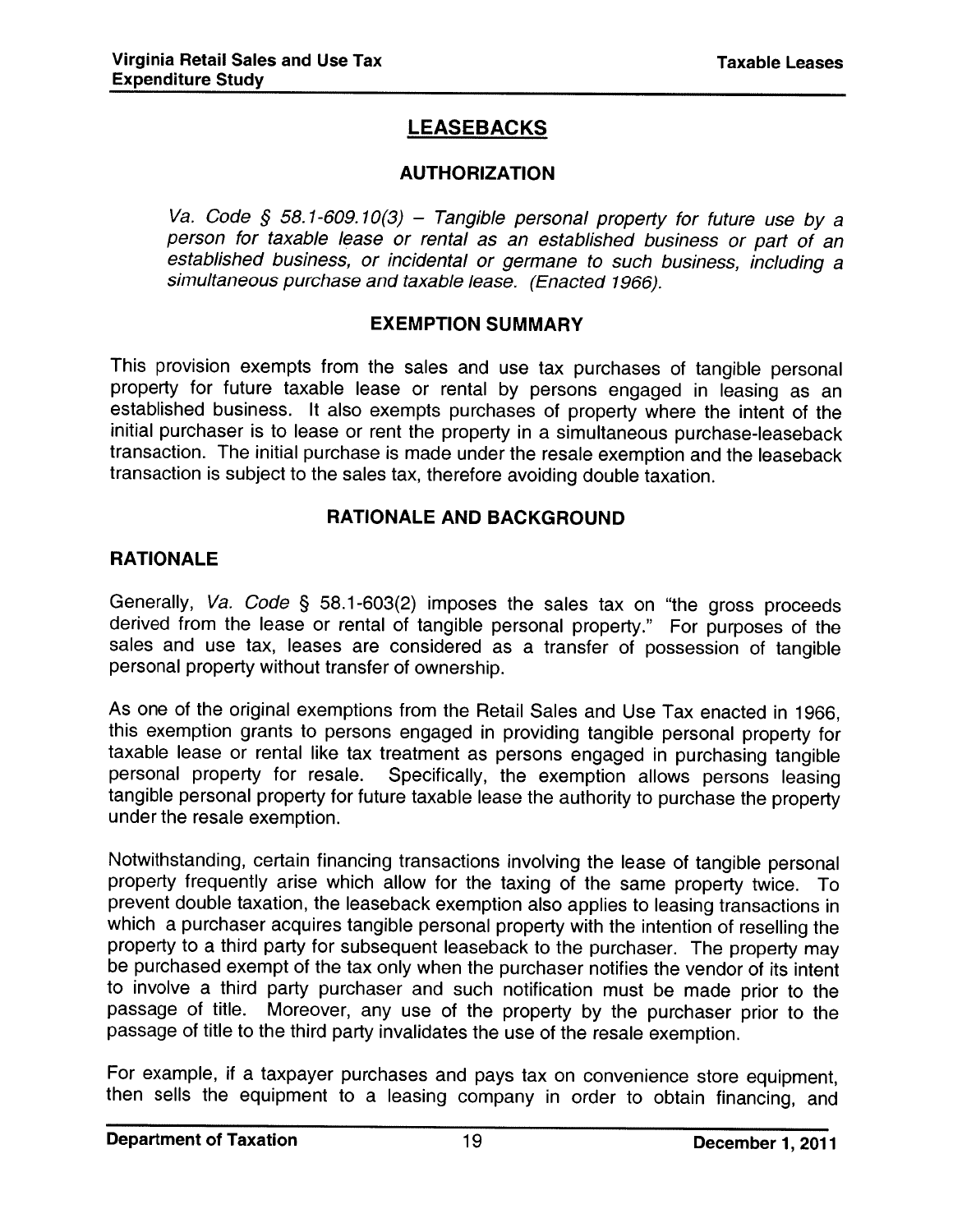subsequently leases the equipment from the leasing company, the initial transaction between the taxpayer and the vendor is an exemp<sup>t</sup> sale for resale, provided the taxpayer provides the vendor with written notification of an intent to involve <sup>a</sup> third party purchaser, and provided the taxpayer does not use the equipment prior to selling it to the leasing company. The subsequent sale of the equipment to the leasing company is similarly exemp<sup>t</sup> from tax as an exemp<sup>t</sup> purchase for future taxable lease. The leasing company must collect the Retail Sales and Use Tax from the taxpayer on the monthly lease payments.

Safe Harbor Leases. The Economic Recovery Tax Act of 1981 provided rules under which certain transactions, applicable to property <sup>p</sup>laced into service on or after January 1, 1981, would be treated as leases for federal income tax purposes regardless of whether or not the transactions qualify as leases for state income tax purposes. Under IRC § 168, "safe harbor" leases allow for the transfer of federal tax benefits under a sale-leaseback arrangement. Generally, in a safe harbor lease transaction, a Generally, in a safe harbor lease transaction, a seller/lessee sells its equipment to <sup>a</sup> purchaser/lessor. The purchaser/lessor leases the same equipment back to the seller/lessee for various income tax advantages.

Federal law does not require passage of title for <sup>a</sup> transaction to be considered <sup>a</sup> sale and leaseback for federal income tax purposes. Va. Code § 58.1-602 defines sale as "any transfer of title or possession.. .lease or rental.., of tangible persona<sup>l</sup> property.. .for <sup>a</sup> consideration...." Therefore, where neither title nor possession of tangible persona<sup>l</sup> property is transferred in such financial arrangements as safe harbor lease transactions, the Virginia sales tax would not apply.

#### RELATED OR SIMILAR EXEMPTIONS

Resale. Va. Code § 58.1-602 provides <sup>a</sup> definition of "retail sale" which exempts from the sales tax purchases of tangible personal property or taxable services for resale. The definition is as follows:

"Retail sale" or "sale at retail" means <sup>a</sup> sale to any person for any purpose other than for resale in the form of tangible personal property or services taxable under this chapter, and shall include any such transaction as the Tax Commissioner upon investigation finds to be in lieu of <sup>a</sup> sale. All sales for resale must be made in strict compliance with regulations applicable to this chapter. Any dealer making <sup>a</sup> sale for resale which is not in strict compliance with such regulations shall be personally liable for paymen<sup>t</sup> of the tax.

**Motor Vehicle.** Va. Code § 58.1-609.1(2) provides an exemption from the Virginia Retail Sales and Use Tax for "motor vehicles, trailers, and semitrailers, mobile homes and travel trailers." Instead, these items are subject to the Virginia Motor Vehicle Sales and Use Tax, administered by the Virginia Department of Motor Vehicles (DMV), imposed under Va. Code § 58.1-2402. The motor vehicle tax does not apply to sales to <sup>a</sup> person for future rental as an established business or the rental of motor vehicles when such vehicles will be re-rented by an established business.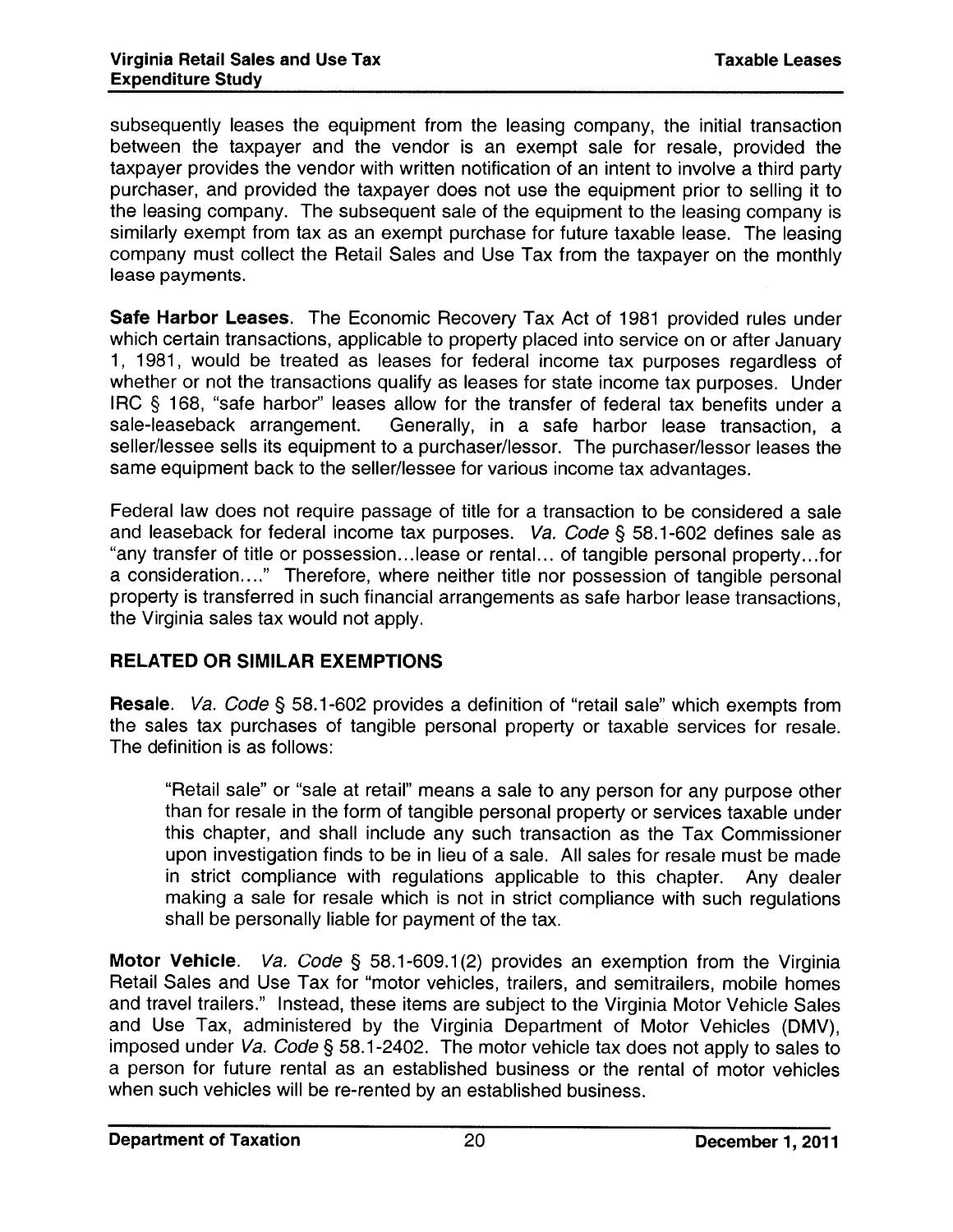## REVENUE ANALYSIS

The revenue impact of this exemption is unknown, but likely substantial. The leaseback exemption applies to any person acquiring tangible personal property for taxable lease or rental, and therefore extends to many different leasing industries. The exemption is comparable to the resale exemption in scope, and it is likely that the applicable transactions would produce substantial revenue if they were subject to sales tax. The determining the tax implications where several layers of transactions are involved.<br>Furthermore, the Department has opined that with such third-party financing transactions, a vendor may be relieved retroactively of the responsibility for the collection of the tax if the taxpayer furnishes a resale certificate of exemption indicating that it will resell the equipment to a third party. These challenges make obtaining data needed to estimate this exemption difficult.

#### BENEFICIARIES

The leasing industry and any business or person engaged in leasing tangible personal property are beneficiaries of this exemption.

## DIRECT OR INDIRECT GOVERNMENT ASSISTANCE

There is no apparent direct government assistance or subsidy that accrues to businesses that purchase tangible personal property for taxable lease or rental.

#### STATE COMPARISONS

Of the 46 sales tax jurisdictions:

- <sup>41</sup> generally exempt tangible personal property purchased by businesses for taxable lease or rental, including Virginia; and
- <sup>5</sup> generally tax tangible personal property purchased by businesses for taxable lease or rental.

See Appendix <sup>1</sup> for <sup>a</sup> state-by-state comparison with other taxing jurisdictions.

Of the states that border Virginia, all provide an exemption for tangible personal property purchased by businesses for taxable lease or rental.

## EXTERNAL MANDATES

There are no apparent state or federal constitutional or statutory mandates having an impact on this exemption.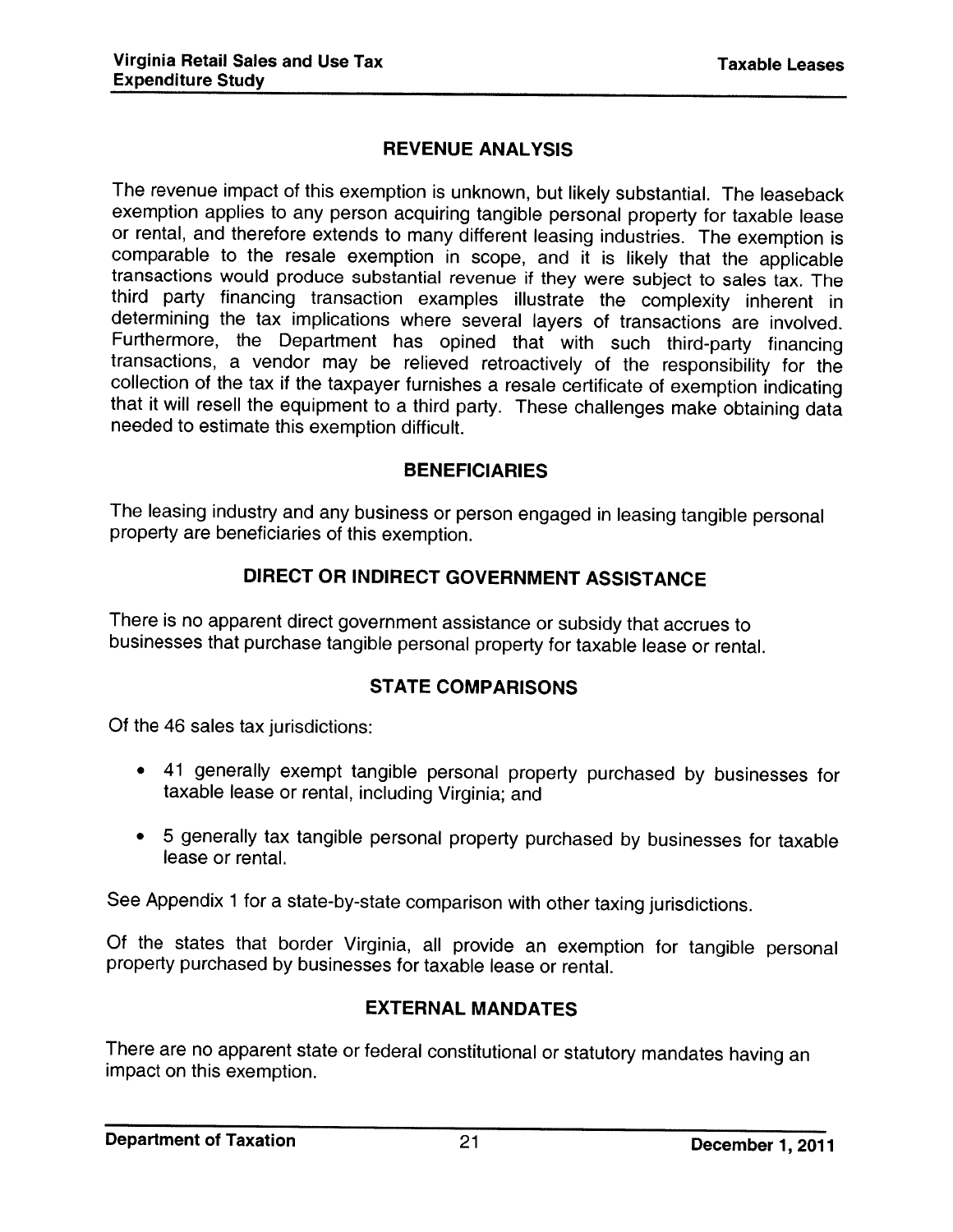## STATE AND LOCAL TAX BURDENS

Businesses or persons engaged in simultaneous purchase-leaseback transactions must collect the sales tax on the leaseback portion of the transaction. Additionally, these entities are subject to state income taxation on the proceeds from such leases and local property taxation on the property itself.

#### SIMILAR TAXPAYERS

Businesses and persons engaged in the lease of motor vehicles, railcars, cargo containers and airplanes do not benefit from this exemption because leases of such property are governed by taxes other than the Retail Sales and Use Tax.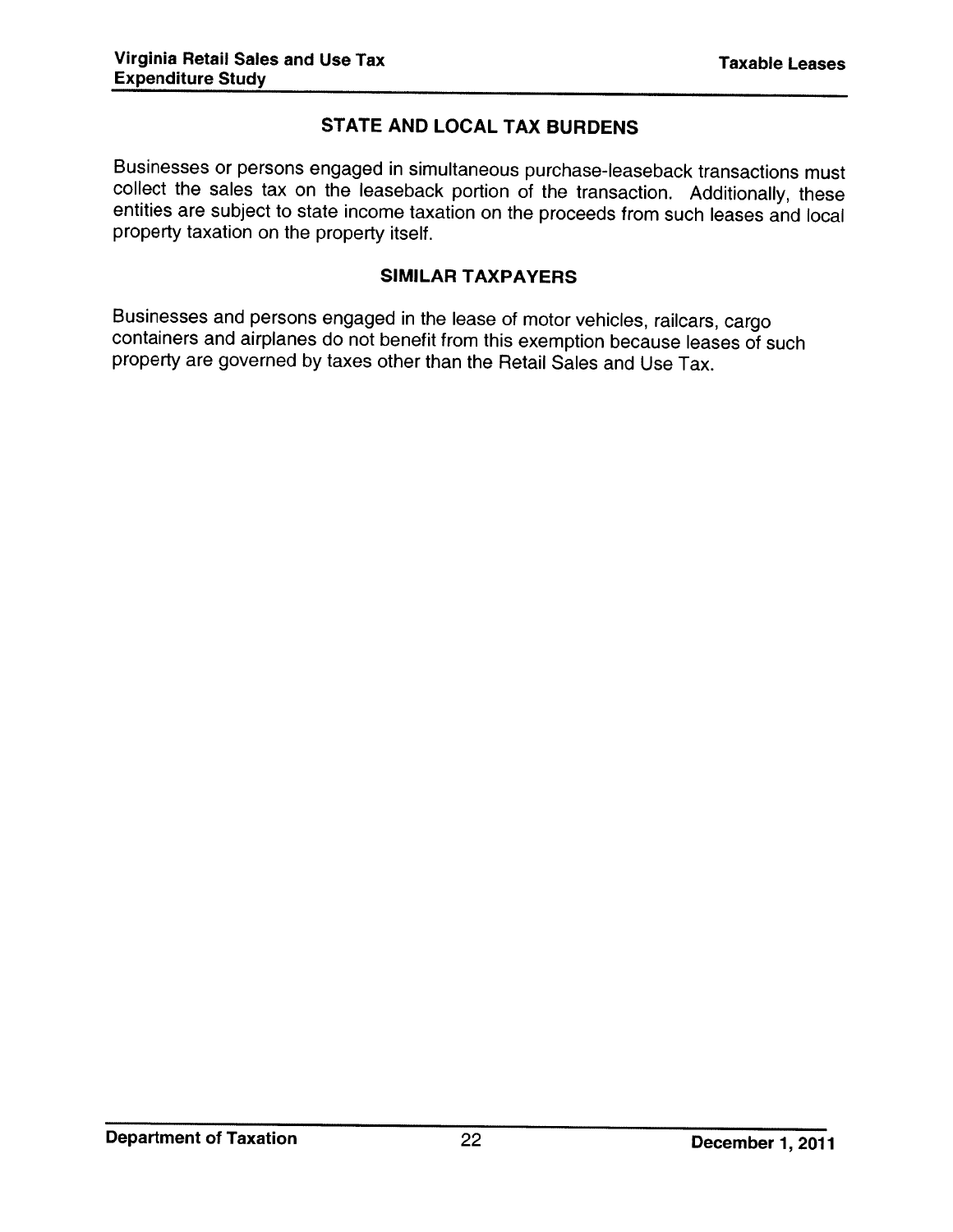## INTERSTATE/FOREIGN COMMERCE AND EXPORT FACTOR DELIVERIES

#### AUTHORIZATION

Va. Code § 58.1-609.10(4) - Delivery of tangible personal property outside the Commonwealth for use or consumption outside of the Commonwealth, Delivery of goods destined for foreign export to <sup>a</sup> factor or export agent shall be deemed to be delivery of goods for use or consumption outside of the Commonwealth. (Enacted 1966; Amended 1981).

#### EXEMPTION SUMMARY

This provision grants an exemption from the Retail Sales and Use Tax for interstate sales of tangible personal property. The exemption is intended to exempt the first "use" of property when such use occurs outside of Virginia. To qualify for the exemption, the tangible personal property must be delivered outside of Virginia and no use or consumption of the property may occur in Virginia.

The exemption further provides that delivery of goods destined for foreign expor<sup>t</sup> to <sup>a</sup> factor or expor<sup>t</sup> agent shall be deemed to be delivery for use or consumption outside Virginia.

#### RATIONALE AND BACKGROUND

#### RATIONALE

Interstate and Foreign Commerce: This was one of the original exemptions to the Retail Sales and Use Tax enacted in 1966. The exemption recognized the need to avoid the possible constitutional problems involved in taxing interstate and international sales. The Commerce Clause of the United States Constitution prevents the imposition by <sup>a</sup> state of taxes upon property which does not have <sup>a</sup> taxable situs within the borders of the taxing state.

The requirement that the delivery be for use or consumption outside Virginia exists to prevent avoidance of taxation through out-of-state delivery. When property is delivered outside Virginia for use or consumption in Virginia, the use tax applies.

Export Factor Deliveries: The expor<sup>t</sup> factor provision was enacted to encourage the flow of commerce through Virginia ports rather than through out-of-state ports. However, it is not intended that property acquired for personal use or consumption by the purchaser, including <sup>g</sup>ifts, be exempt under this provision.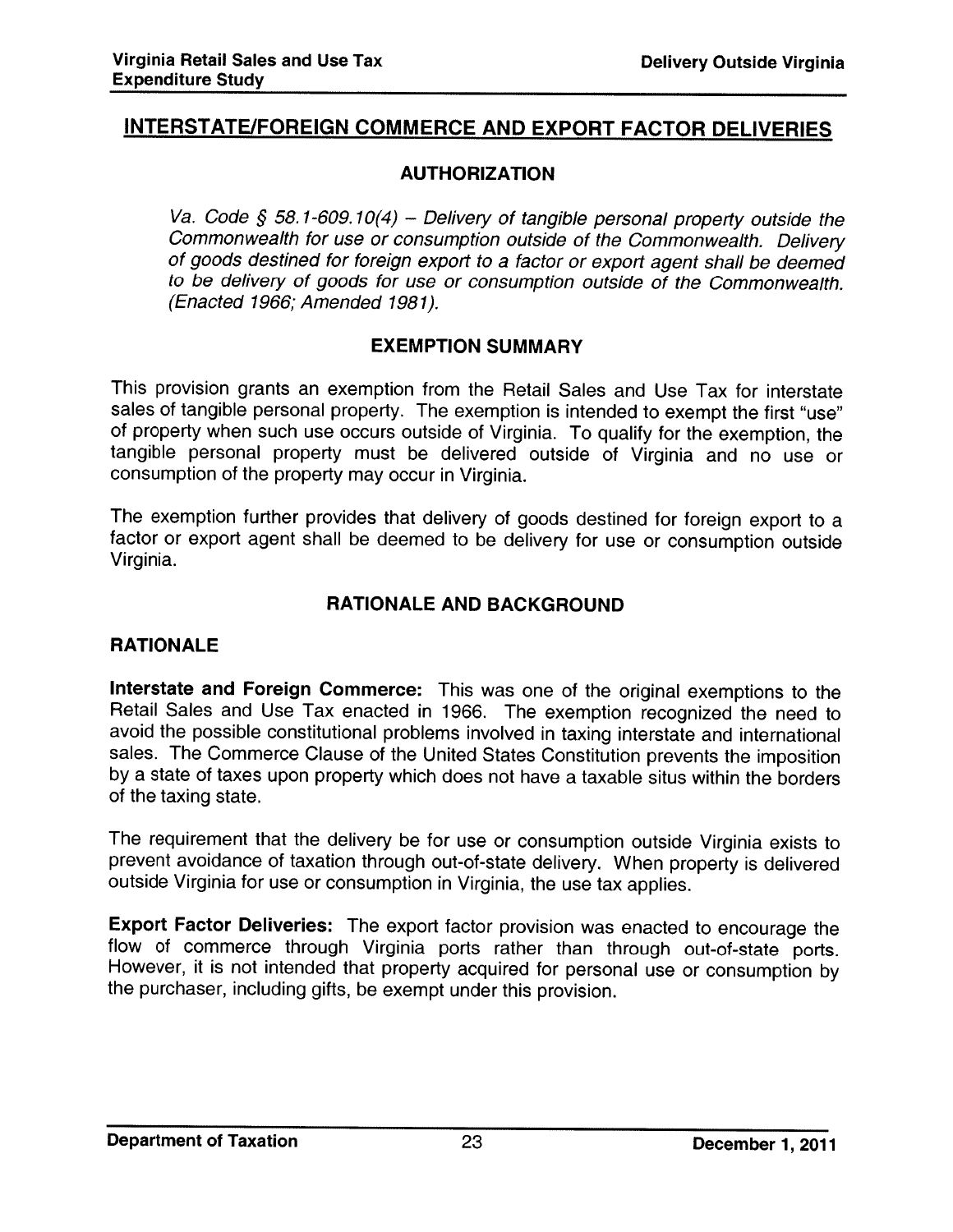#### BACKGROUND

Interstate and Foreign Commerce: The United States Supreme Court in its <sup>1977</sup> decision in <u>Complete Auto Transit, Inc. v. Brady</u> 430 U.S. 274, set forth a four prong test for determining the validity of state taxes vis-à-vis the Commerce Clause. To meet the test: (1) the taxed activity must have substantial nexus to the taxing state; (2) the tax must be fairly apportioned to the taxing state; (3) the tax must not discriminate against interstate commerce; and (4) the tax must be fairly related to services provided by the state. Complete Auto set forth the concept that the Commerce Clause does not prohibit the taxation of interstate commerce by states and that <sup>g</sup>iven certain restrictions. interstate commerce may be required to pay its fair share of state taxes.

For Virginia purposes, <sup>a</sup> sale of tangible personal property in interstate commerce occurs when title or possession to the property being sold passes to the purchaser outside of Virginia and no use of the property is made within Virginia. The exemption does not apply to products merely intended for distribution outside of Virginia.

The federal courts have also upheld the proposition that property coming to rest in a state can be taxed even if it is ultimately used elsewhere. In Itel Containers International Corp. v. Huddleston, <sup>507</sup> U.S. <sup>60</sup> (Feb. 23, 1993), the United States Supreme Court upheld Tennessee's imposition of sales tax on the in-state lease of containers owned by <sup>a</sup> domestic corporation and leased for use exclusively in foreign commerce. The court noted that the sales tax was not based on the importation of containers, but rather taxed the transfer of containers in Tennessee on a non discriminatory basis. Consequently, the taxing scheme did not violate either the Commerce Clause or the Export-Import Clause of the United States Constitution.

Export Factor Deliveries: In 1981, the interstate and foreign commerce exemption was extended to items delivered to a factor or agent of tangible personal property for foreign export, provided the property is delivered by the seller to the factor or export agent in the seller's vehicle, by common carrier, by licensed contract carrier or independent trucker hired by the seller or by U.S. mail. Prior to the amendment, the Sales and Use Tax applied to all retail sales of tangible personal property where delivery was made in Virginia, even when the property was subsequently shipped to a foreign country. The Department has ruled that the terms "factor" and "export agent" <sup>a</sup> middleman or jobber who sells merchandise for <sup>a</sup> manufacturer.

#### SCOPE

**Delivery to Purchaser**: Transactions qualifying for the exemption include those where delivery is made to the purchaser outside of Virginia in the seller's vehicle, by an delivery is made <u>to the purchaser</u> outside of Virginia in the seller's vehicle, by an<br>independent trucker or contract carrier hired by the seller, or by the U.S. Post Office or a common carrier. Title or possession does not pass until the property reaches its ultimate destination. Because no title or possession is transferred in Virginia, no sale takes place in Virginia. Therefore, <sup>a</sup> retailer is not required to collect the sales tax from an out-of-state customer when delivery of the product sold is made to the customer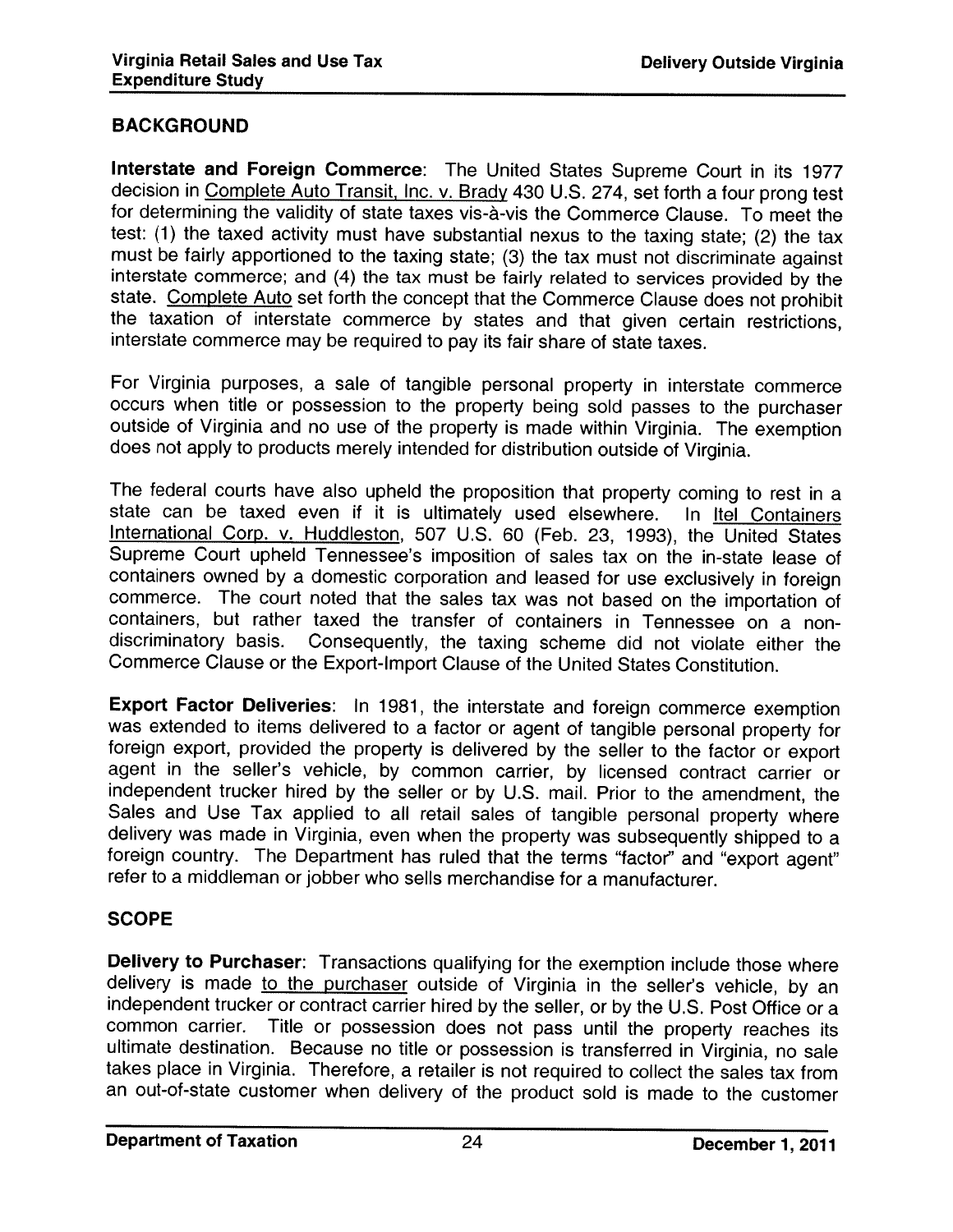outside of Virginia by one of the means listed above.

First Use: The exemption is only available when "first use" of the property occurs outside of Virginia. Use is not solely limited to placing an item into service within Virginia. It includes the taking of possession of an immediate delivery of the item to a location outside Virginia. Similarly, the act of storing tangible personal property in Virginia constitutes use, thus the tax liability is incurred by the taxpayer at the moment the prop

Three Party Transactions/Drop Shipments: Purchases from an out-of-state company by a taxpayer located in Virginia but shipped directly to a company in another state are exempt from the Virginia sales tax since the taxpayer does not take title to or possession of the tangible personal property in Virginia or otherwise make any use of the property in the state.

If a resident or nonresident purchases a gift in Virginia and requests the seller to ship or mail the gift to another person, the purchaser is deemed to receive title to the gift at the time of purchase, as well as possess possession" doctrine, and the transaction is taxable in Virginia. The location of the recipient of the <sup>g</sup>ift has no bearing upon the taxability of the transaction.

#### RELATED OR SIMILAR EXEMPTIONS

Contractor's Temporary Storage in Virginia. *Va. Code* § 58.1-609.3(1) exempts personal property purchased by a contractor which is to be used solely in another state or in <sup>a</sup> foreign country, which could be purchased by such contractor for such use free from sales tax in such other state or in such foreign country, and which is stored temporarily in Virginia pending shipment to such state or country.

**Ships or Vessels**. *Va. Code* § 58.1-609.3(4) provides an exemption from the tax for ships or vessels used or to be used exclusively or principally in interstate or foreign commerce, or repairs or alterations thereof; or aboard ships or vessels plying the high seas; or tangible personal property used directly in the building, conversion or repair of the ships or vessels.

Airlines. Va. Code § 58.1-609.3(6) provides an exemption for tangible personal property sold or leased to an airline operating in intrastate, interstate or foreign commerce as <sup>a</sup> common carrier providing scheduled air service on <sup>a</sup> continuing basis to one or more Virginia airports for use or consumption by such airline directly in the rendition of its common carrier service.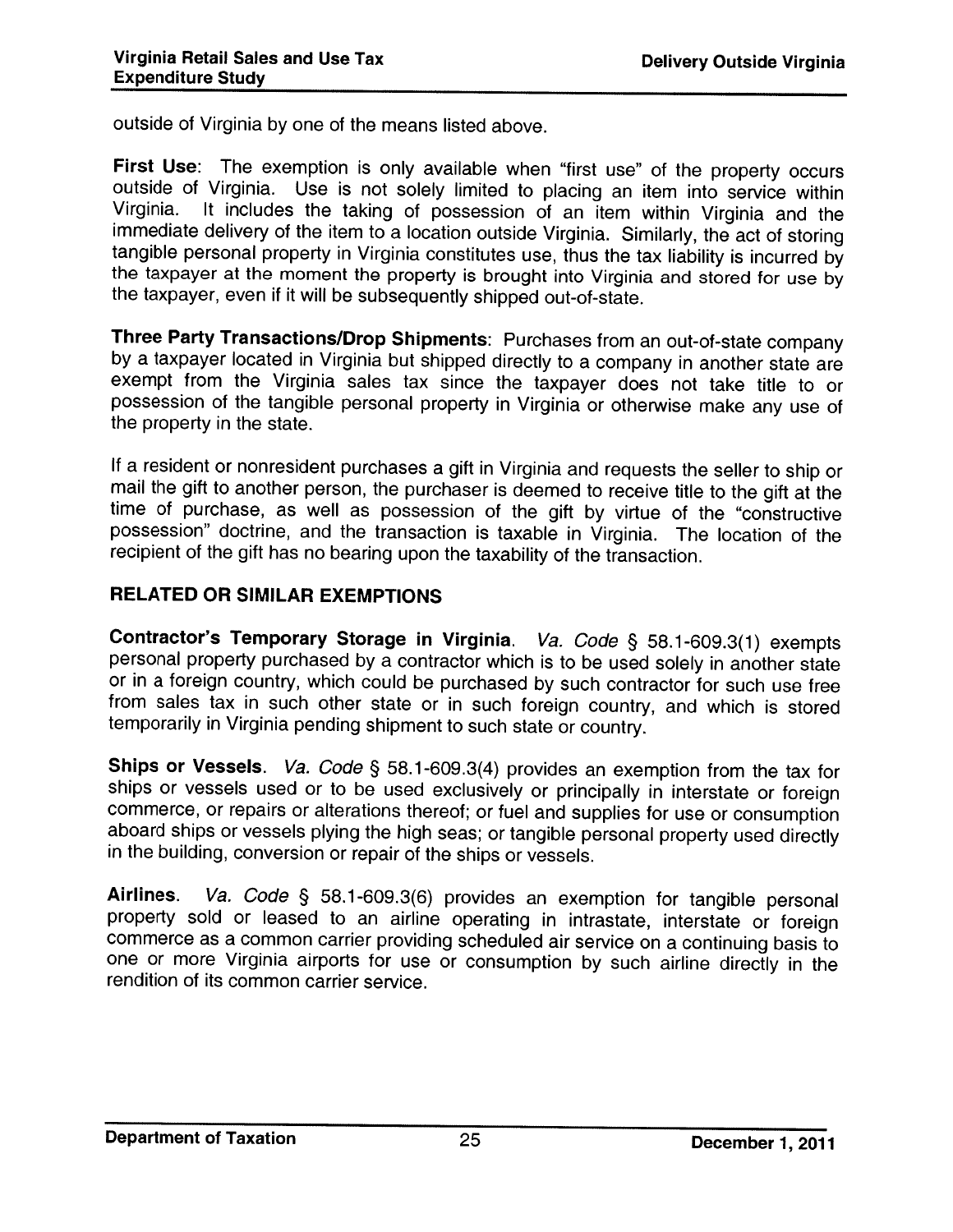#### VIRGINIA COURT CASES

The Virginia Supreme Court decision in Commonwealth v. Pounding Mill Quarry, <sup>215</sup> Va, <sup>647</sup> (1975), established the principle that if <sup>a</sup> taxable event occurs in Virginia, subsequent delivery of property outside of Virginia does not exempt the property from the tax. The court held that since both sales and delivery occurred in Virginia, the sales tax was validly imposed, even though the parties knew that the purchaser intended to immediately transport the property to another state and use it there.

In WTAR Radio-TV v. Commonwealth of Virginia, <sup>217</sup> Va. <sup>877</sup> (1977), the Virginia Supreme Court ruled that it is not necessary that the purchaser take <sup>p</sup>hysical possession of property in Virginia for the purchaser to exercise rights inherent in the ownership of the property. The court found the airing of an advertisement over the television airwaves to be "tantamount of delivery" of the property to the purchaser even though the purchaser never took actual <sup>p</sup>hysical possession of the property. Consequently, when <sup>a</sup> purchaser exercises rights incident to the ownership of the property while it is still in Virginia, the transaction will not qualify for the interstate commerce exemption and the sales tax will apply.

In Commonwealth v. Miller-Morton Company, <sup>220</sup> Va. <sup>852</sup> (1980), the Virginia Supreme Court held that the exemption for delivery of property outside Virginia for use outside Virginia applies to the act of delivery, not the holding of goods in Virginia for delivery outside Virginia.

#### REVENUE ANALYSIS

The estimated revenue impact of this exemption is zero. Repealing the exemption on goods delivered outside of Virginia would violate the Commerce Clause of the United States Constitution, which prohibits the imposition by <sup>a</sup> state of taxes upon goods in interstate commerce. As this exemption is mandated by the U.S. Constitution, its repea<sup>l</sup> is not feasible.

#### BENEFICIARIES

The primary beneficiaries of the exemption are out-of-state purchasers of goods who make no use of the property in Virginia.

#### DIRECT OR INDIRECT GOVERNMENT ASSISTANCE

There is no apparent direct government assistance or subsidy that accrues to individuals or businesses delivering tangible personal property outside the Commonwealth for use or consumption outside of the Commonwealth.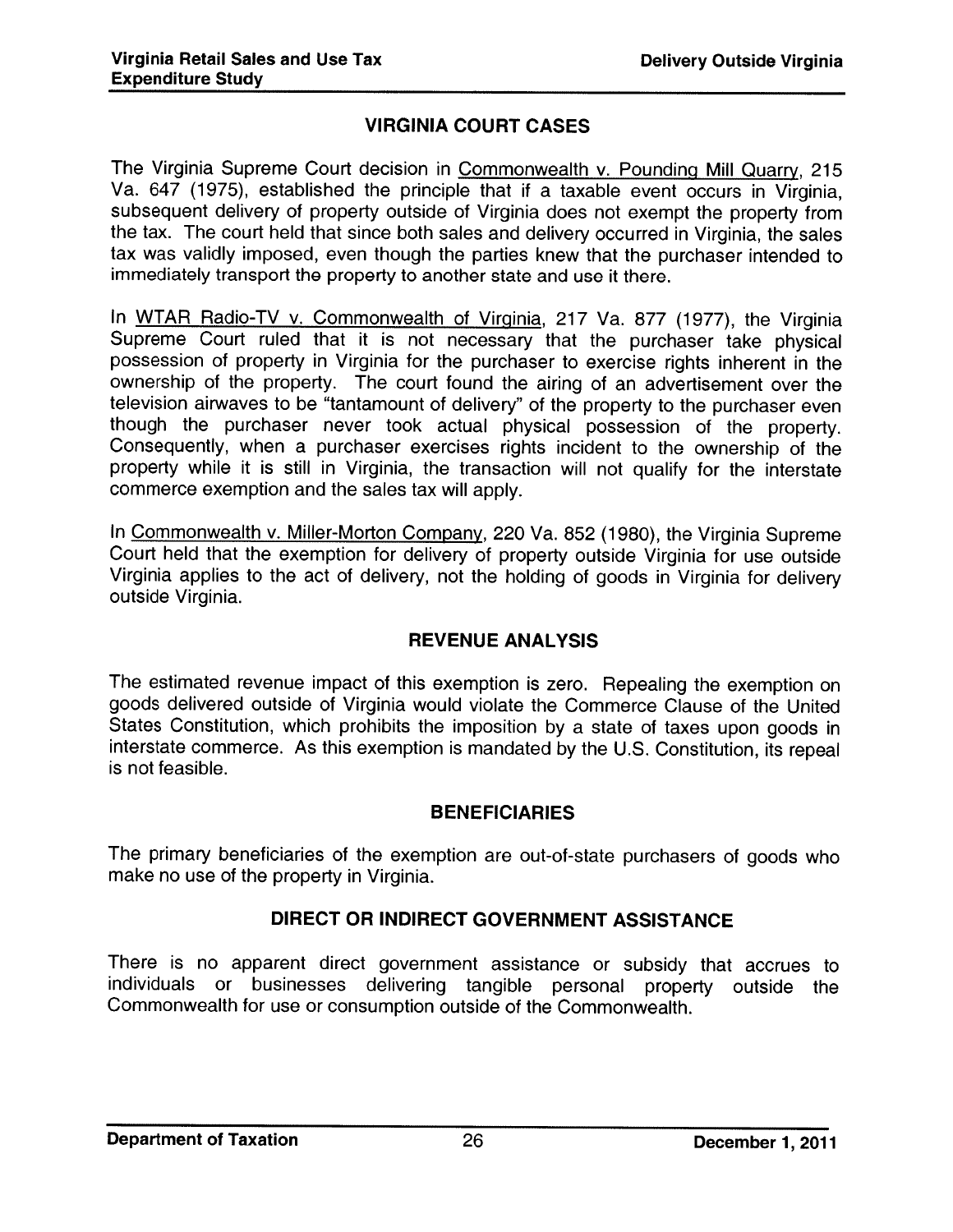#### STATE COMPARISONS

Of the <sup>46</sup> sales tax jurisdictions, all including Virginia exempt sales for delivery and use outside their state. See Appendix <sup>1</sup> for <sup>a</sup> state-by-state comparison with other taxing jurisdictions.

#### EXTERNAL MANDATES

The exemption for sales of tangible personal property in interstate or foreign commerce is mandated by the U.S. Constitution, which prevents states from imposing a tax on property which does not have a taxable situs within There are no apparent state or federal constitutional or statutory mandates having an impact on the extension of the exemption to property destined for foreign export and delivered to a factor or export agent. While the U. imposed uniformly on all sales made within <sup>a</sup> taxing jurisdiction.

#### STATE AND LOCAL TAX BURDENS

As the exemption primarily benefits out-of-state purchasers, the beneficiaries bear no state or local tax burden. Foreign export factors or agents located in Virginia are subject to state income tax and Retail Sales and Use Tax on their purchases.

#### SIMILAR TAXPAYERS

Consumers who purchase tangible personal property in Virginia or who make first use of the property in Virginia are subject to the tax. In addition, importers of goods into Virginia are subject to the tax.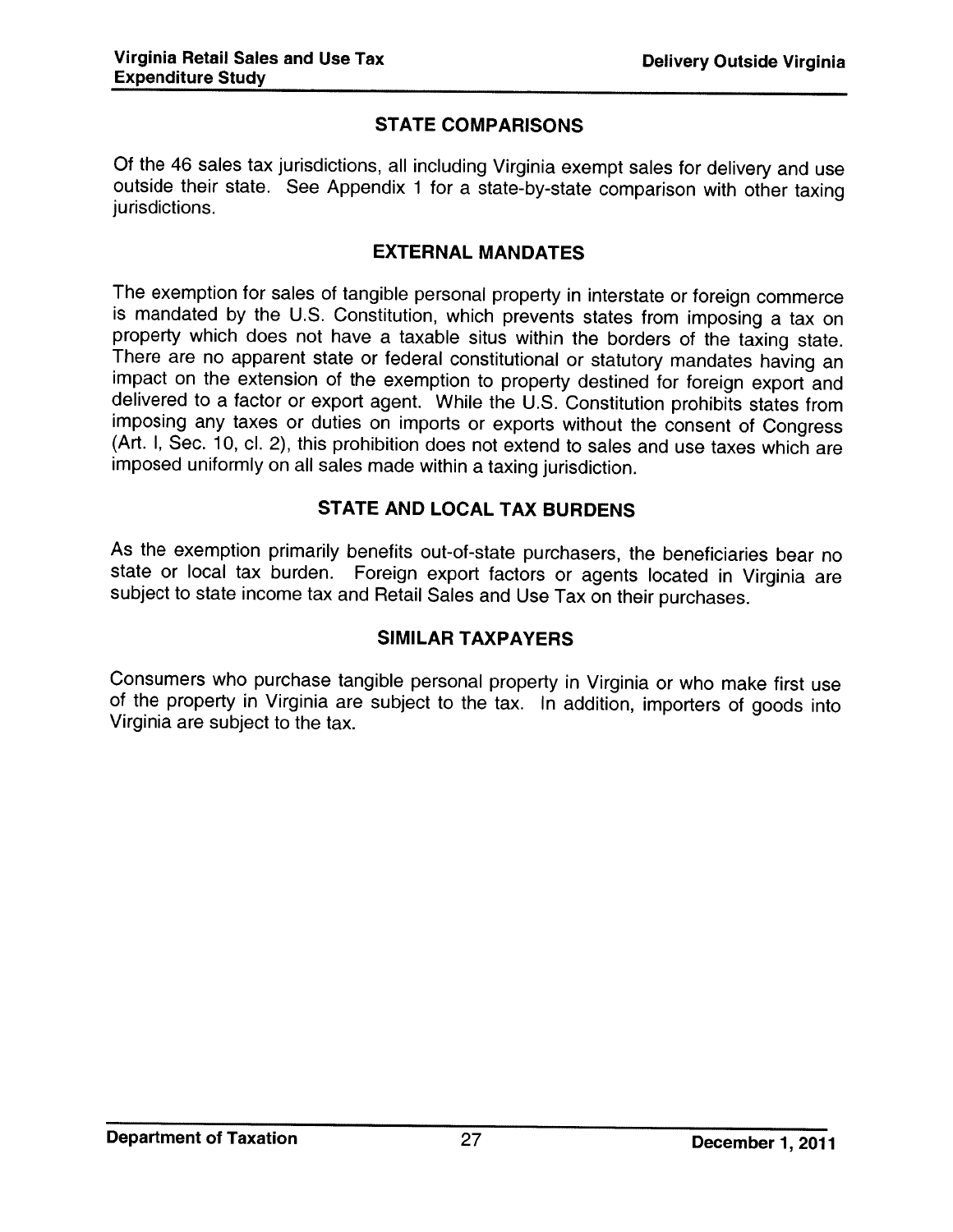## NUCLEAR POWER PLANTS EXEMPTION

#### AUTHORIZATION

Va. Code § 58.1-609.10(6) - Tangible personal property purchased for use or consumption in the performance of maintenance and repair services at Nuclear Regulatory Commission-licensed nuclear power <sup>p</sup>lants located outside the Commonwealth. (Enacted 2000)

#### EXEMPTION SUMMARY

This provision grants an exemption from the Retail Sales and Use Tax for tangible personal property purchased for use in maintenance and repair services at nuclear power <sup>p</sup>lants licensed by the Nuclear Regulatory Commission located outside of Virginia.

The Nuclear Regulatory Commission is <sup>a</sup> federal agency which licenses all nuclear power <sup>p</sup>lants currently operating in the United States.

#### RATIONALE

This exemption was introduced to allow companies that perform maintenance and<br>repair services for nuclear power plants located outside of Virginia to withdraw tangible personal property from storage in Virginia for such services without incurring a liability for use tax.

Virginia law imposes the use tax on the "use, consumption, distribution, and storage" of tangible personal property in Virginia. *Virginia Code* § 58.1-623(C) provides that "[i]f a taxpayer who gives a certificate under th than an exempt use or retention, demonstration, or display while holding property for resale, distribution, or lease in the regular course of business, such use shall be deemed <sup>a</sup> taxable sale by the taxpayer as of the time the property or service is first used by him ..." This statute was interpreted by the Virginia Supreme Court in Commonwealth v. Miller-Morton, 220 Va. 852, 263 S.E. 2d 413 (1980), which held taxable the storage of tangible personal property in Virginia, even though the property would ultimately be withdrawn from storage and shipped outside of the state.

Pursuant to the law, storage of property in Virginia is taxable unless specifically exempt regardless of whether the property may subsequently be used outside of Virginia. Prior to 2000, when this exemption was enacted, the only exception was for the temporary<br>storage of tangible personal property purchased by a contractor which is used solely in another state or country and which could be purchased free from sales tax in such state or country.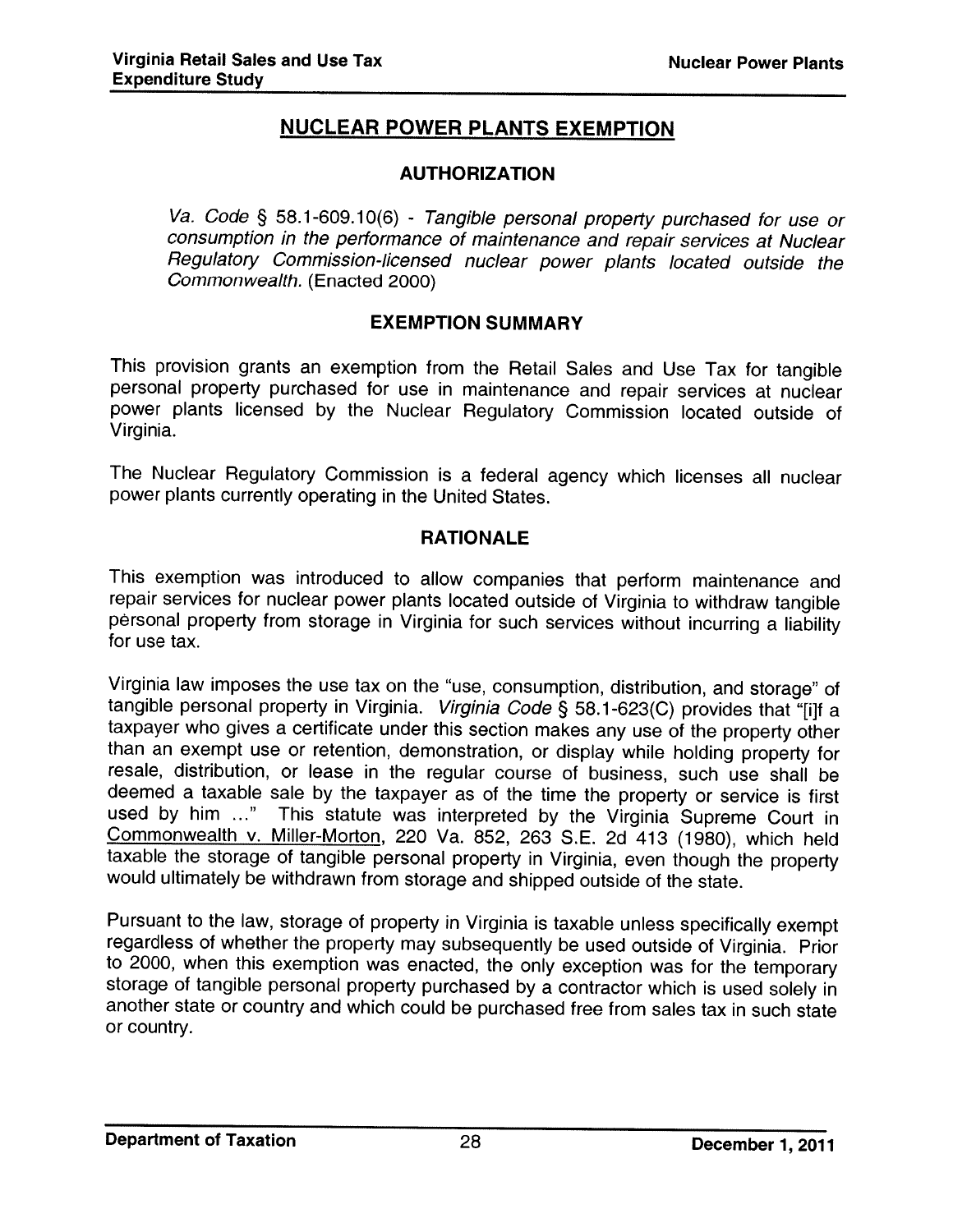## LEGISLATIVE HISTORY

The exemption for tangible personal property purchased for use or consumption in the performance of maintenance or repair services at licensed nuclear power plants outside Virginia was enacted in the 2000 General Assembly session with an effective date of July 1, 2000.

#### REVENUE ANALYSIS

The revenue impact of this exemption is unknown. Va. Code § 58.1-3 provides that, except in accordance with a proper judicial order or as otherwise provided by law, the Tax Commissioner or agent "shall not divulge any inf performance of his duties with respect to the transactions, property, including personal property, income or business of any person, firm or corporation." However, Va. Code § 58.1-3 does allow for "the publication of statistics so classified as to prevent the identification of particular reports or returns and the items thereof...." The Department's policy is not to publish statistics of categories with <sup>a</sup> small number of beneficiaries to prevent confidential tax information from being identified.

As the exemption applies to a very narrow category of organizations, the small number of businesses qualifying for the exemption prevents the release of any information under the Department's long-standing policy established pursuant to Va. Code § 58.1-3.

#### BENEFICIARIES

The exemption benefits persons purchasing tangible personal property for use or consumption in maintenance or repair services at licensed nuclear power plants located outside of Virginia, specifically companies providing m

#### DIRECT OR INDIRECT GOVERNMENT ASSISTANCE

There is no apparent direct government assistance or subsidy that accrues to businesses that perform maintenance or repair services on nuclear power <sup>p</sup>lants.

## STATE COMPARISONS

Of the 46 sales tax jurisdictions, all but Virginia tax tangible personal property for use or consumption in maintenance or repair services on nuclear power plants. See Appendix 1 for a state-by-state comparison with other

#### EXTERNAL MANDATES

There are no apparent state or federal constitutional or statutory mandates having an impact on this exemption.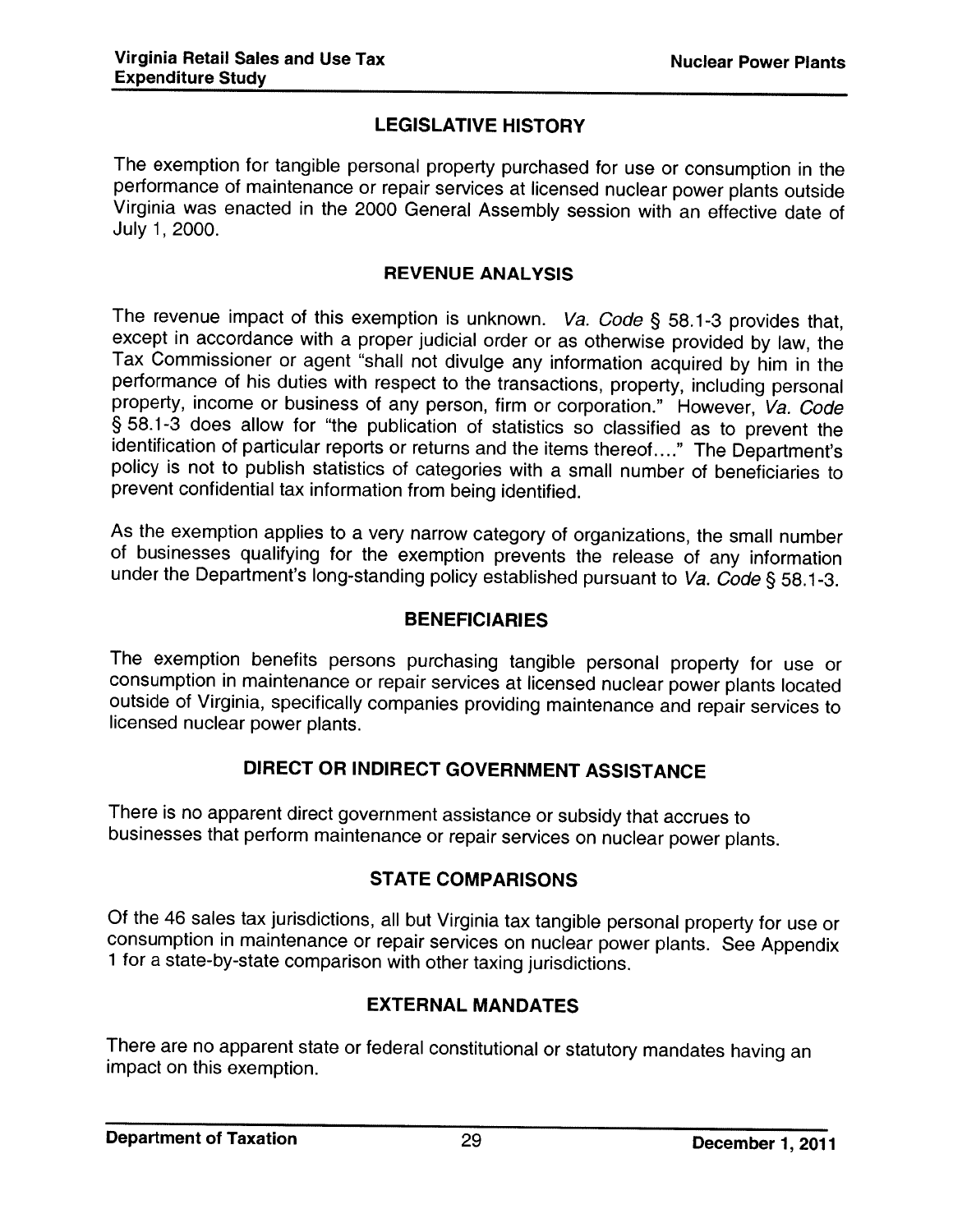#### STATE AND LOCAL TAX BURDENS

Generally, businesses are subject to Virginia state income taxes and to the Retail Sales and Use Tax on purchases of tangible personal property not specifically exempt. They are also subject to local property taxes. Many localities impose the Machinery and Tools Tax, and may impose either the Business, Professional, Occupational and License ("BPOL") Tax or Merchants Capital Tax on businesses.

#### SIMILAR TAXPAYERS

Contractors may purchase exempt tangible personal property which is used solely in another state or country, and which could be purchased free from the sales tax in such state or country, and is temporarily stored in Virginia pending shipment to such state or country. All other withdrawals of tangible personal property from storage in Virginia for purposes other than resale are taxable. Tangible personal property purchased for use in maintenance and repair services at nuclear power <sup>p</sup>lants in the Commonwealth is taxable.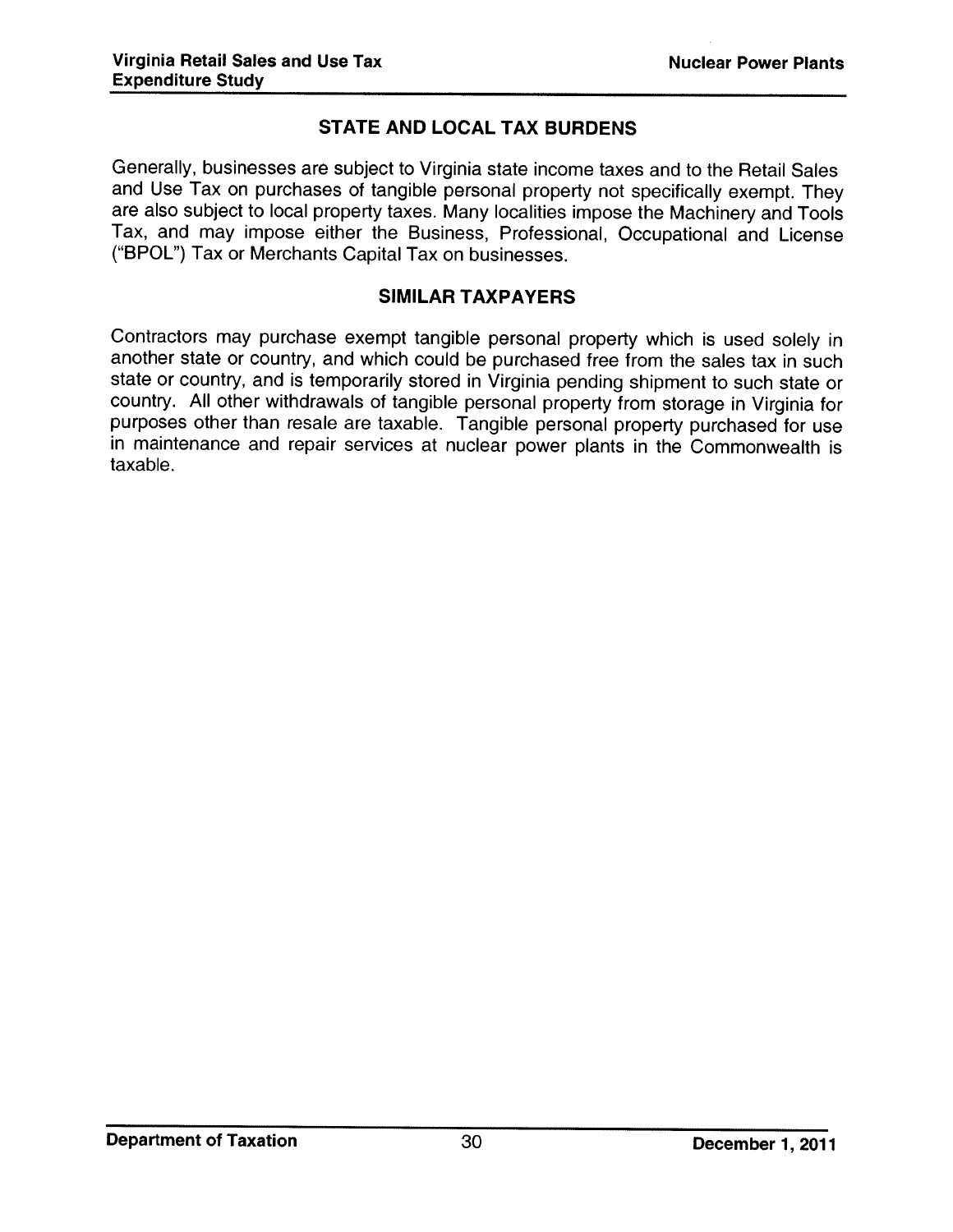## MULTIFUEL HEATING STOVES

#### AUTHORIZATION

Va, Code § 58.1-609.10(18) — Beginning July 1, <sup>2007</sup> and ending July 1, 2012, multifuel heating stoves used for heating an individual purchaser's residence. "Multifuel heating stoves" are stoves that are capable of burning <sup>a</sup> wide variety of alternative fuels, including, but not limited to, shelled corn, wood pellets, cherry pits, and olive pits. (Enacted 2007).

#### EXEMPTION SUMMARY

This provision exempts from the sales and use tax multifuel heating stoves used in heating an individual purchaser's residence. In order to qualify for the exemption, the heating stove must be capable of burning <sup>a</sup> wide variety of alternative fuels, such as shelled corn, wood pellets, cherry pits, and olive pits. Thus, the exemption does not apply to furnaces that only burn wood or fossil fuels.

In addition, the exemption applies to purchases made to heat an individual's residence. Purchases made by organizations or businesses are therefore subject to the tax. The exemption applies to qualifying heating stoves, but not to the alternative fuels used in such stoves. Furthermore, the exemption is limited to the actual heating stove, and does not extend to the parts used to make the stoves function.

#### RATIONALE AND BACKGROUND

Heating fuels, utility services, and heating devices are often seen as "consumer necessities." Prior to enactment of the statute, consumers of artificial or propane gas, firewood, coal or home heating oil used for domestic consumption were exemp<sup>t</sup> from the sales and use tax on their purchases of such fuel for residential consumption. Consumers of electricity or natural gas for home heating were similarly exemp<sup>t</sup> from the tax due to an exemption for electricity, gas, and water delivered through mains and pipelines. Stoves that burned these alternative fuels, however, were subject to the tax.

#### LEGISLATIVE HISTORY

The exemption for multifuel heating stoves used for heating an individual purchaser's residence was enacted in the 2007 Virginia General Assembly session with an effective date of July 1, 2007. The provision is scheduled to expire on July 1, 2012.

#### RELATED OR SIMILAR EXEMPTIONS

Electricity or Natural Gas. Va. Code § 58.1-609.1(3) exempts gas and electricity when delivered to consumers through mains, lines, or pipes.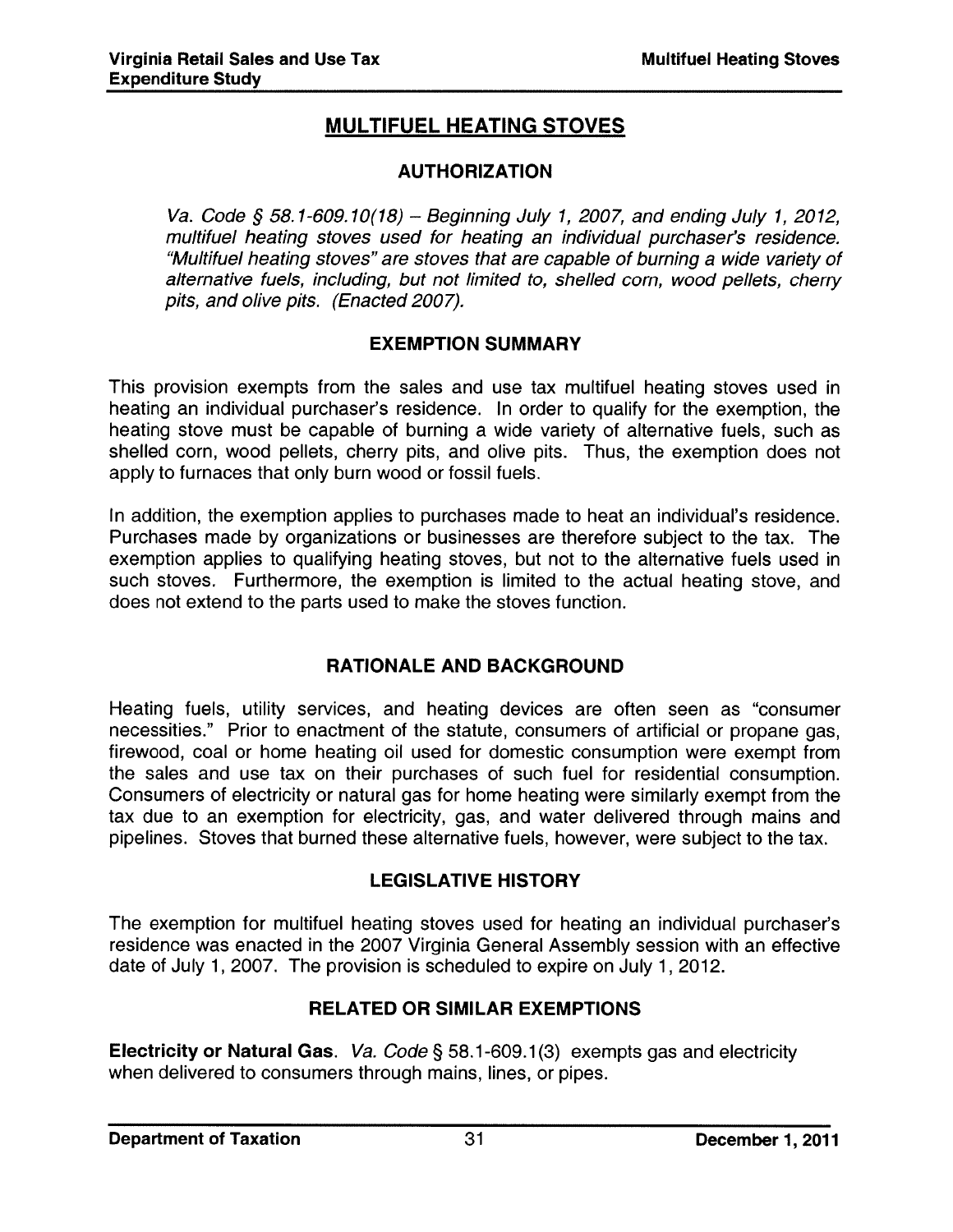Fuels for Domestic Consumption. Va. Code § 58.1-609.10(1) exempts artificial or propane gas, firewood, coal, or home heating oil used by an individual purchaser for domestic consumption from the state portion of the Retail Sales and Use Tax. The 1% local tax continues to apply in those localities that have not adopted an ordinance specifically exempting such fuels.

#### REVENUE ANALYSIS

The revenue impact of this exemption is unknown. There is no Virginia data available on sales of multifuel heating stoves. Although national data on shipments of multifuel heating stoves is available, it varies significantly from year to year. Although the revenue impact of this exemption is unknown, it is likely minimal.

#### BENEFICIARIES

Beneficiaries of this exemption include purchasers of multifuel heating stoves used to heat their residences.

#### DIRECT OR INDIRECT GOVERNMENT ASSISTANCE

There is no apparent direct government assistance or subsidy that accrues to individuals that purchase multifuel heating stoves for heating their residences.

#### STATE COMPARISONS

Of the <sup>46</sup> sales tax jurisdictions, all but Virginia tax purchases of multifuel heating stoves for heating individual residences. See Appendix 1 for a state-by-state comparison with other taxing jurisdictions.

#### EXTERNAL MANDATES

There are no apparent state or federal constitutional or statutory mandates having an impact on this exemption.

#### STATE AND LOCAL TAX BURDENS

Generally, businesses are subject to Virginia state income taxes and to the Retail Sales and Use Tax on purchases of tangible personal property not specifically exempt.

#### SIMILAR TAXPAYERS

Purchasers of multifuel heating stoves used to heat a commercial or other nonresidential facility are subject to the Retail Sales and Use Tax. Similarly, purchasers of heating stoves capable of burning only one type of fuel do not qualify for exemption.<br>Purchasers of the alternative fuels used to heat these stoves are also subject to tax.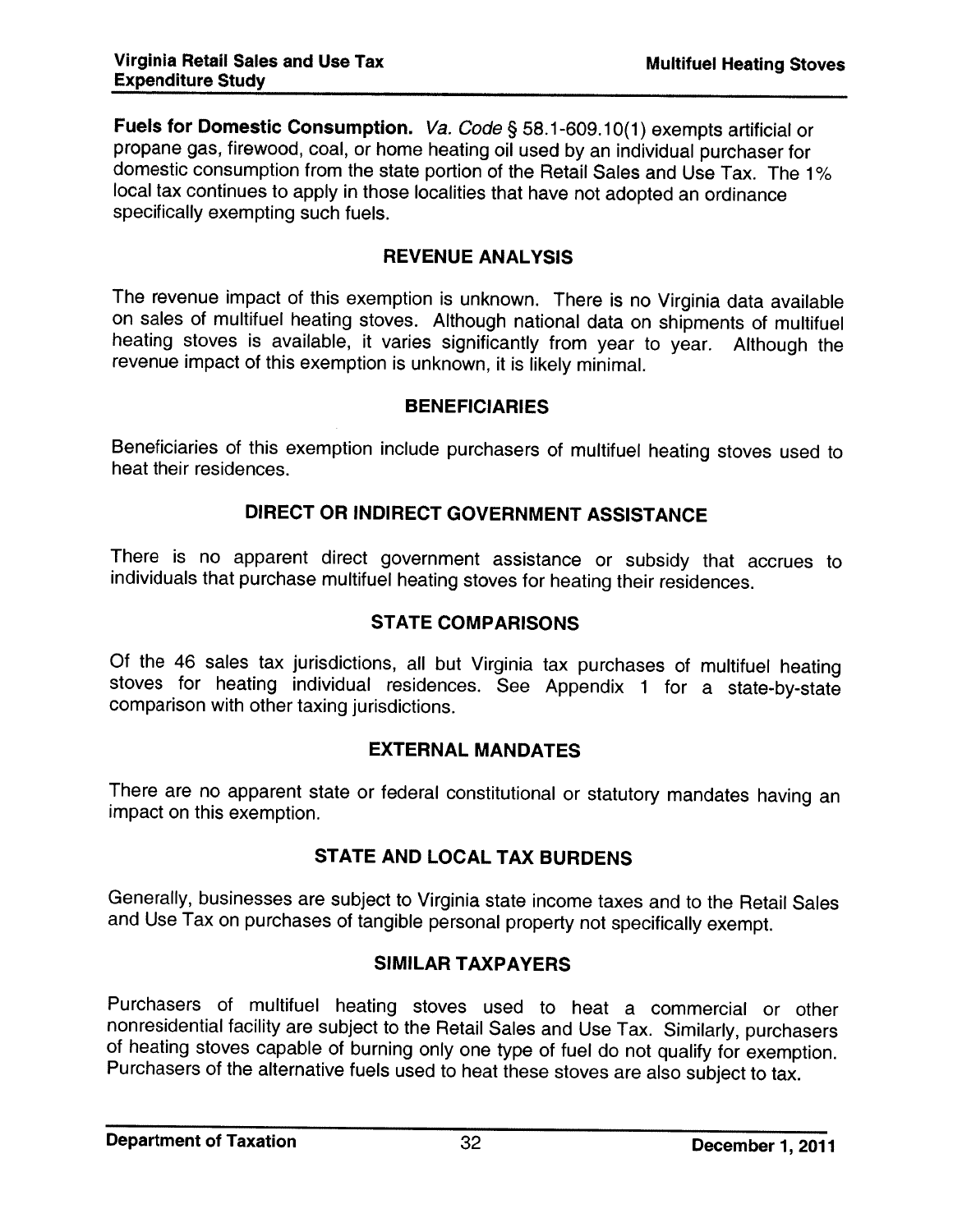## FABRICATION OF FOODSTUFFS EXEMPTION

#### AUTHORIZATION

Va. Code § 58.1-609.10(19) - Fabrication of animal meat, grains, vegetables, or other foodstuffs when the purchaser (i) supplies the foodstuffs and they are consumed by the purchaser or his family, (ii) is an organization exempt from taxation under § 501(c)(3) or (c)(4) of the Internal Revenue Code, or (iii) donates the foodstuffs to an organization exempt from taxation under

#### EXEMPTION SUMMARY

This provision grants an exemption from the Retail Sales and Use Tax for the fabrication of foodstuffs when the purchaser i) supplies the foodstuffs and they are consumed by the purchaser or his family, ii) is an organization exempt from taxation under § 501 (c)(3) or (c)(4) of the Internal Revenue Code ("IRC"), or iii) donates the foodstuffs to an organization exempt from taxation under § 501 (c)(3) or (c)(4) of the IRC.

#### RATIONALE

This exemption was introduced to allow individuals and nonprofit organizations to purchase fabrication labor of foodstuffs for the purchaser's own consumption or for the organization without paying the Retail Sales and Use Tax.

Virginia law imposes the Retail Sales and Use Tax on fabrication labor, including "the fabrication of tangible personal property for consumers who furnish, either directly or indirectly, the materials used in fabrication." operation which changes the form or state of tangible personal property is fabrication...<br>A person regularly engaged in the fabrication of tangible personal property for sale at<br>retail must collect and pay the tax on the s to the charges for the fabrication of tangible personal property for users or consumers who furnish, either directly or indirectly, the materials used in the fabrication work. For example, a tailor who makes an article of wearing apparel from materials furnished by the customer must collect and pay the tax on the charge for making the apparel."

## LEGISLATIVE HISTORY

The exemption for the fabrication of foodstuffs when the purchaser i) supplies the foodstuffs and they are consumed by the purchaser or his family, ii) is an organization exempt from taxation under § 501 (c)(3) or (c)(4) of IRC, or iii) donates the foodstuffs to<br>an organization exempt from taxation under § 501 (c)(3) or (c)(4) of the IRC was enacted in the 2009 General Assembly session with an effective date of July 1, 2009.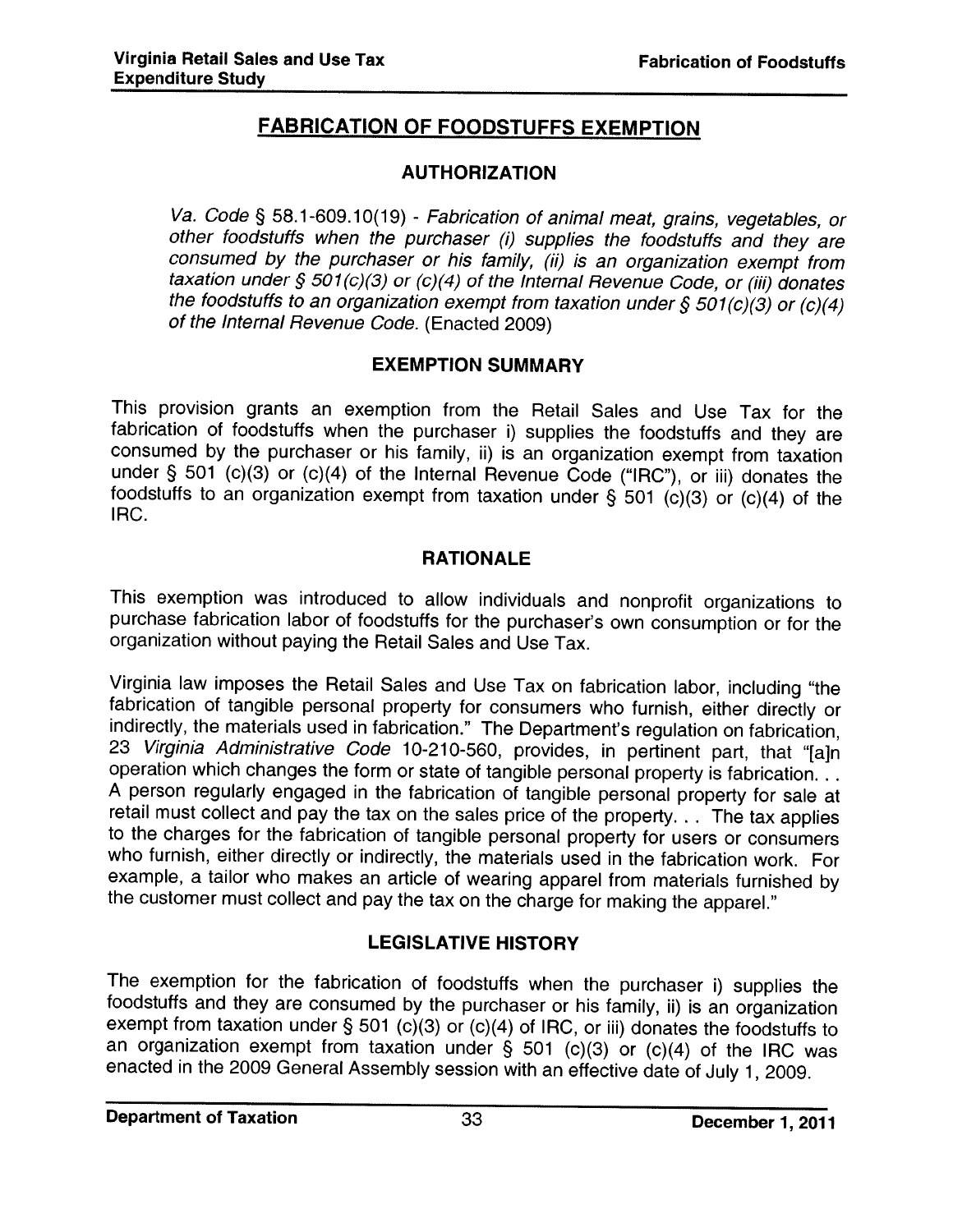## REVENUE ANALYSIS

The Department is unable to determine the revenue impact of this exemption because charges for fabrication labor covered by the exemption are not reported to the Department. While the revenue impact is unknown, it is likel

#### BENEFICIARIES

The exemption benefits persons purchasing fabrication labor of foodstuffs supplied by<br>the person for consumption by his self or family and persons purchasing fabrication<br>labor of foodstuffs for donation to an organization

#### DIRECT OR INDIRECT GOVERNMENT ASSISTANCE

To the extent that they are exempt from federal income taxation pursuant to IRC § 501(c)(3) or (c)(4) and subsequently exempt from Virginia income taxation, nonprofit organizations receive some indirect government assistance. Some organizations may also indirectly benefit from an exemption from local property taxes.

## STATE COMPARISONS

Of the 46 sales tax jurisdictions:

- <sup>36</sup> generally exempt fabrication labor of foodstuffs supplied by the purchaser, including Virginia;
- <sup>2</sup> generally tax the fabrication of tangible personal property on special order for consideration (Maryland and Massachusetts); and
- <sup>8</sup> generally tax the fabrication of tangible personal property.

See Appendix <sup>1</sup> for <sup>a</sup> state-by-state comparison with other taxing jurisdictions.

Of the states that border Virginia, the District of Columbia, North Carolina, and Kentucky generally exempt fabrication labor of foodstuffs supplied by the purchaser. Tennessee and West Virginia generally tax the fabricati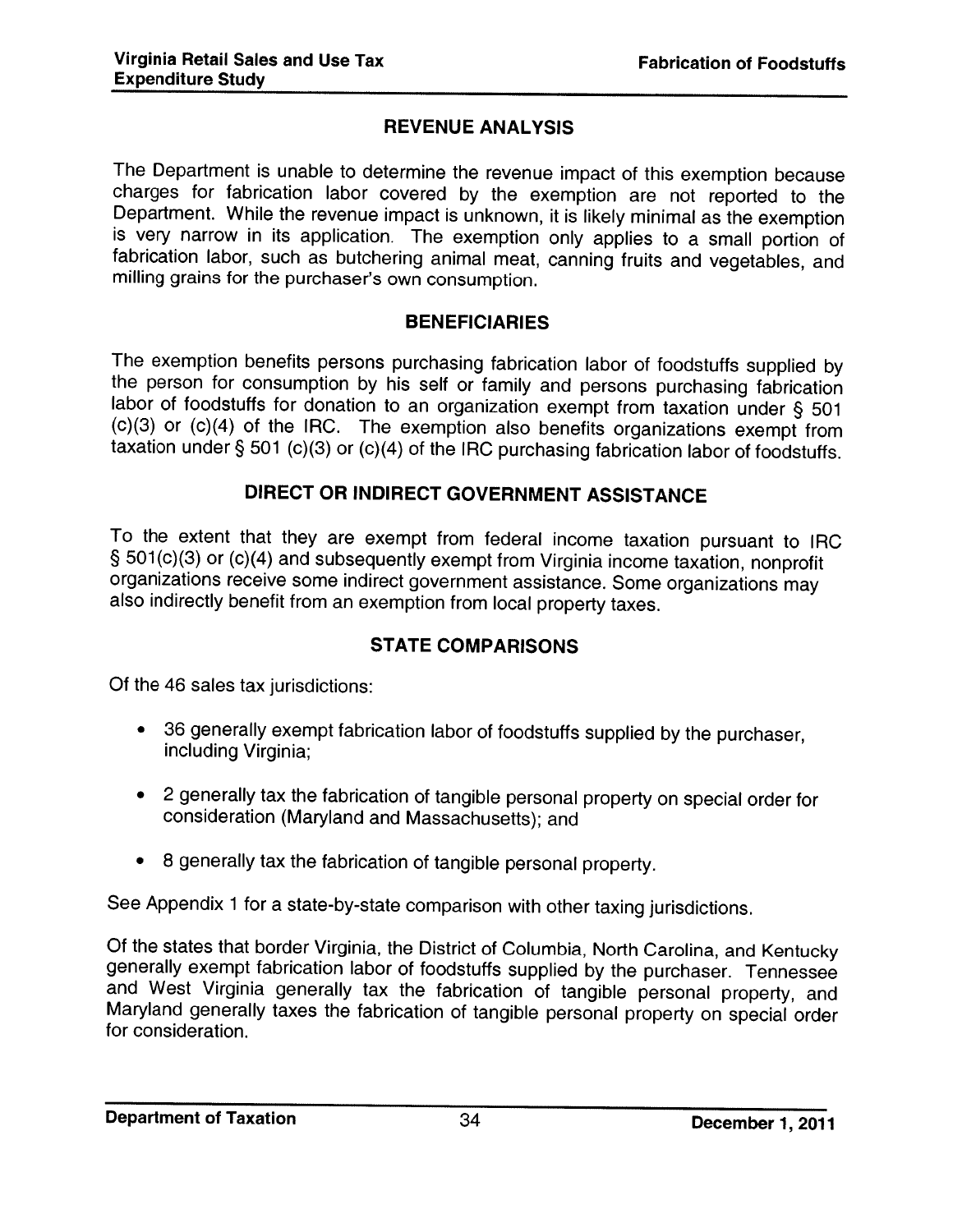#### EXTERNAL MANDATES

There are no apparent state or federal constitutional or statutory mandates having an impact on this exemption.

#### OTHER STATE AND LOCAL TAX BURDENS

Generally, individuals are subject to the Virginia state income tax. Individuals are also subject to the Retail Sales and Use Tax on purchases of tangible personal property not specifically exempt.

Nonprofit organizations that meet the statutory requirements under § 501 (c)(3) or (c)(4) of IRC bear no state income tax burden unless they derive income from business activities unrelated to the purposes for which they received exemption from federal income taxation. Such organizations are subject to income tax withholding and reporting requirements for their employees. In addition, they are subject to the Sales and Use Tax on purchases of tangible personal property that do not fall within their exemption.

#### SIMILAR TAXPAYERS

The Retail Sales and Use Tax is not applicable to butchers, slaughterhouses and other agricultural product processors when they process meat or other agricultural products<br>that will be resold. Such transactions qualify for the "sale for resale" exemption Such transactions qualify for the "sale for resale" exemption. Additionally, livestock and livestock products, poultry and poultry products, and farm and agricultural products are exempt from the Retail Sales and Use Tax when produced by <sup>a</sup> farmer and used or consumed by him and the members of his family.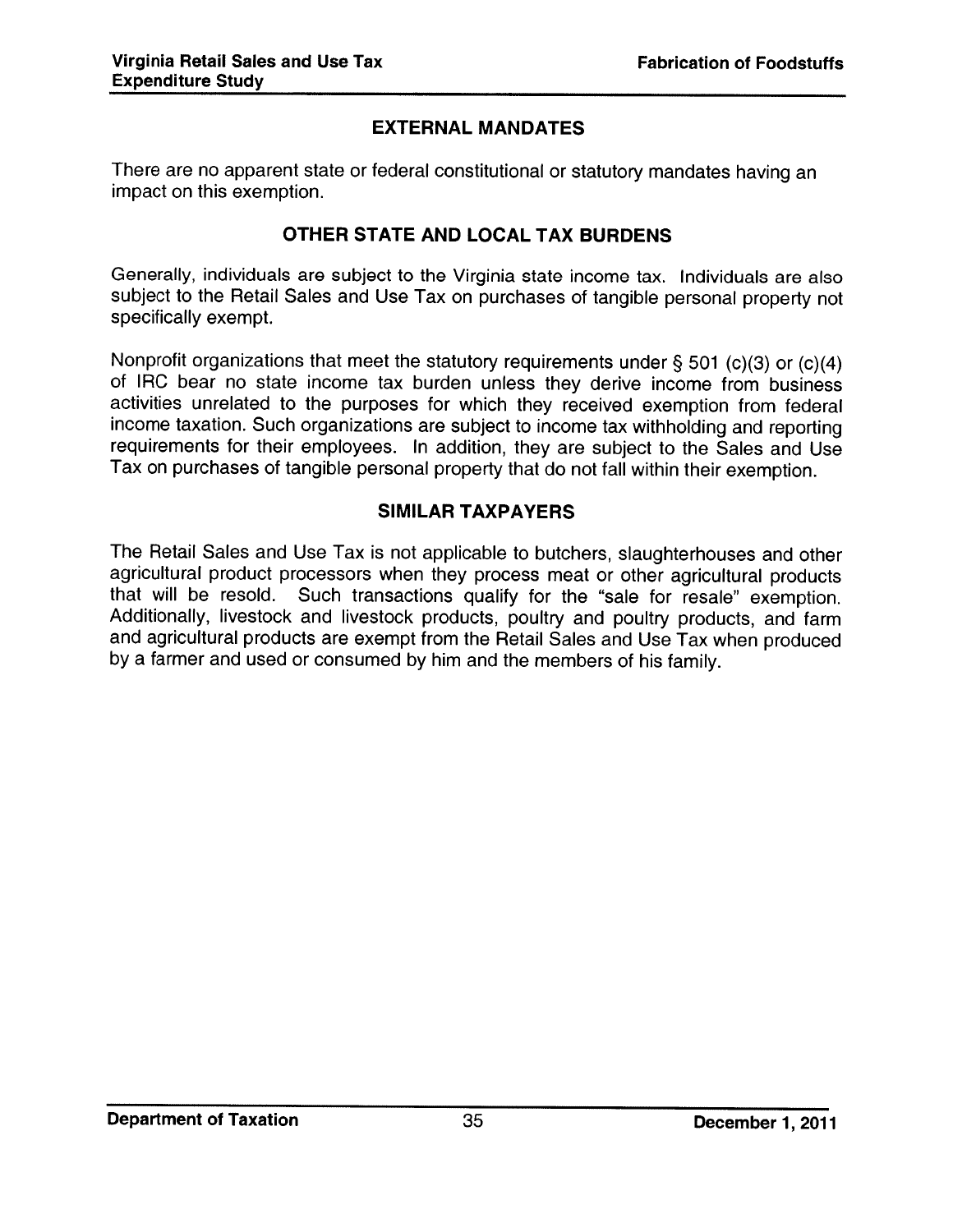## NONPROFIT EXEMPTION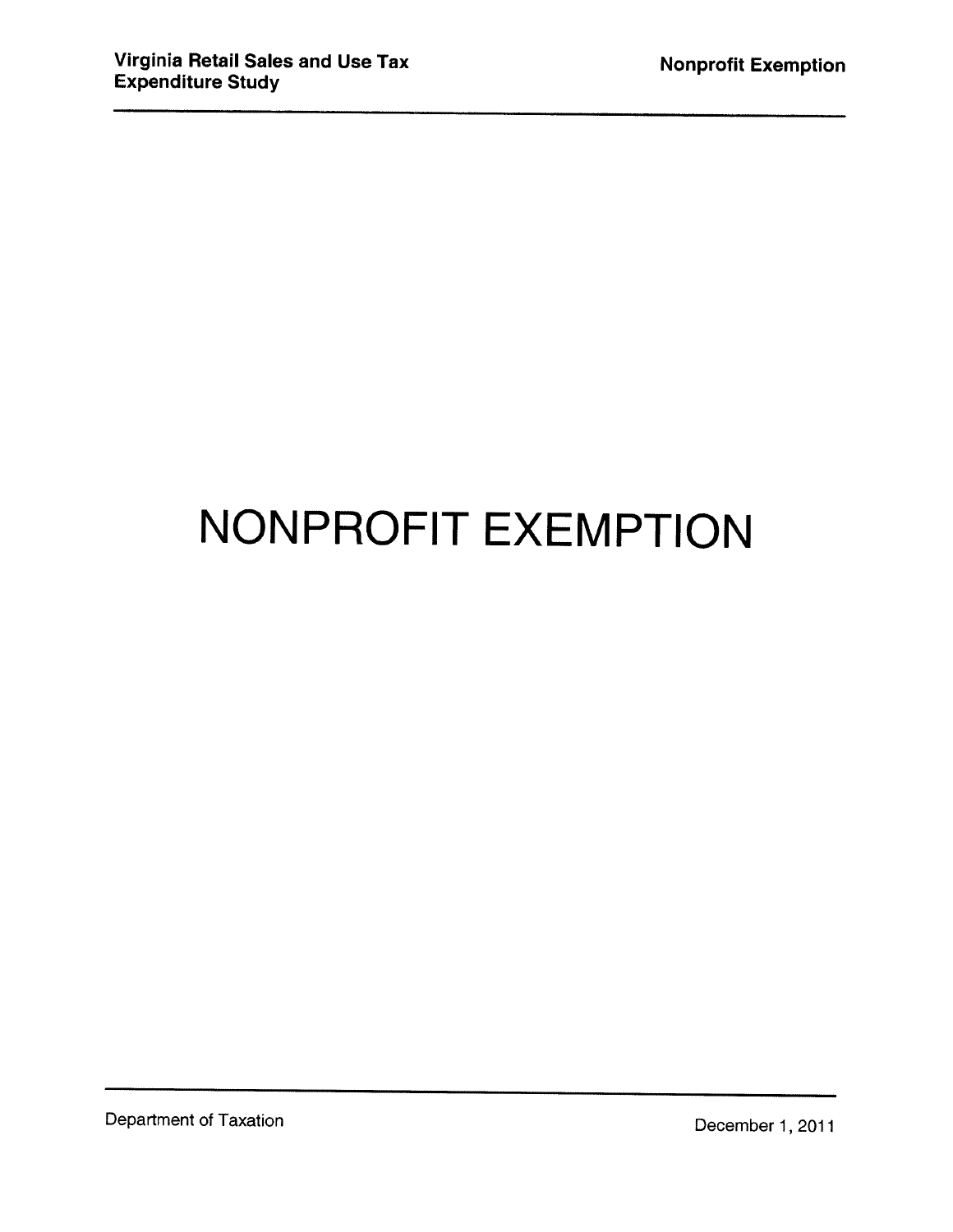## NONPROFIT ENTITY EXEMPTION

#### **SUMMARY**

The 2003 General Assembly enacted Chapters 757 and 758, 2003 Acts of Assembly (House Bill 2525 and Senate Bill 743) to simplify the process of qualifying nonprofit organizations for sales and use tax exemptions. As part of Department is required to file an annual report by December 1 of each year disclosing<br>the annual fiscal impact of the sales and use tax exemptions for nonprofit entities.

#### BACKGROUND

Prior to the <sup>2003</sup> General Assembly, there was no general exemption from Virginia's Retail Sales and Use Tax for nonprofit organizations. Virginia's Retail Sales and Use Tax exemptions were generally tailored for specific nonprofit organizations, although<br>any organization meeting the exemption criteria would qualify for the exemption. When the Retail Sales and Use Tax first took effect in 1966 there were 22 exemptions. By 2003 this number had increased to 1,702. In general, Sales and Use Tax exemptions were granted through legislative action by the General A seeking an exemption could acquire one in two ways. If the organization met the<br>statutory language of an existing exemption by classification, it could apply directly to the Department for an exemption by providing evidence that it met the statutory classification. If the organization did not meet the criteria of an existing classification, the organization had to acquire one by designatio exemption or the amendment of an existing exemption.

With the exception of certain Sales and Use Tax exemptions that applied to broad classes of businesses, most exemptions were enacted with a sunset date. Virginia law required that nonprofit organizations periodically update information about the organization with the Department in order to renew their exemption. This information exemption. The Department reviewed the information and certified that the organization met the requirements. This information was then <sup>g</sup>iven to the Division of Legislative Services for drafting legislation to extend the individual exemptions.

#### NEW EXEMPTION PROCESS

House Bill 2525 and Senate Bill 743 were based on recommendations made by the 2003 House Special Study Committee studying Retail Sales and Use Tax exemptions.<br>With the passage of this legislation, the process was simplifie provided they meet certain qualifications. The legislation also grandfathered the exemptions held by nonprofit organizations under the old exemption system for a limited time. This legislation grants to qualifying nonprofi paying Retail Sales and Use Tax on purchases of tangible personal property.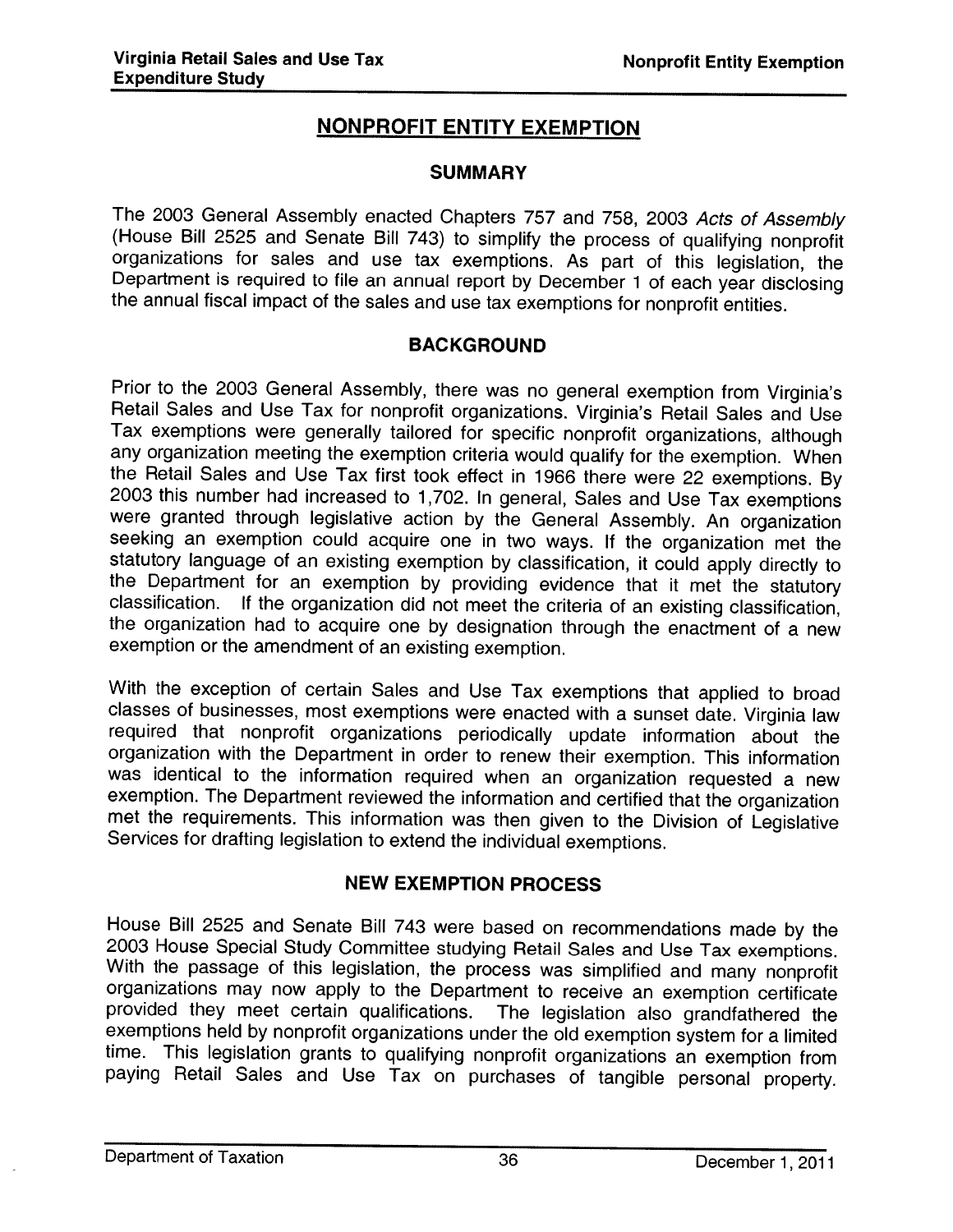Additionally, certain grandfathered entities are allowed an exemption from the Retail Sales and Use Tax on services that are subject to the tax.

To be granted an exemption by the Department, an entity must meet all the applicable criteria:

- Exemption from federal income taxation under *Internal Revenue Code* ("IRC") §§ 501 (c) (3) or 501 (c) (4), or have annual gross receipts of less than \$5,000 and be organized for <sup>a</sup> charitable purpose.
- The entity must be in compliance with state solicitation laws, if applicable.
- The entity must have annual administrative costs that are 40% or less of annual gross receipts.
- If the entity's gross annual revenue was at least \$750,000 in the previous year, the entity must provide a financial review performed by an independent certified public accountant. If the entity's gross annual revenue was at least \$1 million in the previous year, the Department has the discretion to require the entity to provide <sup>a</sup> financial audit performed by an independent certified public accountant.
- The entity must provide the Department with <sup>a</sup> copy of its federal Forms 990, <sup>990</sup> EZ, 990-N or <sup>a</sup> list of its Board of Directors.
- The entity must provide the Department with an estimate of its total taxable purchases.

The process requires renewal on <sup>a</sup> five to seven-year cycle, but eliminates the need for legislative action. Nonprofit organizations that held <sup>a</sup> valid exemption certificate under the old system would enjoy their exemption status, but are required to file under the new process when their exemption sunsets. As shown below, all of the original exemption groups have expired and many have applied for an exemption using the new process.

#### ORIGINAL EXEMPTION SUNSET DATES

Civic and community service (first half) (Va. Code § 58.1-609.8) July 1, 2004<br>Civic and community service (second half) (Va. Code § 58.1 -609.8) July 1, 2005<br>Cultural and Miscellaneous (Va. Code §§ 58.1 -609.9 and 58.1 -60 Educational (Va. Code § 58.1 -609.4) July 1, 2007 Medical-Related (Va. Code § 58.1 -609.7) July 1, <sup>2008</sup>

## TECHNICAL AMENDMENTS TO NEW EXEMPTION PROCESS

There have been several technical amendments made to this process since the nonprofit exemption was first enacted in 2003.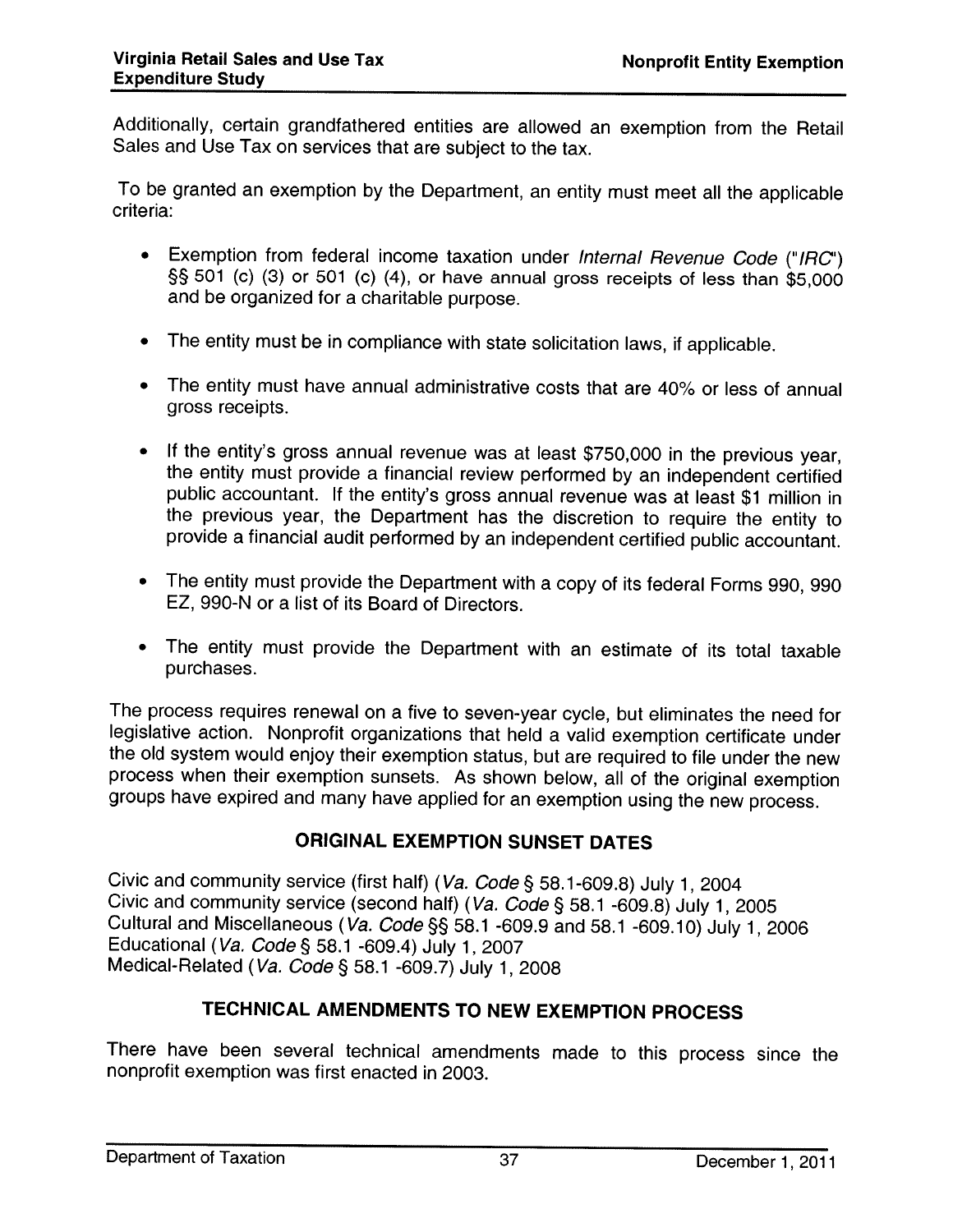In 2004, Chapters 515 and 536, Acts of Assembly (House Bill 515 and Senate Bill 585). clarified that churches have two options. They may continue using the self-issued exemption certificate, which entitles them to the Retail Sales and Use Tax exemption available under the law as it existed on June 30, 2003, or they could apply for <sup>a</sup> general exemption certificate under the new process. An additional provision was added to ensure that nonprofit organizations that provide rescue or firefighting services but do not have IRC § <sup>501</sup> (c)(3) or <sup>501</sup> (c)(4) status may obtain an exemption via the new process from July 1, <sup>2004</sup> through June 30, 2006. This bill also grandfathered the exemption from collecting the tax on fundraiser sales that was enjoyed by certain organizations, and clarified that the Department is authorized to refuse to grant exemption certificates to applicants that fail to disclose their total taxable purchases for the preceding year.

In 2005, the General Assembly passed <sup>a</sup> technical amendment clarifying the law as it applies to taxable services for certain organizations. Under Chapters <sup>42</sup> and 89, <sup>2005</sup> A*cts of Assembly* (House Bill 2100 and Senate Bill 1105), organizations holding a valid exemption as of June 30, 2003, may continue to purchase taxable services exempt of the tax, provided they comply with certain procedures and meet certain requirements. This legislation affected the exemption status of only twelve organizations, some of which actually renewed under the new process, and two of which did not qualify under which actually renewed under the new process, and two of which did not qualify under<br>the new process, as they have a federal designation of IRC § 501 (c)(19) and no longer qualify for an exemption.

The 2006 General Assembly expanded the Retail Sales and Use Tax exemption for nonprofit churches exempt from taxation under IRC § 501 (c) (3), or whose real property is exempt from local taxation pursuant to the provisions of Va. Code § 58.1-3606. Under<br>Chapter 338, Acts of Assembly (House Bill 576) the exemption was expanded to include tangible personal property used for recording and reproducing services. The exemption applies to <sup>a</sup> nonprofit church's purchase of video recording equipment, microphones, cassette <sup>p</sup>layers, and similar items that are used for recording and reproducing services.

The exemption for nonprofit churches was originally enacted in <sup>1979</sup> and was limited to tangible personal property used by a nonprofit church in its religious worship services or<br>in a regular school of religious education. Since its enactment, the exemption has been in a regular school of religious education. Since its enactment, the exemption has been expanded several times.

Legislation passed in 2007 expanded the Retail Sales and Use Tax exemption for<br>nonprofit churches exempt from taxation under IRC § 501 (c)(3) or whose real property is exempt from local taxation pursuant to the provisions of Va. Code § 58.1-3606.<br>House Bill 2724 (Chapter 758) expanded the exemption to include tangible personal property used in the care or maintenance of any property owned by these churches.<br>The exemption would include, but not be limited to, such items as mowing equipment The exemption would include, but not be limited to, such items as mowing equipment<br>and building materials that are installed by the church rather than through a contract. This report studies the cost of exempt purchases made by churches under the nonprofit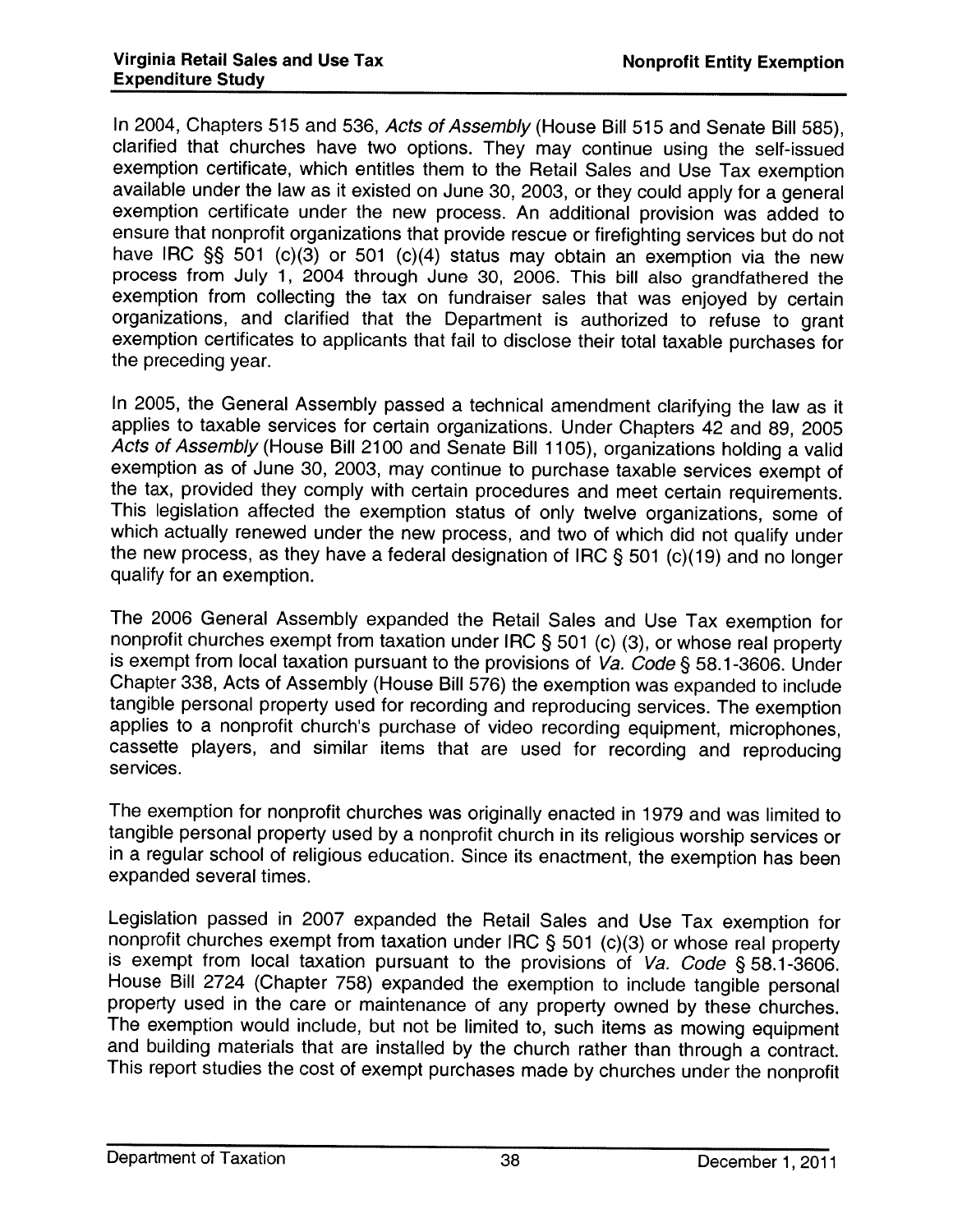entity exemption. The cost of the self-issued exemption certificate authorized under Va. Code § 58.1-609.10(16) was addressed in Report 1 of the 2007-2011 SUTES Study.

During the Special Session of the <sup>2006</sup> General Assembly, House Bill <sup>5002</sup> (Chapter 3, Special Session <sup>1</sup> of 2006) and House Bill <sup>5012</sup> (Chapter 2, Special Session <sup>1</sup> of 2006) modified the criteria that nonprofit entities were required to meet in order to qualify for <sup>a</sup> Retail Sales and Use Tax exemption. Previously, one of the criteria required organizations with gross annual revenues of \$250,000 or greater during the previous year to provide a financial audit performed by an independent certified public<br>accountant to the Department. These bills changed this requirement to allow an entity with between \$250,000 and \$500,000 of gross annual revenue in the previous year to provide <sup>a</sup> review of its financial statements in lieu of <sup>a</sup> full audit. The review had to be performed by an independent certified public accountant. Entities with more than \$500,000 of gross annual revenue were still required to provide <sup>a</sup> full audit performed by an independent certified public accountant. Entities with less than \$250,000 of gross annual revenue continued to have no requirement to provide any type of financial audit or review.

The <sup>2007</sup> General Assembly passed legislation that modified the audit requirement for nonprofit organizations applying for <sup>a</sup> Retail Sales and Use Tax exemption. House Bill allowed nonprofit organizations with gross annual revenues between \$750,000 to \$1,000,000, the choice of providing a full "financial audit" or a "financial review" in lieu of <sup>a</sup> full financial audit, both of which had to be performed by an independent certified public accountant. Nonprofit organizations with gross annual revenues of \$1 million or greater were required to provide <sup>a</sup> full financial audit performed by an independent certified public accountant. Entities with less than \$750,000 of gross annual revenue had no requirement to provide any type of financial audit or review.

In 2009, legislation was enacted that modified these audit requirements again. House Bill <sup>2330</sup> (Chapter 106) and Senate Bill <sup>1222</sup> (Chapter 526) required that nonprofit financial review performed by an independent certified public accountant. For nonprofit organizations with at least \$1 million in gross annual revenues in the previous year, the Department has the discretion to require that entity to provide <sup>a</sup> financial audit in lieu of <sup>a</sup> financial review.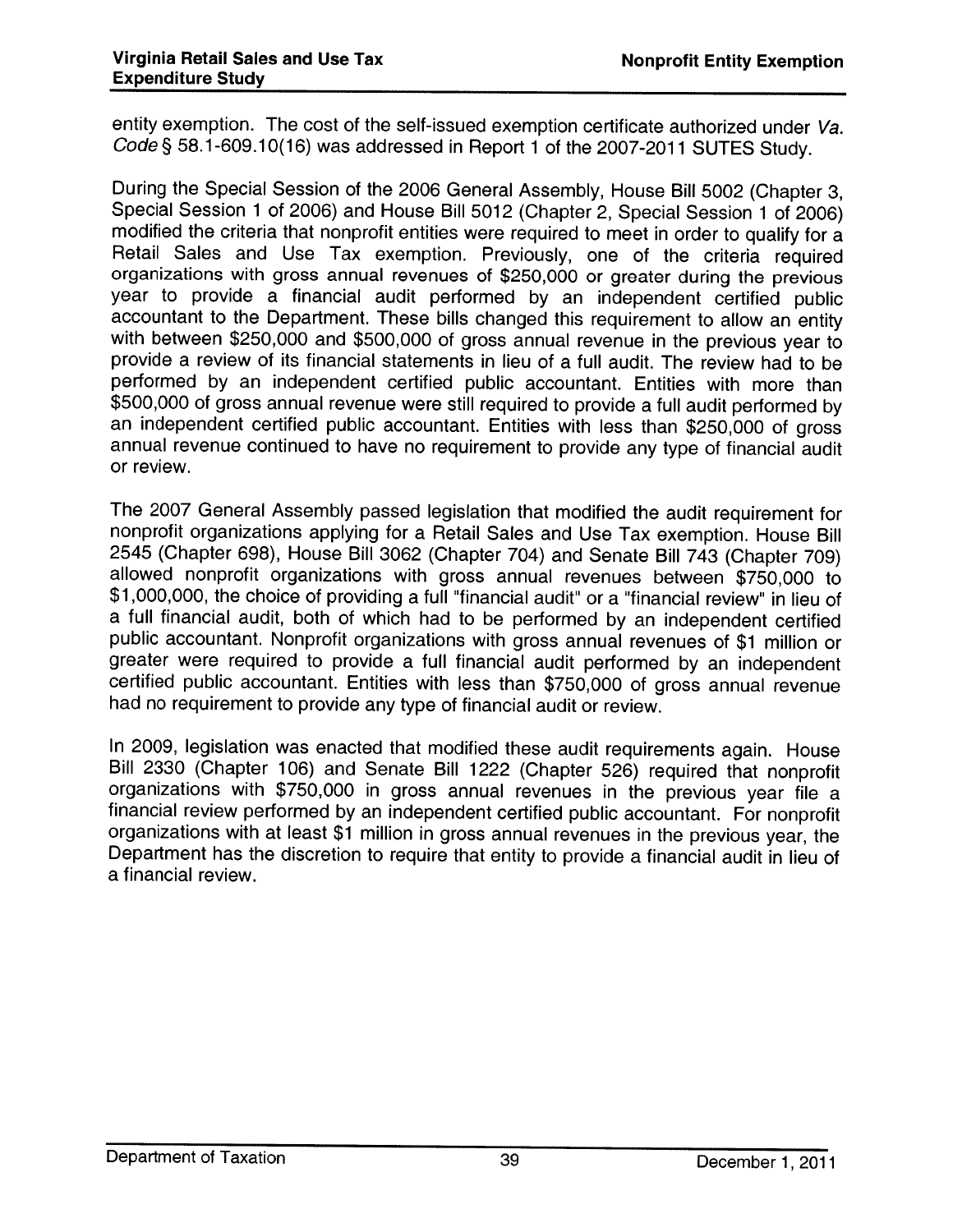#### ONLINE EXEMPTION PROCESS

Nonprofit Online, (https://www.npo.tax.virginia.gov) is an online application that was developed to provide a quick, efficient and secure way for an organization to apply for a Virginia sales and use tax exemption for the first time or renew its exemption certificate. Since June 2003, over 12,000 nonprofit organizations have accessed Nonprofit Online. Customers accessing Nonprofit Online may print out <sup>a</sup> copy of their Virginia sales and certificates without having to contact the Department. The Department continues to receive high marks for its online application from organizations that have submitted applications online.

#### REVENUE IMPACT

The table below sets forth the Department's estimate of the total annual state and local Retail Sales and Use Tax revenue impact of the Nonprofit Entity Exemption. This estimate is based on information reported to the Department by nonprofit entities seeking to obtain a new or renewed exemption under Va. Code § 58.1-609.11. No nonprofit entities were surveyed to obtain this data.

Exemption certificates issued for nonprofit entities in Fiscal Year <sup>2011</sup> totaled 1,665. This included <sup>840</sup> renewed exemption certificates and <sup>825</sup> new exemptions. Each organization granted <sup>a</sup> new exemption retains that exemption for <sup>a</sup> five-year period, after which time, they must renew their exemption.

## Table: State and Local Retail Sales and Use Tax Expenditure Resulting from Purchases Made by Nonprofit Organizations.

| 2011 | \$150,273,915  |
|------|----------------|
| 2012 | \$153,681,535* |
| 2013 | \$157,231,671* |

\* Projected using the Consumer Pricing Index for All Urban Consumers (CPI-U).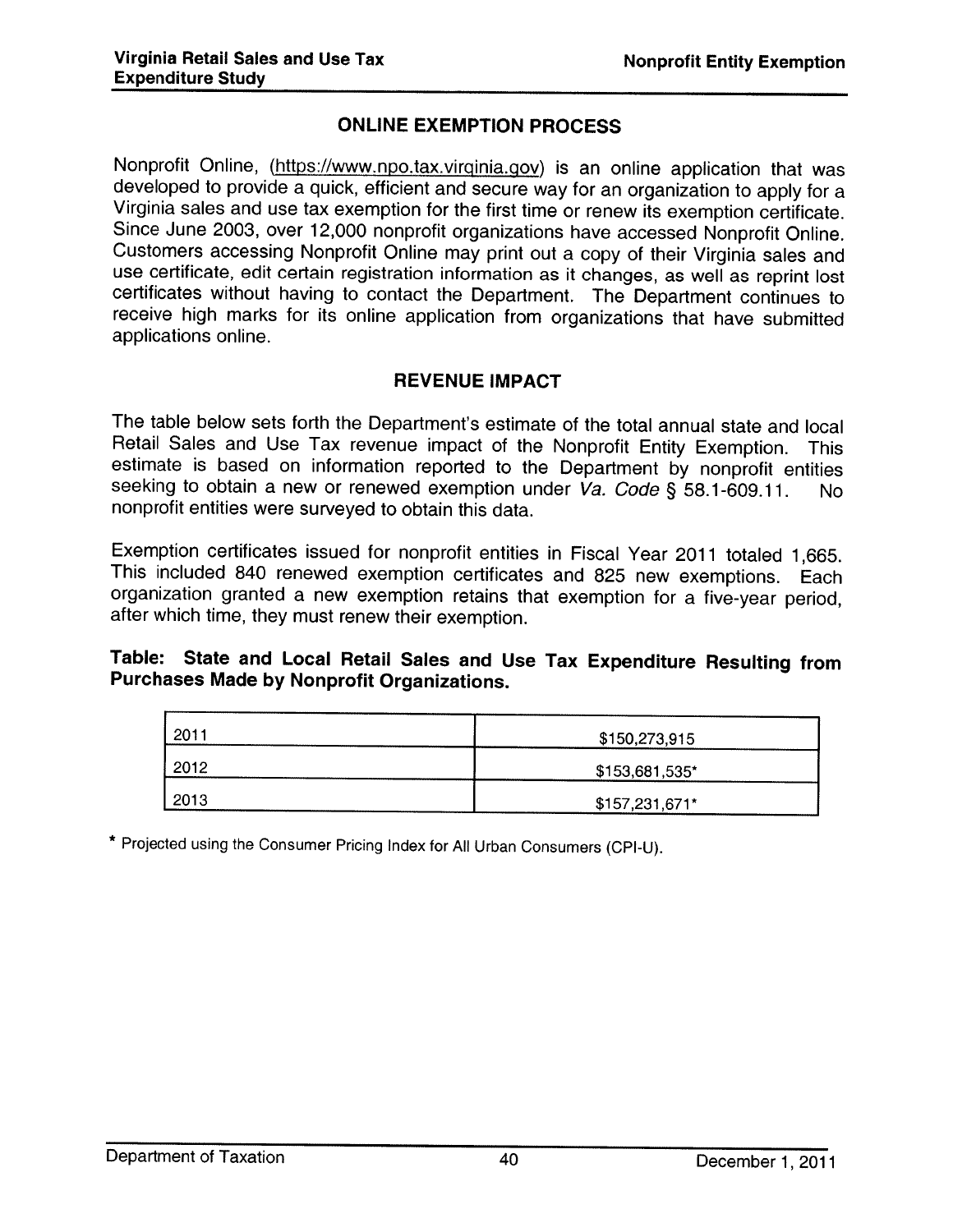## APPENDIX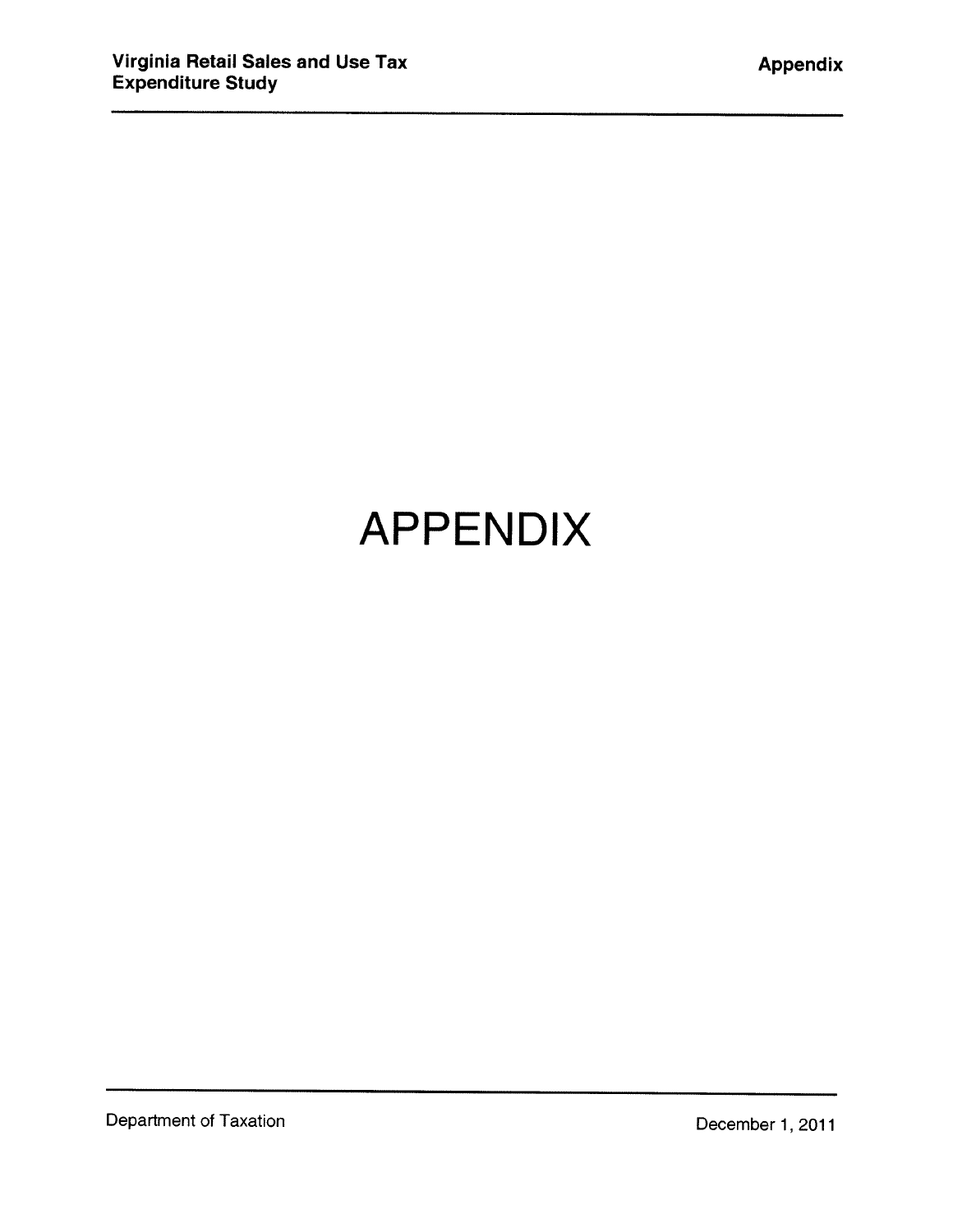Virginia Retail Sales and Use Tax<br>Fundamental Sales and Use Tax Virginia Retail Sales and Use Tax<br>Expenditure Study Expenditure Study

**Appendix 1** 

| Fabrication<br>of<br>Foodstuffs             |         |                                           |          |            |                              |             | $ \mathbf{\tilde{w}} $ ա $ \mathbf{w} $ ա $ \mathbf{w} $ ա |         |         |        |       |          |         |      |        |                                                                      |           |       |          |               |             |           |                   |          |          | $ \mathbf{u} $ ա $ \mathbf{h} $ ի   ա $ \mathbf{u} $ ա $ \mathbf{u} $ ա $ \mathbf{u} $ ա $ \mathbf{u} $ ա $ \mathbf{u} $ |
|---------------------------------------------|---------|-------------------------------------------|----------|------------|------------------------------|-------------|------------------------------------------------------------|---------|---------|--------|-------|----------|---------|------|--------|----------------------------------------------------------------------|-----------|-------|----------|---------------|-------------|-----------|-------------------|----------|----------|--------------------------------------------------------------------------------------------------------------------------|
| TPP for<br>Maintenance                      |         |                                           |          |            |                              |             | ∣⊢                                                         |         |         |        |       |          |         |      |        | ┆ <b>┍╌┆╾╎</b> ╾╎╾╎╾╎╾╎╾╎╾╎╾╎╾╎╾╎╾╎╾╎╾╎╾╎╾╎╾                         |           |       |          |               |             |           |                   |          |          |                                                                                                                          |
| Multifuel<br>Heating<br>Stoves              |         |                                           |          |            |                              |             | ╟╾║╼┥╾║╼┥╾┥                                                |         |         |        |       |          |         |      |        | │┝╾ <b>│┡╾│┡╾│┡╾╎┡╾╎</b> ╊╾║┲╾║┲╾║┲╾║                                |           |       |          |               | ⊢│⊢│⊢│⊢│⊢│⊢ |           |                   |          |          |                                                                                                                          |
| Delivery<br>outside the<br>State            |         | $ {\bf m} $ w $ {\bf m} $ w $ {\bf m} $ w |          |            |                              |             |                                                            |         |         |        |       |          |         |      |        |                                                                      |           |       |          |               |             |           |                   |          |          |                                                                                                                          |
| TPP for<br>Taxable<br>Leases and<br>Rentals |         | $ w $ – $ w $ լ – $ w $ ա                 |          |            |                              |             |                                                            |         |         |        |       |          |         |      |        |                                                                      |           |       |          |               |             |           |                   |          |          |                                                                                                                          |
| Occasional<br>Sales                         |         | $ $ ա $ $ ա $ $ ա $ $ լ $\bot$            |          |            |                              |             |                                                            |         |         |        |       |          |         |      |        |                                                                      |           |       |          |               |             |           |                   |          |          |                                                                                                                          |
| Domestic<br>Consumption<br>Fuel for         |         |                                           |          |            | $ {\sf m} $ ப் $ {\sf m} $ ய |             |                                                            | ш⊩      |         | ۲      | ш     |          | ۳       | ∣ш∣⊢ |        | $ \mathbf{w} $ ա $ \mathbf{w} $ ա $ \mathbf{w} $ իա $ \mathbf{w} $ ա |           |       |          |               |             |           |                   |          | $\vdash$ | lш                                                                                                                       |
| ÷,                                          | Alabama | Arizona                                   | Arkansas | California | Colorado                     | Connecticut | Columbia<br>District of                                    | Florida | Georgia | Hawaii | Idaho | lllinois | Indiana | lowa | Kansas | Kentucky                                                             | Louisiana | Maine | Maryland | Massachusetts | Michigan    | Minnesota | <b>Mississipp</b> | Missouri | Nebraska | Nevada                                                                                                                   |

December 1, 2011 Department of Taxation 41 And the Separation 41 And the Separation of Taxation Becember 1, 2011

 $\frac{4}{1}$ 

**Department of Taxation**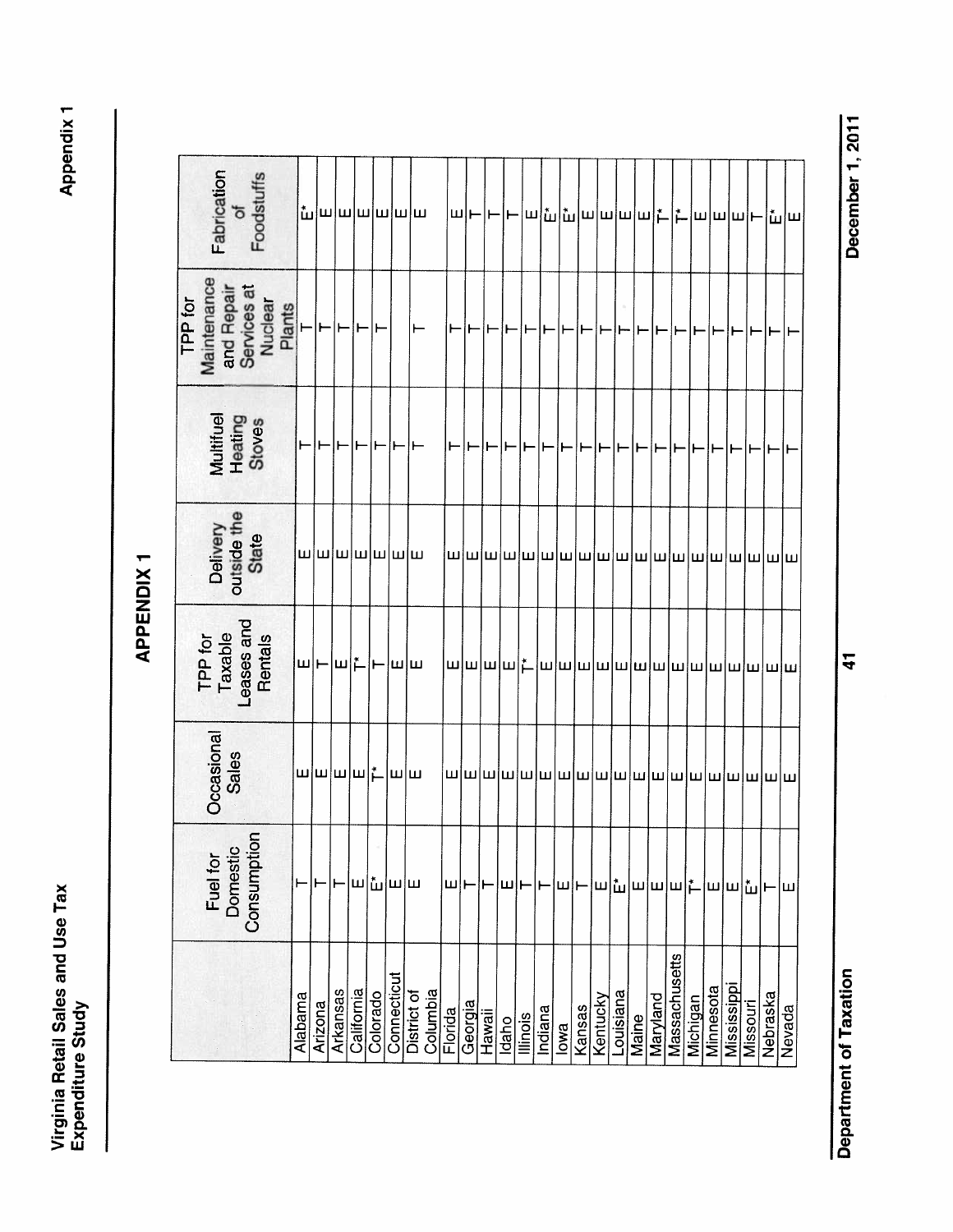Virginia Retail Sales and Use Tax<br>Expenditure Study Virginia Retail Sales and Use Tax<br>Expenditure Study

| Fabrication<br>of<br>Foodstuffs             |            | ш ⊢        |          |                       | $ \omega $ ա $ \omega $ ա $ \omega $ ա $ $ ա |      |          |              |                     |                                |       |           |       |      | $ $ ⊢ $ $ ա $ $ ա $ $ ա $ $ ա $ $ – $ $ ա $ $ ա                                                                |          |            |               |           |         |
|---------------------------------------------|------------|------------|----------|-----------------------|----------------------------------------------|------|----------|--------------|---------------------|--------------------------------|-------|-----------|-------|------|----------------------------------------------------------------------------------------------------------------|----------|------------|---------------|-----------|---------|
| TPP for                                     |            |            |          |                       | ┝╾║╼┥┝╾║┷                                    |      |          |              | $\vdash$            |                                | ⊢ ⊢ ⊢ |           |       | ļ⊢   |                                                                                                                | ∣ш       | I⊢         | I⊢            |           |         |
| Multifuel<br>Heating<br>Stoves              |            |            |          |                       | │⊢∣⊢ ⊢ ⊦                                     |      |          |              |                     | ∣⊢∣⊢                           |       |           |       | ⊩    | ⊩                                                                                                              | Įш       |            |               |           | ۳       |
| Delivery<br>outside the<br>State            |            |            |          |                       |                                              |      |          |              |                     |                                |       |           |       |      |                                                                                                                |          |            |               |           |         |
| TPP for<br>Taxable<br>Leases and<br>Rentals |            |            |          |                       |                                              |      |          |              |                     |                                |       |           |       |      |                                                                                                                |          |            |               |           |         |
| Occasional<br>Sales                         |            | ய∣ய∣‡      |          | $ \mathsf{m} $ ш      |                                              |      |          |              |                     |                                |       |           |       |      | $ \mathbf{\tilde{u}} $ ի– $ \mathbf{w} $ ա $ \mathbf{w} $ ա $ \mathbf{w} $ ա $ \mathbf{w} $ ա $ \mathbf{w} $ ա |          |            |               |           |         |
| Fuel for<br>Domestic<br>Consumption         |            |            | ш        |                       | Ě                                            |      | Ш        | ш            | Ιш                  | Ш                              |       | ш         | ш     | ţ,   | ш                                                                                                              | ш        |            |               | ш         |         |
|                                             | New Jersey | New Mexico | New York | <b>North Carolina</b> | North Dakota                                 | Ohio | Oklahoma | Pennsylvania | <b>Rhode Island</b> | South Carolina<br>South Dakota |       | Tennessee | Texas | Utah | Vermont                                                                                                        | VIRGINIA | Washington | West Virginia | Wisconsin | Wyoming |

KEY:<br>E = Exempt<br>T = Taxable

 $E = Exempt$  $T = T$ axable

Department of Taxation 42 Apple 1, 2011 **Department of Taxation**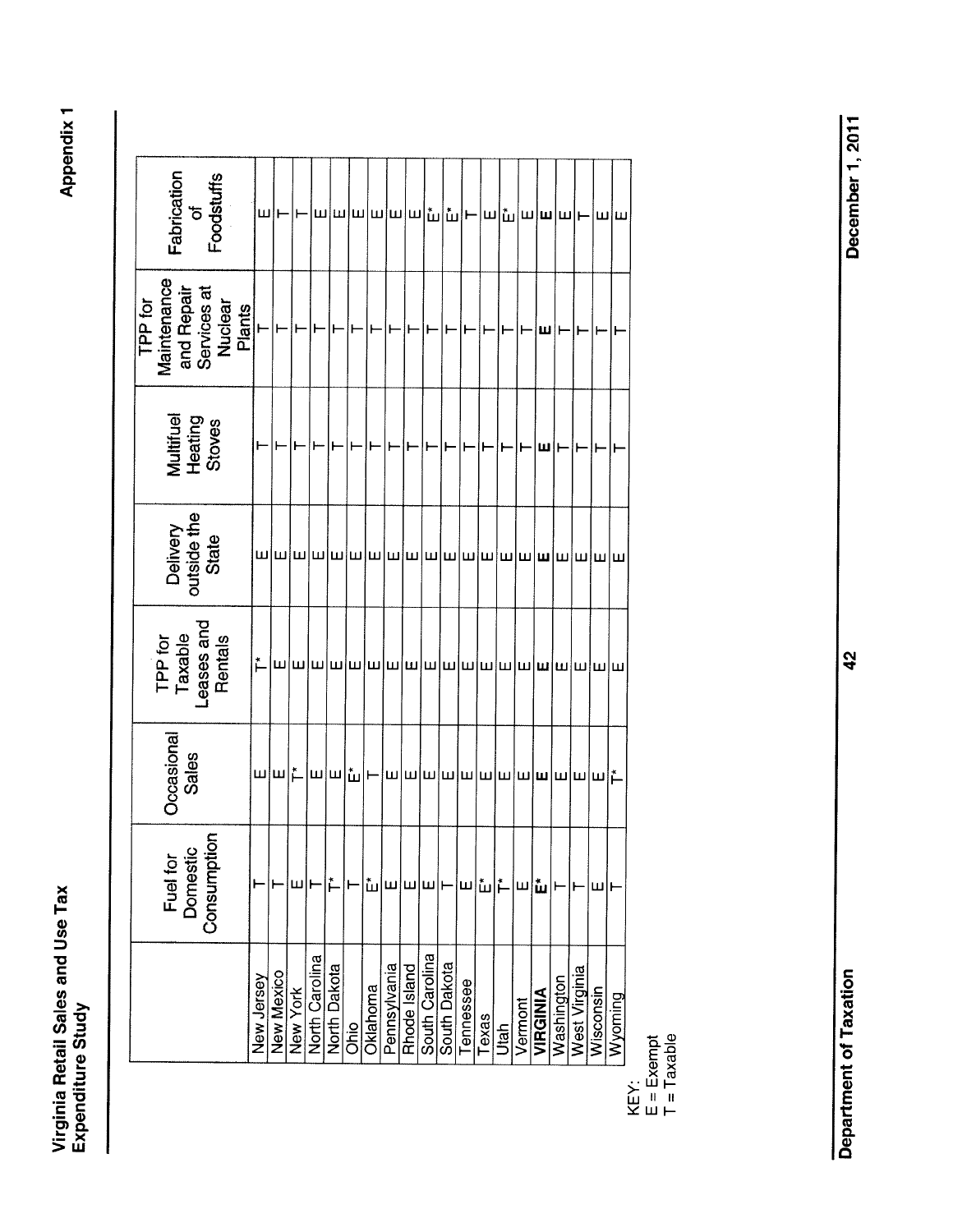| ،<br>٥<br>l |  |
|-------------|--|

# NOTES: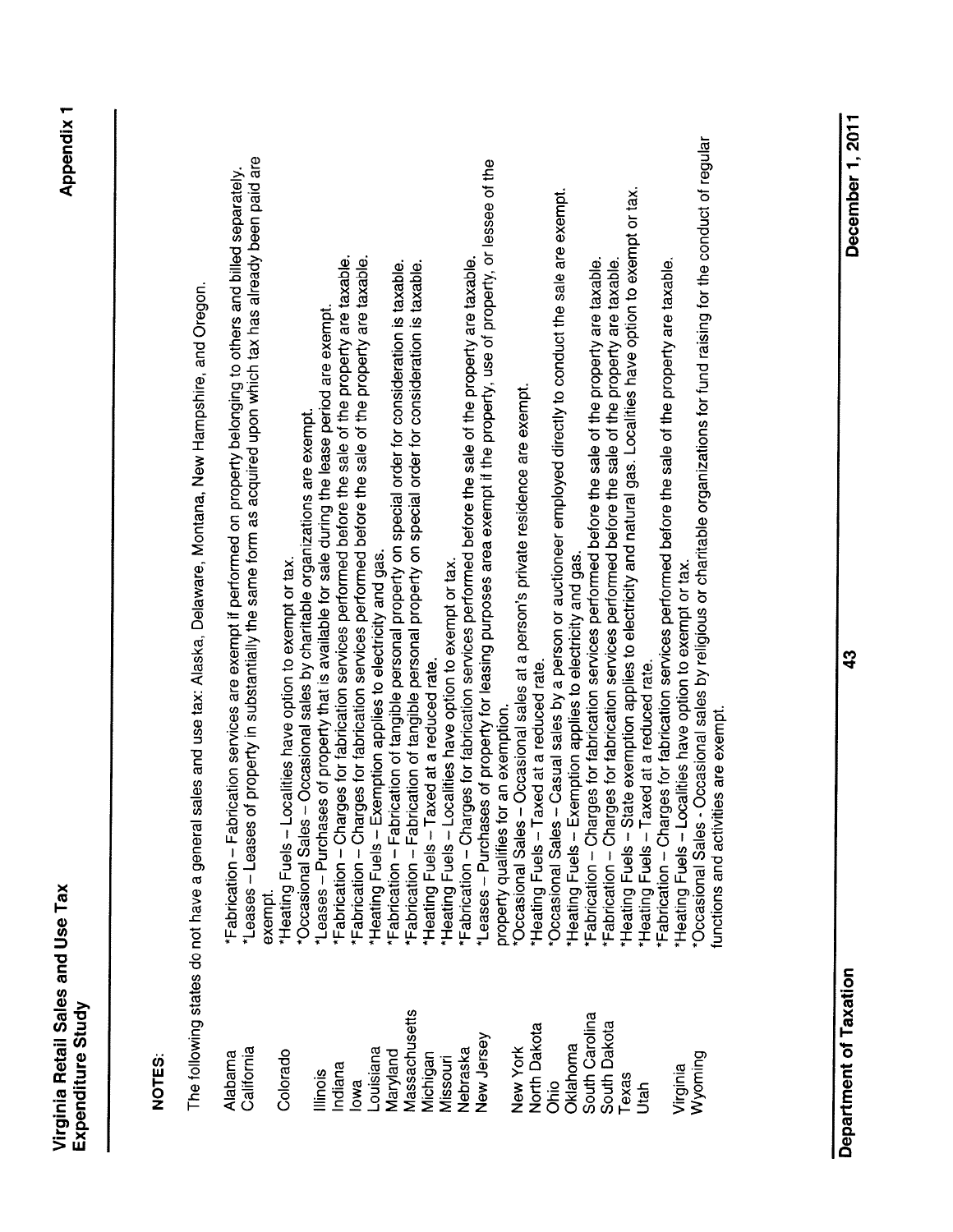## ATTACHMENT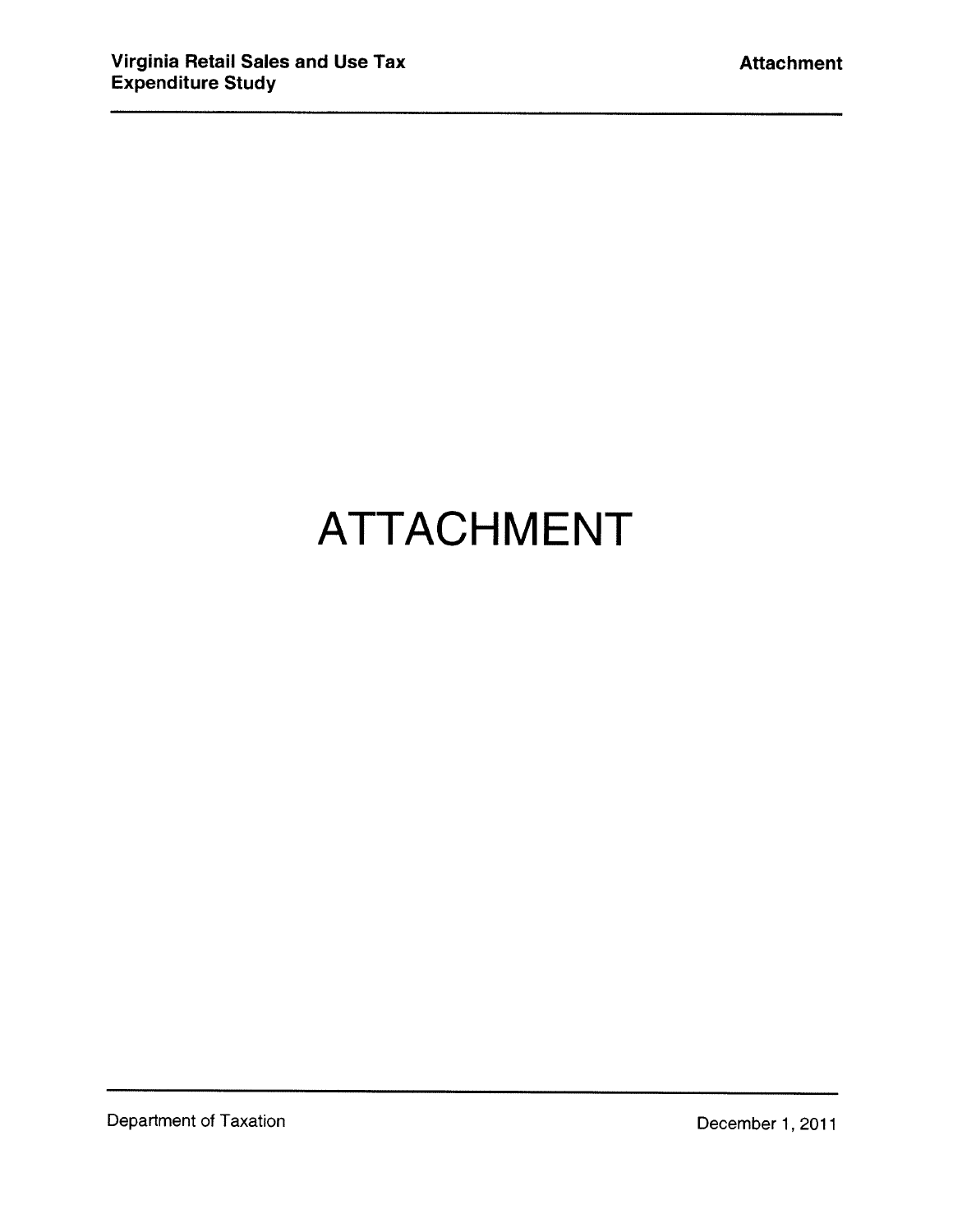#### Va. Code § 58.1-609.10. Miscellaneous exemptions.

The tax imposed by this chapter or pursuant to the authority granted in §§ 58.1-605 and 58.1-606 shall not apply to the following:

1. Artificial or propane gas, firewood, coal or home heating oil used for domestic consumption. "Domestic consumption" means the use of artificial or propane gas, firewood, coal or home heating oil by an individual purchaser for other than business, commercial or industrial purposes. The Tax Commissioner shall establish by regulation <sup>a</sup> system for use by dealers in classifying individual purchases for domestic or nondomestic use based on the principal usage of such gas, wood, coal or oil. Any person making <sup>a</sup> nondomestic purchase and paying the tax pursuant to this chapter who uses any portion of such purchase for domestic use may, between the first day of the first month and the fifteenth day of the fourth month following the year of purchase, apply for <sup>a</sup> refund of the tax paid on the domestic use portion.

2. An occasional sale, as defined in § 58.1-602.

3. Tangible personal property for future use by <sup>a</sup> person for taxable lease or rental as an established business or par<sup>t</sup> of an established business, or incidental or germane to such business, including <sup>a</sup> simultaneous purchase and taxable leaseback.

4. Delivery of tangible personal property outside the Commonwealth for use or consumption outside of the Commonwealth. Delivery of goods destined for foreign expor<sup>t</sup> to <sup>a</sup> factor or expor<sup>t</sup> agent shall be deemed to be delivery of goods for use or consumption outside of the Commonwealth.

5. Tangible personal property purchased with food coupons issued by the United States Department of Agriculture under the Food Stamp Program or drafts issued through the Virginia Special Supplemental Food Program for Women, Infants, and Children.

6. Tangible personal property purchased for use or consumption in the performance of maintenance and repair services at Nuclear Regulatory Commission-licensed nuclear power plants located outside the Commonwealth.

7. Beginning July 1, 1997, and ending July 1, 2006, <sup>a</sup> professional's provision of original, revised, edited, reformatted or copied documents, including but not limited to documents stored on or transmitted by electronic media, to its client or to third parties in the course of the professional's rendition of services to its clientele.

8. School lunches sold and served to pupils and employees of schools and subsidized by government; school textbooks sold by <sup>a</sup> local board or authorized agency thereof; and school textbooks sold for use by students attending <sup>a</sup> nonprofit college or other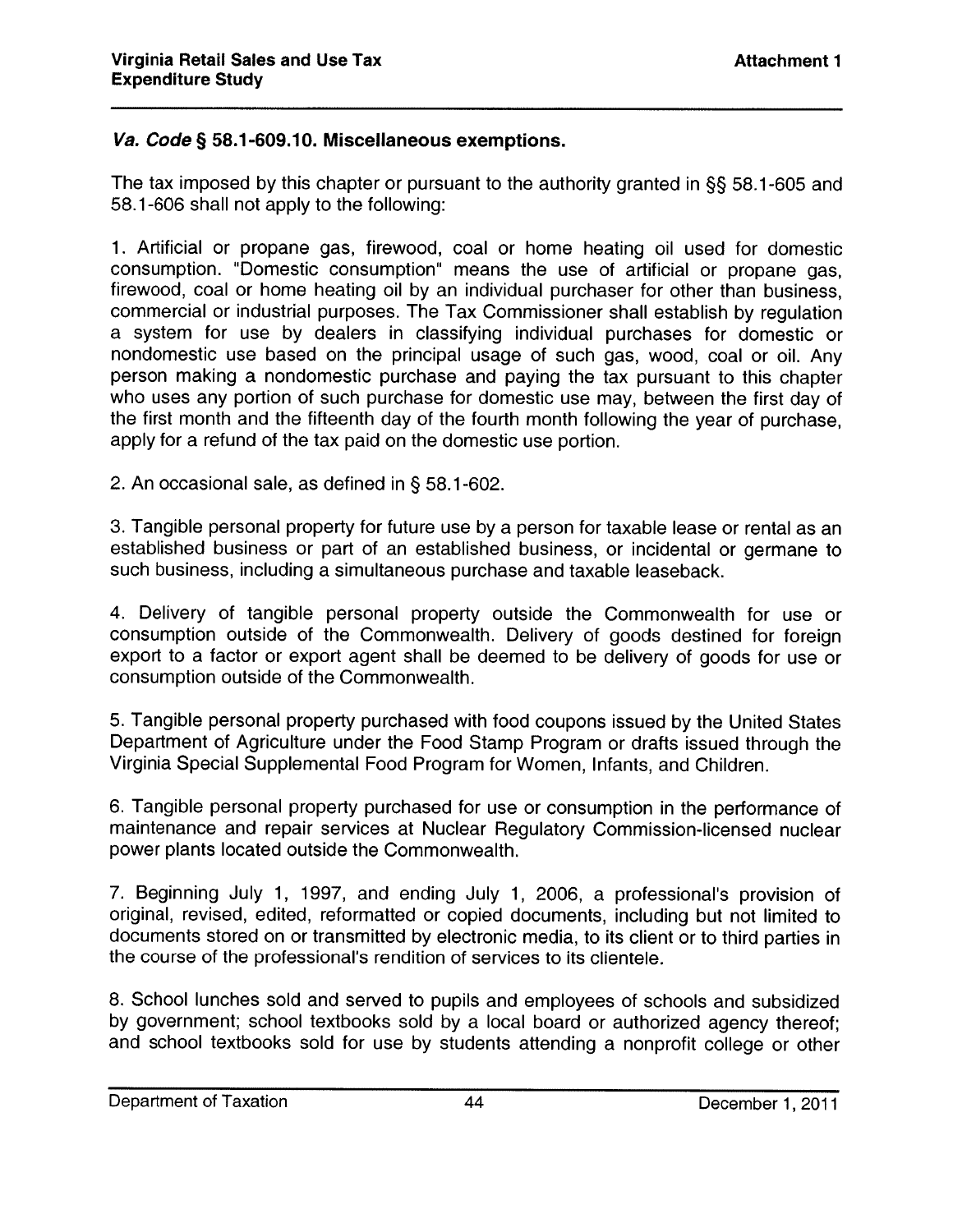institution of learning, when sold (i) by such institution of learning or (ii) by any other dealer, when such textbooks have been certified by <sup>a</sup> department or instructor of such institution of learning as required textbooks for students attending courses at such institution.

9. Medicines, drugs, hypodermic syringes, artificial eyes, contact lenses, eyeglasses, eyeglass cases, and contact lens storage containers when distributed free of charge, all solutions or sterilization kits or other devices applicable to the wearing or maintenance of contact lenses or eyeglasses when distributed free of charge, and hearing aids dispensed by or sold on prescriptions or work orders of licensed <sup>p</sup>hysicians, dentists, optometrists, ophthalmologists, opticians, audiologists, hearing aid dealers and fitters, nurse practitioners, <sup>p</sup>hysician assistants, and veterinarians; controlled drugs purchased for use by <sup>a</sup> licensed <sup>p</sup>hysician, optometrist, licensed nurse practitioner, or licensed <sup>p</sup>hysician assistant in his professional practice, regardless of whether such practice is organized as <sup>a</sup> sole proprietorship, partnership, or professional corporation, or any other type of corporation in which the shareholders and operators are all licensed <sup>p</sup>hysicians, optometrists, licensed nurse practitioners, or licensed <sup>p</sup>hysician assistants engaged in the practice of medicine, optometry, or nursing; medicines and drugs purchased for use or consumption by <sup>a</sup> licensed hospital, nursing home, clinic, or similar corporation not otherwise exempt under this section; and samples of prescription drugs and medicines and their packaging distributed free of charge to authorized recipients in accordance with the federal Food, Drug, and Cosmetic Act (21 U.S.C.A. § 301 et seq., as amended). With the exceptions of those medicines and drugs used for agricultural production animals that are exempt to veterinarians under subdivision <sup>1</sup> of § 58.1-609.2, any veterinarian dispensing or selling medicines or drugs on prescription shall be deemed to be the user or consumer of all such medicines and drugs.

10. Wheelchairs and parts therefor, braces, crutches, prosthetic devices, orthopedic appliances, catheters, urinary accessories, other durable medical equipment and devices, and related parts and supplies specifically designed for those products; and insulin and insulin syringes, and equipment, devices or chemical reagents that may be used by <sup>a</sup> diabetic to test or monitor blood or urine, when such items or parts are purchased by or on behalf of an individual for use by such individual. Durable medical equipment is equipment that (i) can withstand repeated use, (ii) is primarily and customarily used to serve <sup>a</sup> medical purpose, (iii) generally is not useful to <sup>a</sup> person in the absence of illness or injury, and (iv) is appropriate for use in the home.

11. Drugs and supplies used in hemodialysis and peritoneal dialysis.

12. Special equipment installed on <sup>a</sup> motor vehicle when purchased by <sup>a</sup> handicapped person to enable such person to operate the motor vehicle.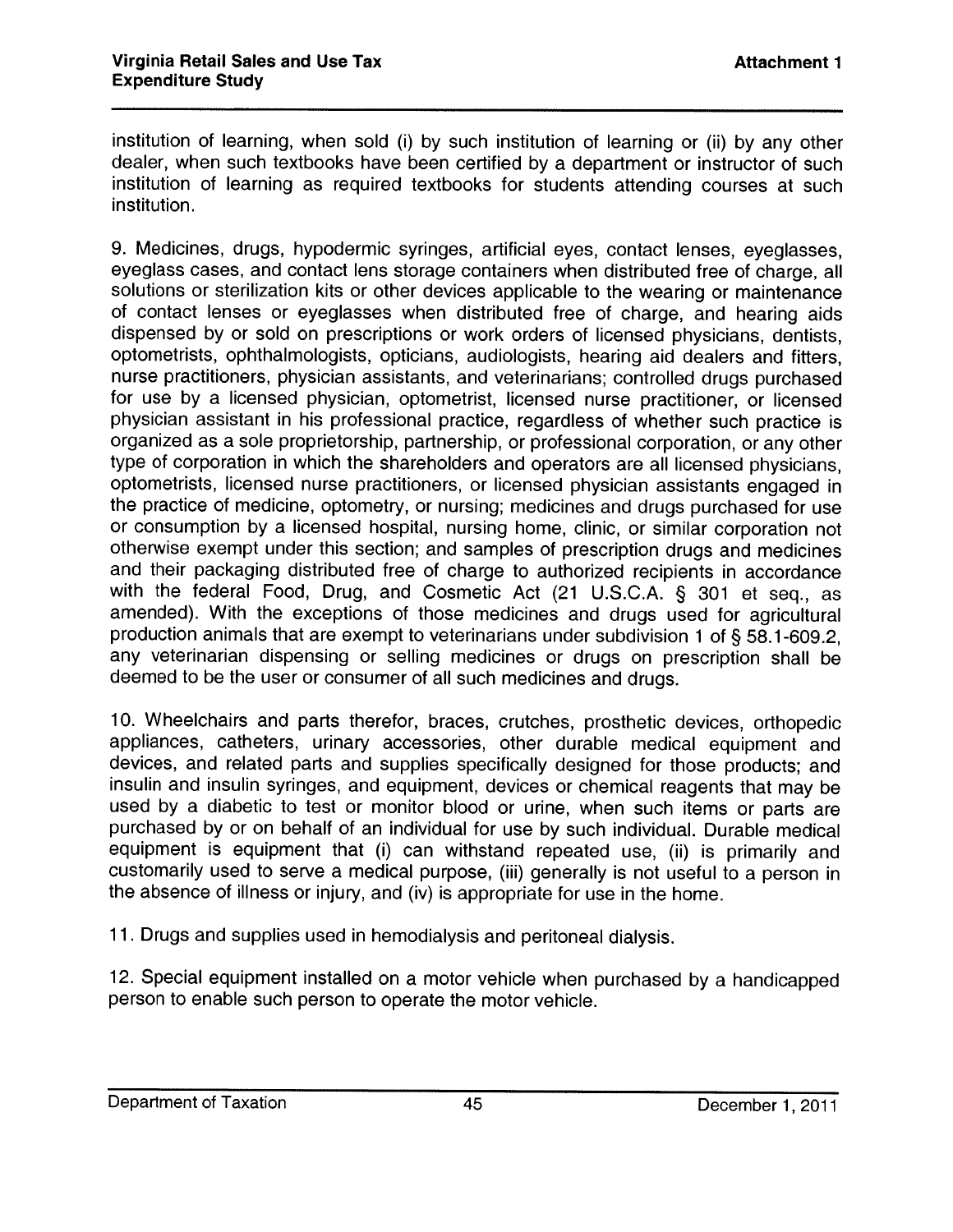13. Special typewriters and computers and related parts and supplies specifically designed for those products used by handicapped persons to communicate when such equipment is prescribed by <sup>a</sup> licensed physician.

14. a. (i) Any nonprescription drugs and proprietary medicines purchased for the cure, mitigation, treatment, or prevention of disease in human beings and (ii) any samples of nonprescription drugs and proprietary medicines distributed free of charge by the manufacturer, including packaging materials and constituent elements and ingredients.

b. The terms "nonprescription drugs" and 'proprietary medicines" shall be defined pursuant to regulations promulgated by the Department of Taxation. The exemption authorized in this subdivision shall not apply to cosmetics.

15. Tangible personal property withdrawn from inventory and donated to (i) an organization exempt from taxation under § <sup>501</sup> (c) (3) of the Internal Revenue Code or (ii) the Commonwealth, any political subdivision of the Commonwealth, or any school, agency, or instrumentality thereof.

16. Tangible personal property purchased by nonprofit churches that are exempt from taxation under § 501 (c) (3) of the Internal Revenue Code, or whose real property is exempt from local taxation pursuant to the provisions of § 58.1-3606, for use (i) in religious worship services by a congregation or church membership while meeting together in <sup>a</sup> single location and (ii) in the libraries, offices, meeting or counseling rooms or other rooms in the public church buildings used in carrying out the work of the church and its related ministries, including kindergarten, elementary and secondary schools. The exemption for such churches shall also include baptistries; bulletins, programs, newspapers and newsletters that do not contain paid advertising and are used in carrying out the work of the church: <sup>g</sup>ifts including food for distribution outside the public church building: food, disposable serving items, cleaning supplies and teaching materials used in the operation of camps or conference centers by the church or an organization composed of churches that are exempt under this subdivision and which are used in carrying out the work of the church or churches; and property used in caring for or maintaining property owned by the church including, but not limited to, mowing equipment; and building materials installed by the church, and for which the church does not contract with <sup>a</sup> person or entity to have installed, in the public church buildings used in carrying out the work of the church and its related ministries, including, but not limited to worship services; administrative rooms; and kindergarten, elementary, and secondary schools.

17. Medical products and supplies, which are otherwise taxable, such as bandages, gauze dressings, incontinence products and wound-care products, when purchased by <sup>a</sup> Medicaid recipient through <sup>a</sup> Department of Medical Assistance Services provider agreement.